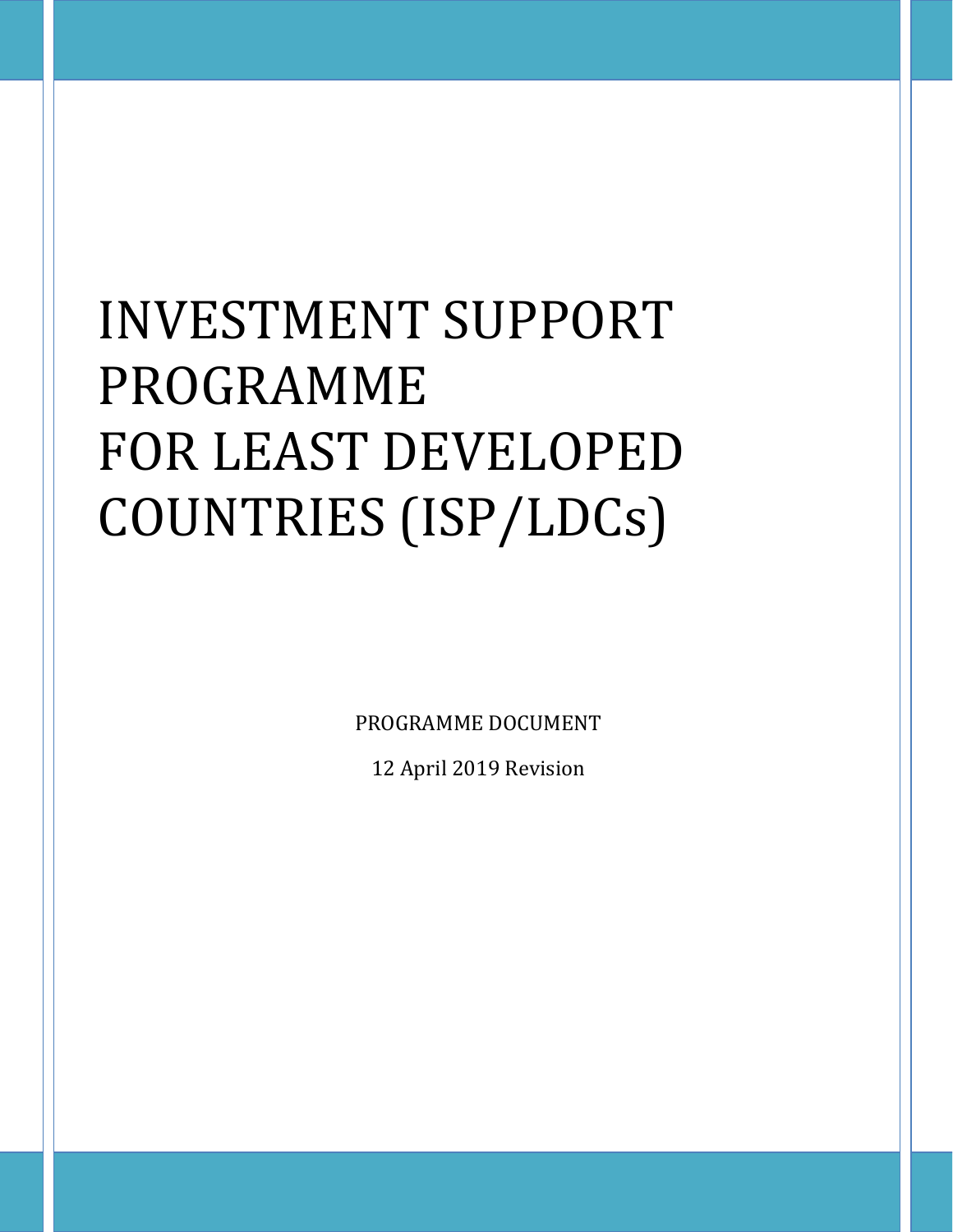## **INVESTMENT SUPPORT PROGRAMME** FOR LEAST DEVELOPED COUNTRIES (ISP/LDCs)

| 1.  |  |
|-----|--|
| 2.  |  |
| 3.  |  |
|     |  |
| 4.  |  |
| 5.  |  |
| 6.  |  |
| 7.  |  |
| 8.  |  |
| 9.  |  |
| 10. |  |
| 11. |  |
| 12. |  |
|     |  |
|     |  |
|     |  |
|     |  |
|     |  |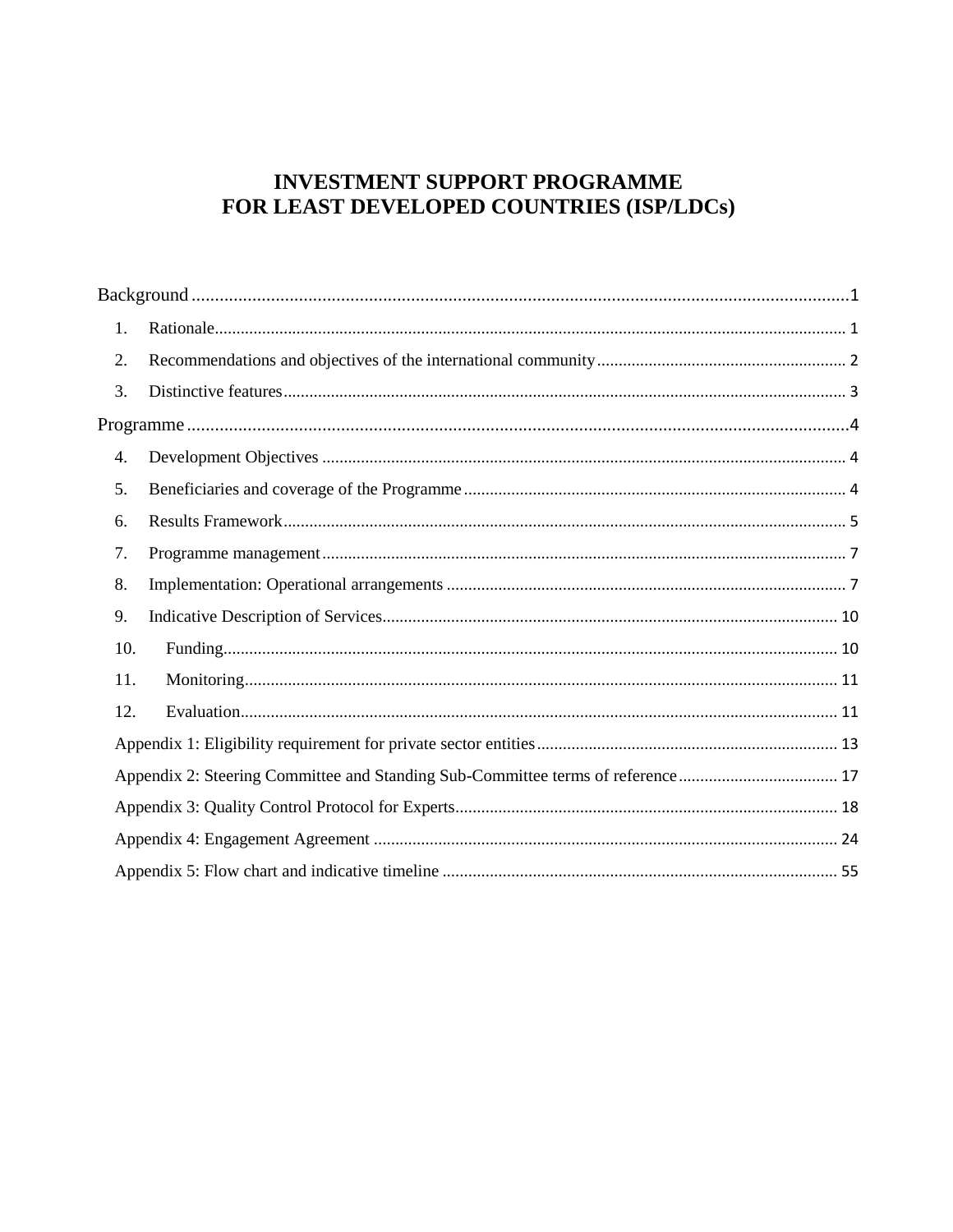## **Brief description**

The Investment Support Programme for Least Developed Countries (ISP/LDCs) will provide, upon request, timely technical and advisory support for investment-related matters including negotiations and dispute settlement. Such support, endorsed by international commitments, especially geared to meet the particular needs of the LDCs, is not readily available. The support will help LDCS attract and retain foreign direct investment. The support will be multidisciplinary, and aim at ensuring that FDI generates maximum benefits for the LDCs, contributing to national development strategies and the Sustainable Development Goals. Primarily designed as on-demand, targeted, quick response assistance, the advisory support would also reinforce the capacity of national institutions and the private sector in LDCs.

ISP/LDCs will provide support in two ways:

- 1. Direct support from attorneys and experts for immediate assistance in investment related matters such as negotiations and arbitration; and
- 2. Complementary capacity development and training in investment related subjects.

All assistance will be provided at no cost to the beneficiary, with services provided on a *pro bono* or reduced fee basis by individuals and organizations from ISP/LDCs roster of experts.

## **Background**

## **1. Rationale**

l

Foreign direct investment (FDI) is a potentially important form of development finance for the LDCs. FDI is complementary to official development assistance and more dynamic, increasing rapidly in some countries. FDI can also be catalytic, mobilizing capital and technology to spur growth, expand productive capacity, and diversify economies. At present, FDI inflows are small and concentrated in few countries and sectors. Weak infrastructure impedes any wider development impact. Nevertheless, every country receives some amount of FDI, and experience elsewhere suggests that—through capital accumulation in an enabling environment—it is possible to leverage existing FDI to encourage more FDI. Often, successful projects generate sequential FDI and invite new investors.

FDI flows to the LDCs increased significantly in 2015 to US\$44 billion, but declined by 13 per cent in 2016 to US\$38 billion, with FDI flows to LDCs still only accounting for 2 per cent of world FDI and 5 per cent of FDI to developing countries. FDI inflows to the LDCs remain dominated by a few mineral and oil extracting countries, with Angola, Bangladesh, Ethiopia, Mozambique and Myanmar accounting for 64 per cent of the total in 2015. FDI to LDCs remains mainly resource seeking, especially in the extractive sectors, with investment in manufacturing often hampered by small populations, limited access to regional or global markets and modest availability of a skilled workforce.<sup>1</sup> Although small, FDI in the LDCs provides scope to align investor interests with national sustainable development strategies, and shape project designs through domestic policies and mutually beneficial contract negotiations.

<sup>1</sup> UNCTAD, World Investment Report 2017, p. 79 et seq. UN-OHRLLS, State of the LDCs 2017, p. 40.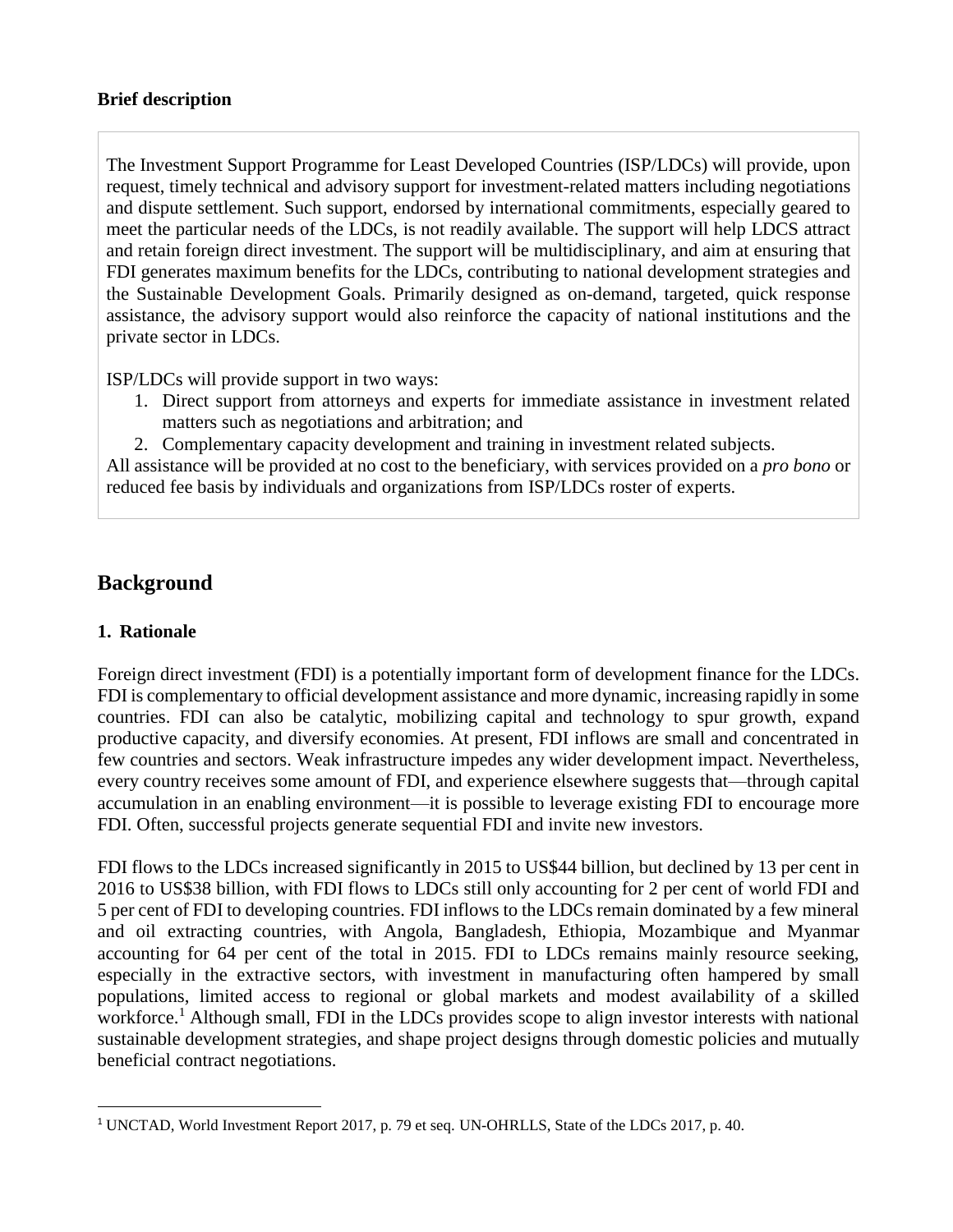Some investment projects may be straightforward, only requiring expeditious processing. A few can be complex, leading to prolonged negotiations. Implementation of agreements reached also requires sustained monitoring and, at times, costly disputes may erupt.

Hence, there is need and benefit for the international community to provide, upon request, technical support to national officials and business entities with resource constraints (in particular, small and medium-sized enterprises (SMEs)) in order to facilitate a beneficial investment negotiations and to avoid or settle possible disputes.

Advisory support for investment may encompass assistance in many areas, including assistance in negotiations of international rules, support for specific contract negotiation, implementation, monitoring, renegotiation, policy revisions and for the handling of disputes.

All these areas involve legal intricacies that might overwhelm national officials and local entrepreneurs, give rise to misunderstandings, and spoil the wider investor community's perception of the business climate.

Thus, there is need for and benefit in providing technical and advisory support for investment-related matters including negotiations and dispute settlement. Ideally, such support should also contribute to building the capacity of host-country officials and institutions, as well as private sector actors to undertake future engagements with investors, routinely and with confidence.

## **2. Recommendations and objectives of the international community**

FDI is a priority of the 'Programme of Action for the Least Developed Countries for the Decade 2011- 2020' (IPoA).<sup>2</sup> The twin goals with respect to FDI are: "(a) Attract and retain increased foreign direct investment in least developed countries, especially with the aim of diversifying the production base and enhancing productive capacity; (b) Enhance initiatives to support investment in least developed countries." (Paragraph 121). Towards those ends, the IPoA calls for action by development partners to, *inter alia*, "Support capacity-building in least developed countries, and at the regional level, as appropriate, aimed at improving their abilities to attract foreign direct investment, including the ability to negotiate mutually beneficial investment agreements." (Paragraph 122.3.b).

At the Third International Conference on Financing for Development, world leaders stated: "We note with concern that many least developed countries continue to be largely sidelined by foreign direct investment that could help to diversify their economies, despite improvements in their investment climates. We resolve to adopt and implement investment promotion regimes for least developed countries."<sup>3</sup> They specifically pledged to: "offer financial and technical support for project preparation and contract negotiation, advisory support in investment-related dispute resolution, … as requested by the least developed countries." <sup>4</sup> The offer was welcomed by development partners in the Political

 $\overline{\phantom{a}}$ <sup>2</sup> United Nations, "Programme of Action for the Least Developed Countries for the Decade 2011-2020", A/CONF.219/3/Rev.1, 23 May 2011.

<sup>&</sup>lt;sup>3</sup> United Nations, "Addis Ababa Action Agenda of the Third International Conference on Financing for Development", A/RES/69/313, 17 August 2015, paragraph 46.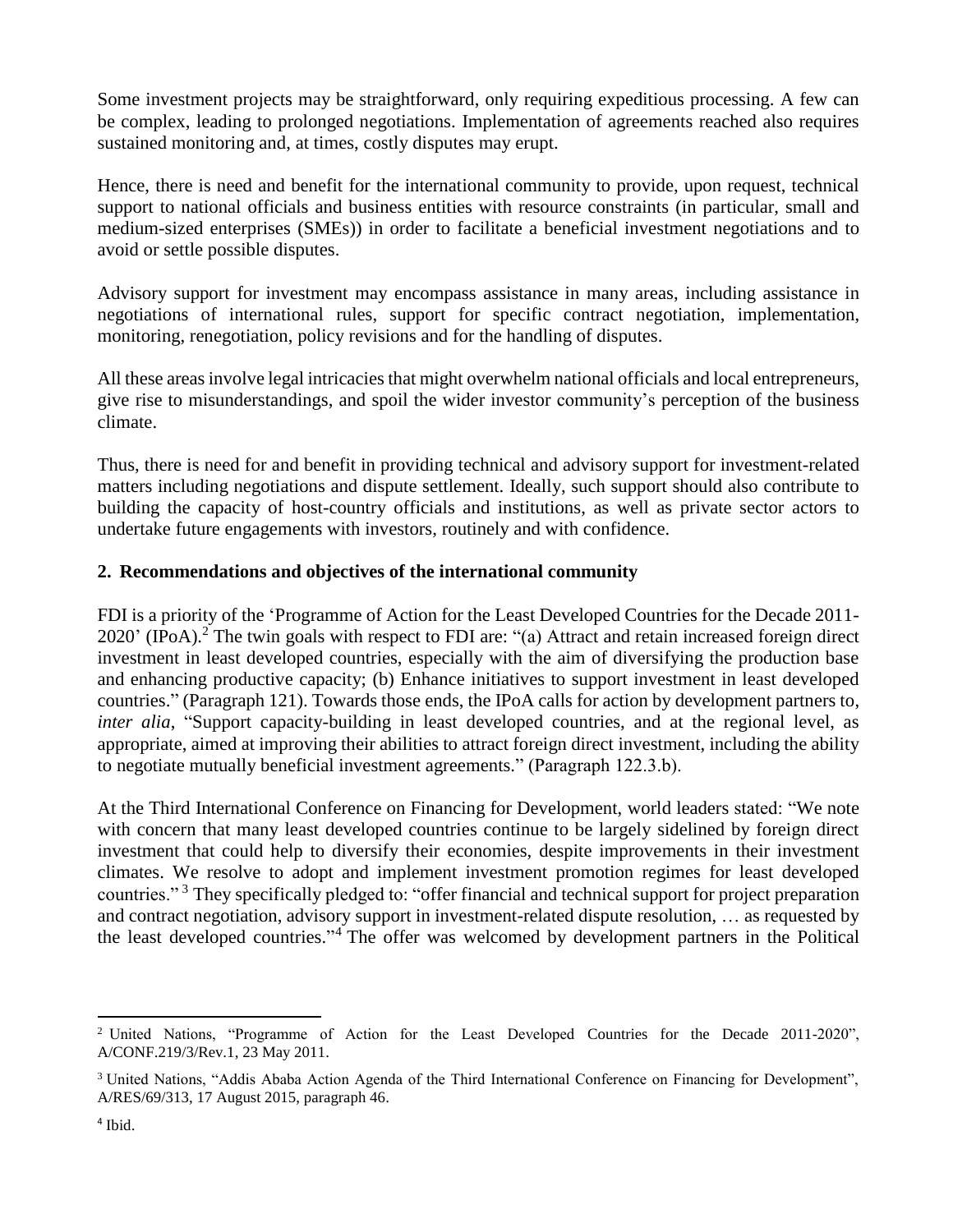Declaration adopted at the mid-term review of the IPoA.<sup>5</sup> More broadly the instrumental role of FDI for the realization of the Sustainable Development Goals (SDGs) is recognized, including specifically in target 10b.<sup>6</sup> The IPoA also stresses the importance of private sector development to increase investment in the LDCs and calls for the provision of enhanced technical support to the private sector (paragraph  $55.2(a)$  and  $(b)$ ).

The ISP/LDCs aims to contribute to the realization of these objectives, within the framework of Agenda 2030, for the benefit of the LDCs, with a specific focus on assistance to investment-related matters including negotiations and dispute resolution.

## **3. Distinctive features**

 $\overline{\phantom{a}}$ 

Assisting developing countries in attracting and benefiting from FDI has a long history.<sup>7</sup> In 1974-1993, the United Nations advised developing countries in contract negotiations. The outcomes were welcomed by countries and, usually, also by the companies themselves, which valued concrete proposals and speedy resolution. The distinctive features and lessons learnt from this earlier initiative, which are applicable to the ISP/LDCs, are:

Demand-driven. The assistance was provided upon request, and designed for quick response. Typically, a small team of legal and financial experts was dispatched to the requesting country to explain the contractual provisions to national officials and help them articulate viable development objectives for the pending negotiation.

Capacity-building. Training and assistance on regulatory and institutional frameworks helped many of the recipient countries emerge as major hosts of FDI and also home to outward FDI.

Expertise. The United Nations was able to tap high caliber, multidisciplinary talent within the United Nations system and from development partners, non-governmental organizations, universities, and private sector. Often, this expertise was and is available on a concessional or *pro bono* basis, as even private sector consultants will accept lower fees for non-profit development activities.

Partnership. The successful marshaling of expert teams rests less on large funding and more on leadership presence in professional networks, ability to organize rapidly with minimal bureaucracy, and access to relevant counterparts in the recipient country. In the contemporary context, these intangibles can best be captured through partnerships.

Independence. The essential comparative advantage of multilateral organizations, such as IDLO, is the provision of independent advice. Recipient countries attach premium to advice from an impartial source that is not subject to potential conflict of interest inherent in direct support from the home countries of the foreign investors.

<sup>5</sup> United Nations, "Comprehensive High-level Midterm Review of the Implementation of the Istanbul Programme of Action for the Least Developed Countries for the Decade 2011-2020", A/CONF.228/L.1, 23 May 2016, paragraph 67.

<sup>6</sup> United Nations, ["Transforming our world: the 2030 Agenda for Sustainable Development", A](http://www.un.org/ga/search/view_doc.asp?symbol=A/RES/70/1&Lang=E)/RES/70/1.

<sup>7</sup> For a review of the earlier experience, see Khalil Hamdani and Lorraine Ruffing, *United Nations Centre on Transnational Corporations: Corporate Conduct and the Public Interest*, Routledge, 2015.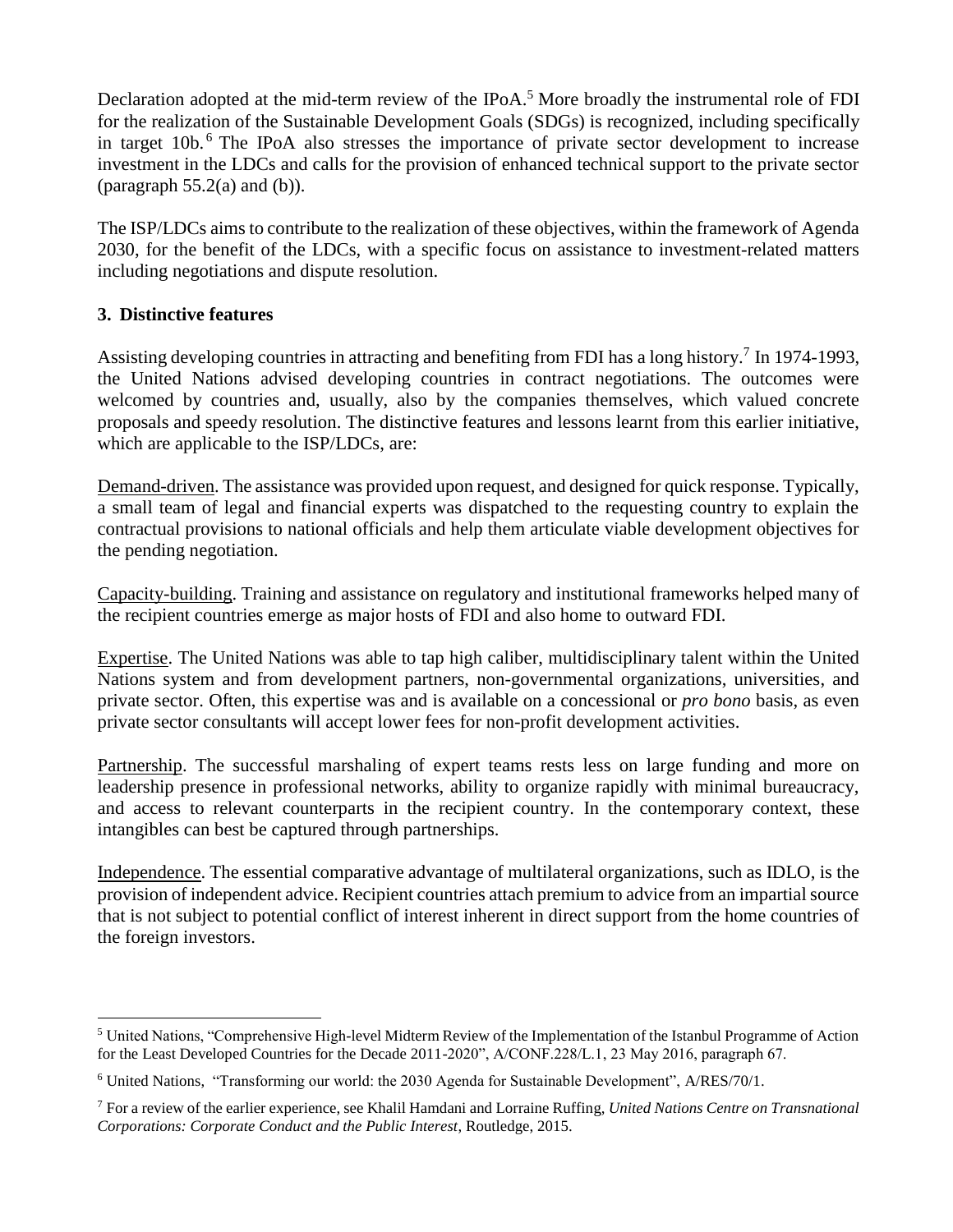## **Programme**

## **4. Development Objectives**

The ISP/LDCs will support the efforts of LDCs to attract and retain FDI, by providing, upon request, technical and advisory assistance in investment-related issues including the negotiation of mutuallybeneficial investment agreements and investment-related dispute resolution. The support will not be limited to any specific sector. The primary development objectives are to achieve:

Increased sustainable investment flows. Most LDCs have regulatory frameworks and institutions for handling FDI. Nevertheless, technical support is often helpful (if not required) in order to bring to fruition and derive maximum benefit from existing investment opportunities, especially when negotiations with foreign firms are in sight or underway. Knowledge of international standards of due diligence, compliance requirements, and accounting may be required to evaluate risks embedded in contracts. Well-negotiated and well-crafted contracts can help avoid subsequent disputes and costly litigation with investors. Even after contracts are signed, support may be needed to monitor their implementation and for the settlement of possible disputes.

Greater economic activities in line with national sustainable development objectives. In order to capture the larger benefits of FDI, there is need to relate investment proposals to national sustainable development objectives. While foreign investment may primarily focus on financial returns, the potential benefits to society may involve job-creation, training, increased exports, productive capacity, economic diversification and expanded supplier linkages. These benefits are promising in manufacturing, but also achievable in other sectors. Multinational companies are often receptive to larger value creation within the framework of public-private partnerships (PPPs). To be cost-effective, PPPs need to be properly structured and accompanied with appropriate policies (that incentivize investors without loss of social welfare) and by infrastructure, supported by the public sector or development cooperation. Investment-related negotiations, therefore, may require support in designing innovative, multidisciplinary responses on regulatory and development issues.

Ancillary objectives are:

National ownership. The role of the ISP/LDCs is to support and advise the decision-making of national actors, according to their needs and demands.

Capacity building. Investment best practices may often to be found in the developing world. The ISP/LDCs will seek to strengthen national capacity, through targeted training and by drawing upon experts available in the country and region.

SMEs and private sector development. Quality foreign investors bring new skills, know-how, and technologies to the host economies. Through supplier relationships, subcontracting, and other forms of collaboration, they spur on and enable local firms to upgrade and to gain access to global supply chains and international markets. The ISP/LDCs aims at helping SMEs and under-resourced firms, including women-owned businesses, take advantage of these opportunities.

## **5. Beneficiaries and coverage of the Programme**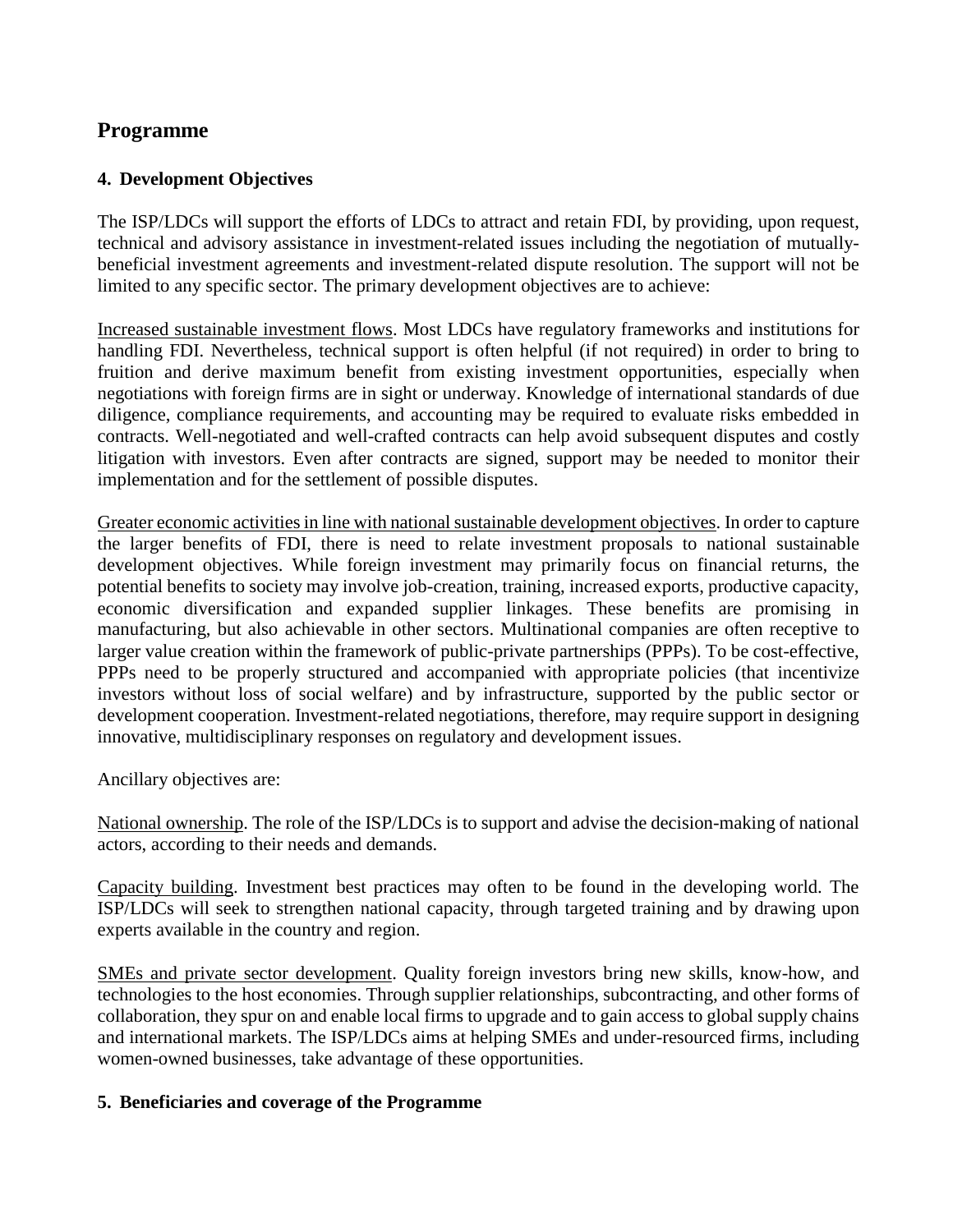Beneficiaries of the ISP/LDCs are all LDCs so designated by the United Nations General Assembly as of 31 December 2018,<sup>8</sup> and any LDC that has graduated from the LDCs category by decision of the Assembly for a period of at least five years after the date of graduation (so as to facilitate their smooth transition from LDC status), as well as eligible private sector entities. The eligibility requirements for private sector entities are set out in Appendix 1.

The ISP/LDCs will provide on-demand technical assistance and advice to the Governments of LDCs or eligible private sector entities (hereinafter "the Client") for:

- 1. Foreign investment-related negotiations, including negotiations of agreements and contracts<sup>9</sup> between the Client and a foreign entity;
- 2. Foreign investment-related dispute settlement between the Client and a foreign entity,  $10$ including arbitration or any other alternative dispute resolution proceeding;  $\frac{11}{1}$  and
- 3. Other investment-related matters.

A foreign entity means a foreign State, State-owned enterprise, private foreign investor, or a subsidiary of a foreign investor. A subsidiary of a foreign investor means a company owned or controlled by a foreign investor and incorporated in any of the LDCs.

The term "negotiation" may include "renegotiation" of agreements and contracts.

## **6. Results Framework**

The logical progression from activities to outputs (short-term), outcomes (medium-term) and impact (long-term) are mapped in the following results framework. Key assumptions and indicators of progress are noted for each stage of the progression. Overall, the matrix shows how the envisaged support would reach the objectives and contribute to the SDGs.

 $\overline{\phantom{a}}$ <sup>8</sup> These are: Afghanistan, Angola, Bangladesh, Benin, Bhutan, Burkina Faso, Burundi, Cambodia, Central African Republic, Chad, Comoros, Dem. Rep of the Congo, Djibouti, Eritrea, Ethiopia, Gambia, Guinea, Guinea-Bissau, Haiti, Kiribati, Lao People's Dem. Republic, Lesotho, Liberia, Madagascar, Malawi, Mali, Mauritania, Mozambique, Myanmar, Nepal, Niger, Rwanda, Sao Tome and Principe, Senegal, Sierra Leone, Solomon Islands, Somalia, South Sudan, Sudan, Timor-Leste, Togo, Tuvalu, Uganda, United Rep. of Tanzania, Vanuatu, Yemen and Zambia.

<sup>&</sup>lt;sup>9</sup> Investment-related negotiations include, but are not limited to, the negotiations of contracts such as sub-contracting and supply contracts, joint ventures, strategic alliances, co-production and marketing, co-research and development, contract design and manufacturing, franchising, management contracts, contract farming and licensing.

<sup>&</sup>lt;sup>10</sup> On demand this may include representation of the Client in dispute settlement proceedings.

 $11$  On demand and if the applicable rules to the dispute allow, the ISP/LDCS may also seek to identify and field the Client's party-appointed arbitrator.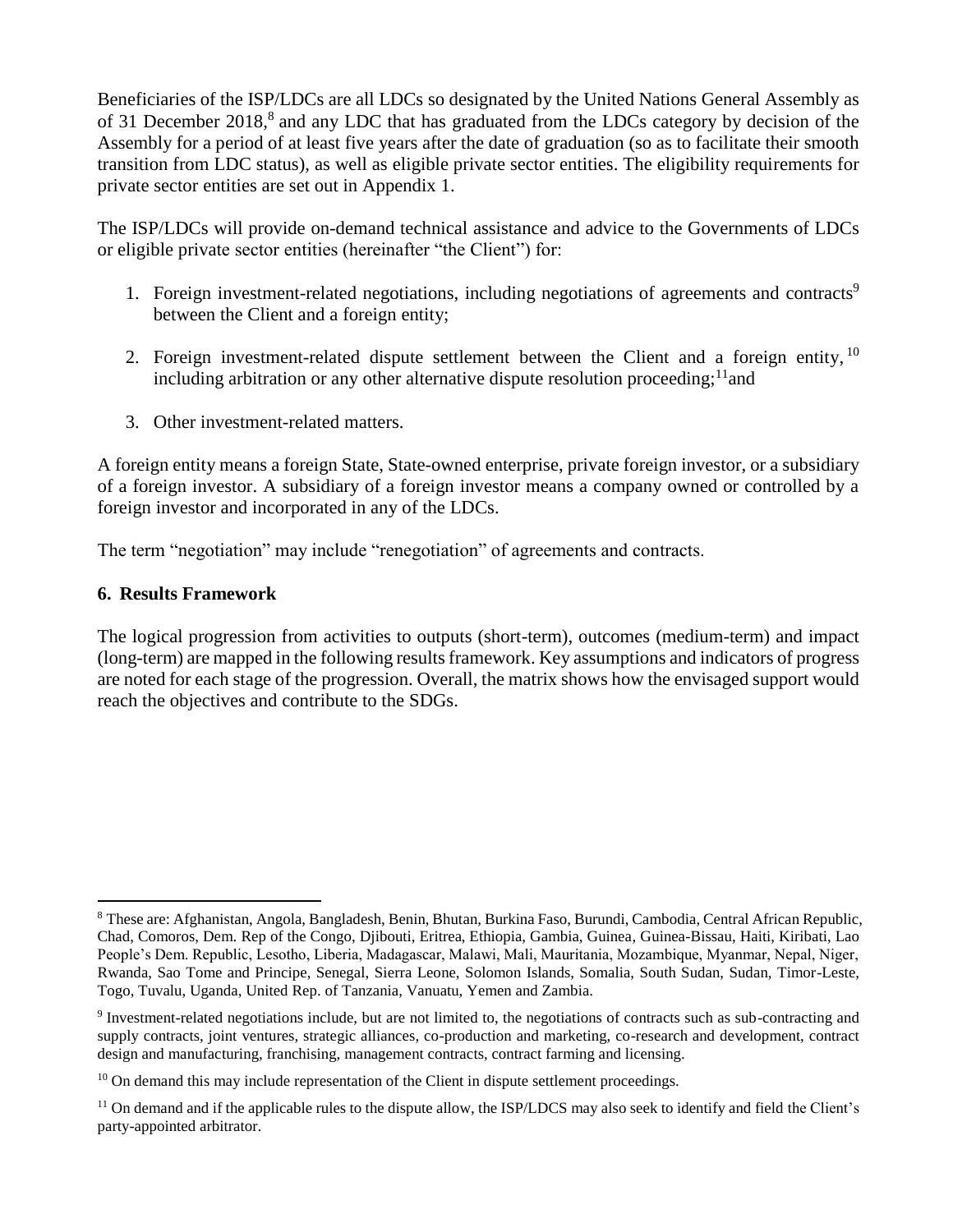|             | Activities                                                                                                | Outputs<br>(Short-term)                                                                                                                                                           | Outcomes<br>(Medium-term)                                                                                                               | Impact<br>(Long-term)                                                                                   | SDGs of focus                                                                                                                                                                                                                  |
|-------------|-----------------------------------------------------------------------------------------------------------|-----------------------------------------------------------------------------------------------------------------------------------------------------------------------------------|-----------------------------------------------------------------------------------------------------------------------------------------|---------------------------------------------------------------------------------------------------------|--------------------------------------------------------------------------------------------------------------------------------------------------------------------------------------------------------------------------------|
| Description | • Demand Driven<br>technical and expert<br>support<br>• Policy advice<br>• Capacity building              | • Increased and retained FDI<br>• Increased capacity of<br>national actors                                                                                                        | • Increased economic<br>activity<br>• Public revenue<br>• Economic growth<br>• Increased exports<br>• Participation in<br>supply chains | $\bullet$ Economic<br>diversification<br>• Integration into<br>global markets                           | $\bullet$ SDGs 10.b:<br>Encourage<br>FDI to LDCs<br>in accordance<br>with national<br>plans<br>$\bullet$ SDGs 8.2:<br>Achieve<br>higher<br>productivity<br>through<br>diversification<br>• Also: SDGs<br>9.2, 16.3 and<br>17.3 |
| Assumptions | • Request for assistance<br>• Designated national<br>counterparts<br>• Available funding and<br>expertise | • Implementation of sound<br>FDI policies<br>• Good governance<br>• Utilization of the Technical<br><b>Assistance and Capacity</b><br>Building available through-<br>the ISP/LDCs | • Private sector<br>development<br>• Good governance<br>• Improved business<br>climate                                                  | • Favourable world<br>economic conditions<br>• Good governance<br>• Political and<br>economic stability |                                                                                                                                                                                                                                |
| Indicators  | • Quick response<br>(number of weeks from<br>start to finish)<br>• Delivery within budget                 | • Government satisfaction<br>• Investor satisfaction<br>• Mission report                                                                                                          | • Increased inflow of<br><b>FDI</b><br>• Economic data on<br>growth and sectoral<br>expansion                                           | • Data on output and<br>trade                                                                           | • Indicators for<br>SDGs 10.b,<br>8.2, 9.2, 16.3<br>and 17.3<br>(see UN doc:<br>E/CN.3/2016/2)                                                                                                                                 |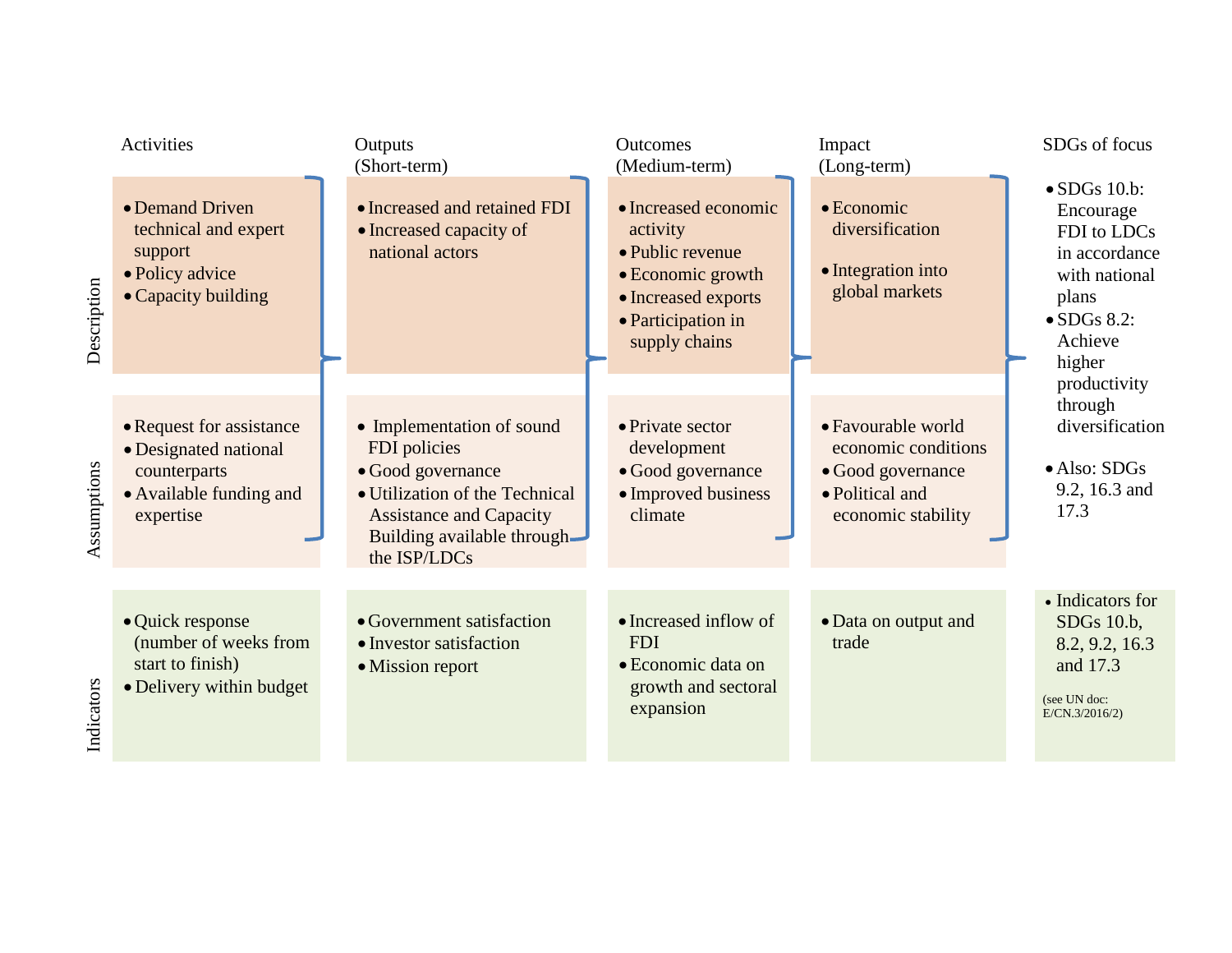## **7. Programme management**

The ISP/LDCs will be implemented as a programme of the IDLO. The programme will also benefit from continued cooperation with the United Nations Office of the High Representative for the Least Developed Countries, Landlocked Developing Countries and Small Island Developing States (UN-OHRLLS) in facilitating interaction with LDC officials, and helping mobilize international donors and cooperation within the United Nations system.

IDLO has the technical and operational capability to implement ISP/LDCs. IDLO has a treatybased mandate to work in the areas covered by the  $ISP/LDCs$ ,<sup>12</sup> and has traditionally assisted developing countries to improve their business and regulatory environment, including in such fields as contracts, commercial dispute resolution, and legal capacity development. IDLO has a lean infrastructure of about 80 staff (based at its Headquarters in Rome and its branch office in The Hague). IDLO's management plan emphasizes agility, flexibility, and the ability to start-up projects at short notice.

A multi-stakeholder Steering Committee will guide the ISP/LDCs by providing overall strategic and operational advice to IDLO with a view to ensuring the realization of its objectives. The terms of reference of the Steering Committee are set out in Appendix 2.

The Programme itself will have a light institutional structure and limited staff.

## **8. Implementation: Operational arrangements**

 $\overline{\phantom{a}}$ 

The support to be provided by ISP/LDCs will involve fielding an expert or a team of experts to advise the requesting LDC governments or eligible private sector entities. This may be supplemented by related capacity-building activities, upon request of the beneficiary.

EXAMPLE: In the case of requests for assistance on contract negotiations, the team could comprise an expert on international investment law working in tandem with a financial analyst. The team might make multiple missions according to the complexity of the exercise, and - onrequest - include development specialists to design complementary national actions that would enhance the benefits of the proposed investment. In case of requests to advice on investment disputes, the team could comprise legal expertise on investment and/or commercial arbitration assisted sectoral experts as necessary.

Upon receiving a request, IDLO will make all its best efforts to secure the service of appropriate expert(s), although ISP/LDCs and IDLO cannot and do not provide assurance that such expert(s) can in all cases be identified, the requested assistance provided and the results sought obtained.

<sup>&</sup>lt;sup>12</sup> See Agreement for the Establishment of the International Development Law Organization, Article II (Purpose and Activities) - 1. "The purposes of the Organization are: A. To encourage and facilitate the improvement and use of legal resources in the development process; … C. To assist developing countries and countries in economic transition to improve their negotiating capabilities in the fields of development cooperation, foreign investment, international trade and other international business transactions; …". Available at: [http://www.idlo.int/sites/default/files/pdfs/IDLO%20Governance%20Documents\\_2016.pdf](http://www.idlo.int/sites/default/files/pdfs/IDLO%20Governance%20Documents_2016.pdf) .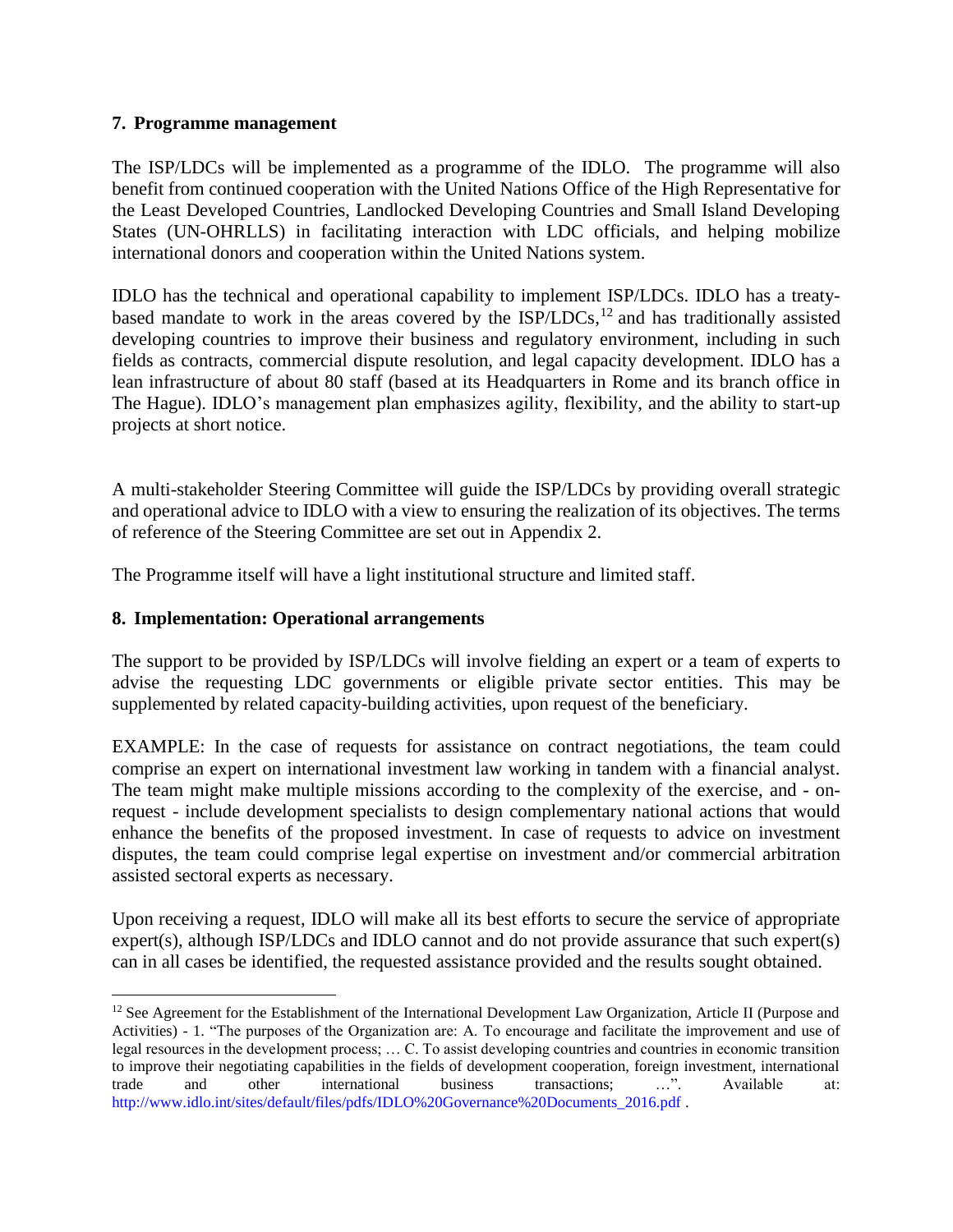Operational arrangements are as follows:

- 1. The ISP/LDC with the support of the Steering Committee members, will develop and progressively expand a "Rosters of Experts" comprised of professionals with high standards of qualification (as set out in Appendix 3), as well as firms or other organizations possessing expertise in legal as well as relevant non-legal fields, willing to provide assistance to LDCs Governments and other eligible private sector entities, upon their requests, on a *pro bono* basis, or on a substantially reduced-fee basis.
- 2. In carrying out this task, IDLO will establish collaborative arrangements and partnerships with relevant national and international partners (*e.g.,* law firms, professional partnerships, consulting firms, professional associations, universities, research centres, nongovernmental organizations, and other providers of related technical assistance).
- 3. Whenever possible, the expertise would be sourced from within IDLO or relevant UN agencies (for instance financial analysts might be available within regional development banks, while expertise relating to industry, business linkages, entrepreneurship, or export development might be available from various UN agencies). Deployments on short mission assignments are common within the United Nations system. For this purpose, IDLO, with the support of UN-OHRLLS, will seek arrangements with relevant agencies to participate in ISP/LDCs.
- 4. The ISP/LDC will make every effort to avoid duplication and promote complementarity with existing initiatives that may already provide assistance to the LDCs in areas covered by the Programme. To the extent that a given request can be addressed more effectively by such initiatives, these will in principle be utilized, if the Client agrees.
- 5. The ISP/LDC will utilize, as much as possible, *pro bono* service providers, who are prepared to give assurances that their *pro bono* services will receive the same level of attention as services provided for a market-rate fee. If *pro bono* assistance is not available and funds allow, reduced-fee support will be utilized, again, with the assurance that such services will receive the same level of attention as services provided for a market-rate fee.
- 6. In case of need for specialized expertise not available in the Roster of Experts, the ISP/LDC may invite a specific expert, who is not on the Roster of Experts, as long as he or she fulfills all requirements to be included in the Roster of Experts and is prepared to provide services on a *pro bono* or reduced-fee basis (see Appendix 3).
- 7. Prospective experts to be included in the Roster of Experts and deployed to provide assistance to a Client will need to adhere to a set of provisions and guidelines addressing, among other things, the following issues: independence of experts and their role; professional standards; bribery; conflict of interests; confidentiality; liability; and relationships with Clients and the IDLO. In particular, experts will recognize that the ultimate decision in any matter related to the services they provide rests with the Client.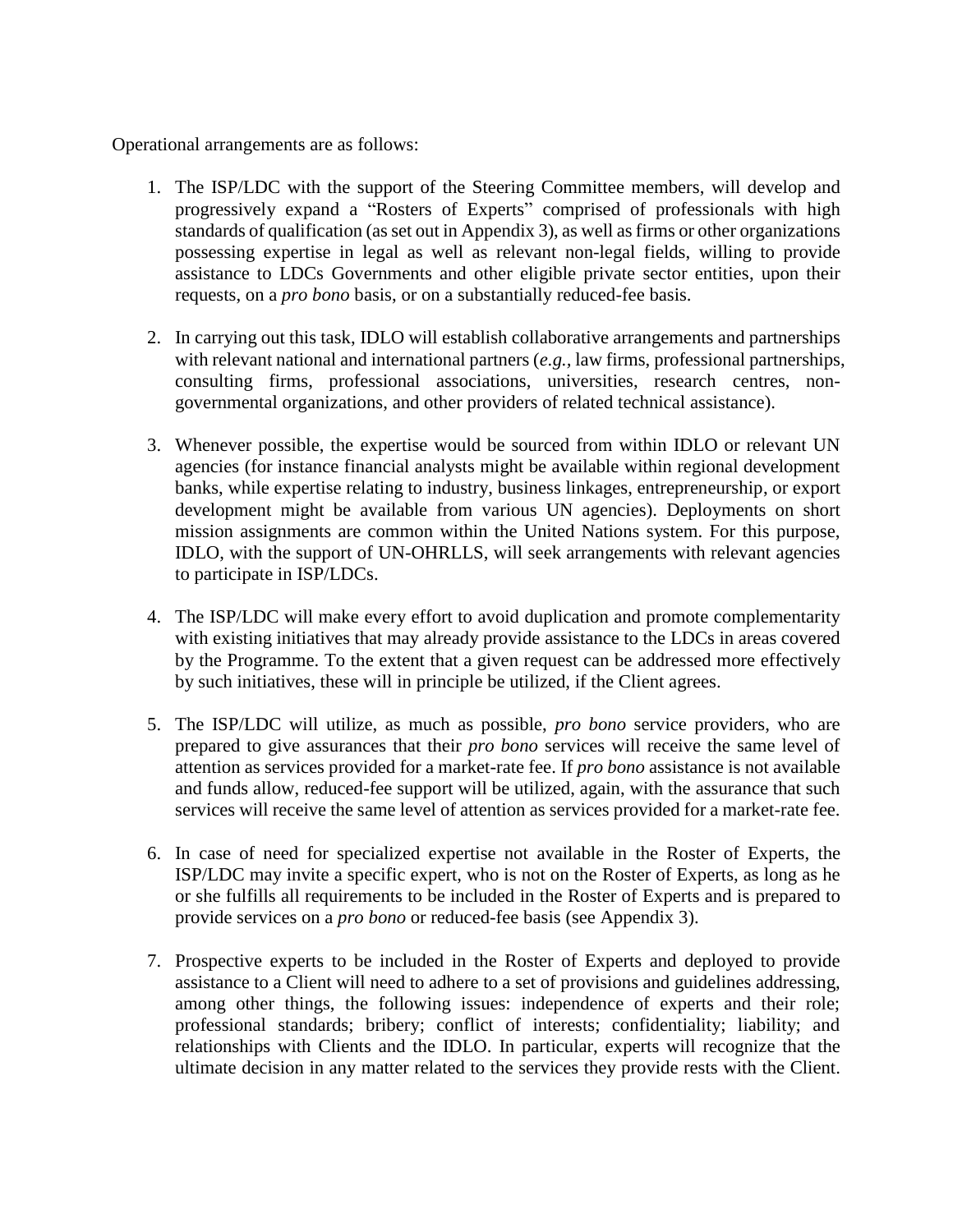These provisions and guidelines are set out in the draft Engagement Agreement (see Appendix 4).

- 8. Requests for assistance from LDCs Governments will be sent to ISP/LDCs by the Ministry of Foreign Affairs (or other officially designated focal point), or by a responsible officer of the eligible private sector entity. Requests from private sector entities will preferably be channeled through investment promotion agencies, chambers of commerce or relevant business associations. The modalities for supporting the private sector may vary according to particular national circumstances.
- 9. Upon receipt of a request, ISP/LDCs will discuss with the prospective Client its needs in relation to the request and define the "Scope of Work", which will eventually be formalized in the Engagement Letter, after discussion with the selected Expert. In case of doubt, the advice of the Standing Sub-Committee may be sought.
- 10. If appropriate, ISP/LDCs may refer the request to an existing assistance initiative if the latter is better placed to effectively address the requesting entity needs.
- 11. ISP/LDCs, and as need be in consultation with the Standing Sub-Committee, shall select an Expert from its Roster of Experts on the basis of expertise, qualification, and/or the experience, to advise and assist the Client by providing the services specified under the Scope of Work.
- 12. If the Client's needs cannot be addressed by a sole Expert and a team needs to be fielded, ISP/LDCs will select a team of Experts, including a "support team leader", drawing from the Roster of Experts. In order to select the best-suited Expert(s), IDLO can seek the advice of the Standing Sub-Committee.
- 13. In case ISP/LDCs is unable to locate the requisite Expert(s) in the Roster, it may resort to hiring consultants following its normal procedures, if funds allow, but seeking reduced fees.
- 14. The team of Experts can incorporate local experts, and experts with a specific knowledge of the Client legal system, as long as these possess the requisite expertise, qualification, and the experience, including for the purpose of monitoring the implementation of any contract or agreement negotiated.
- 15. ISP/LDCs will (according to its procedures) assume the costs of the travel and medical insurance of the Expert(s), as well as other expenses necessary for the conduct of the specific support activities (such as interpretation and translation costs).
- 16. In parallel to execution of the agreed Scope of Work, Experts may be invited by the Client to perform capacity-building activities.

A flow chart (including time-lines) describing the handling of requests for assistance is included in Appendix 5.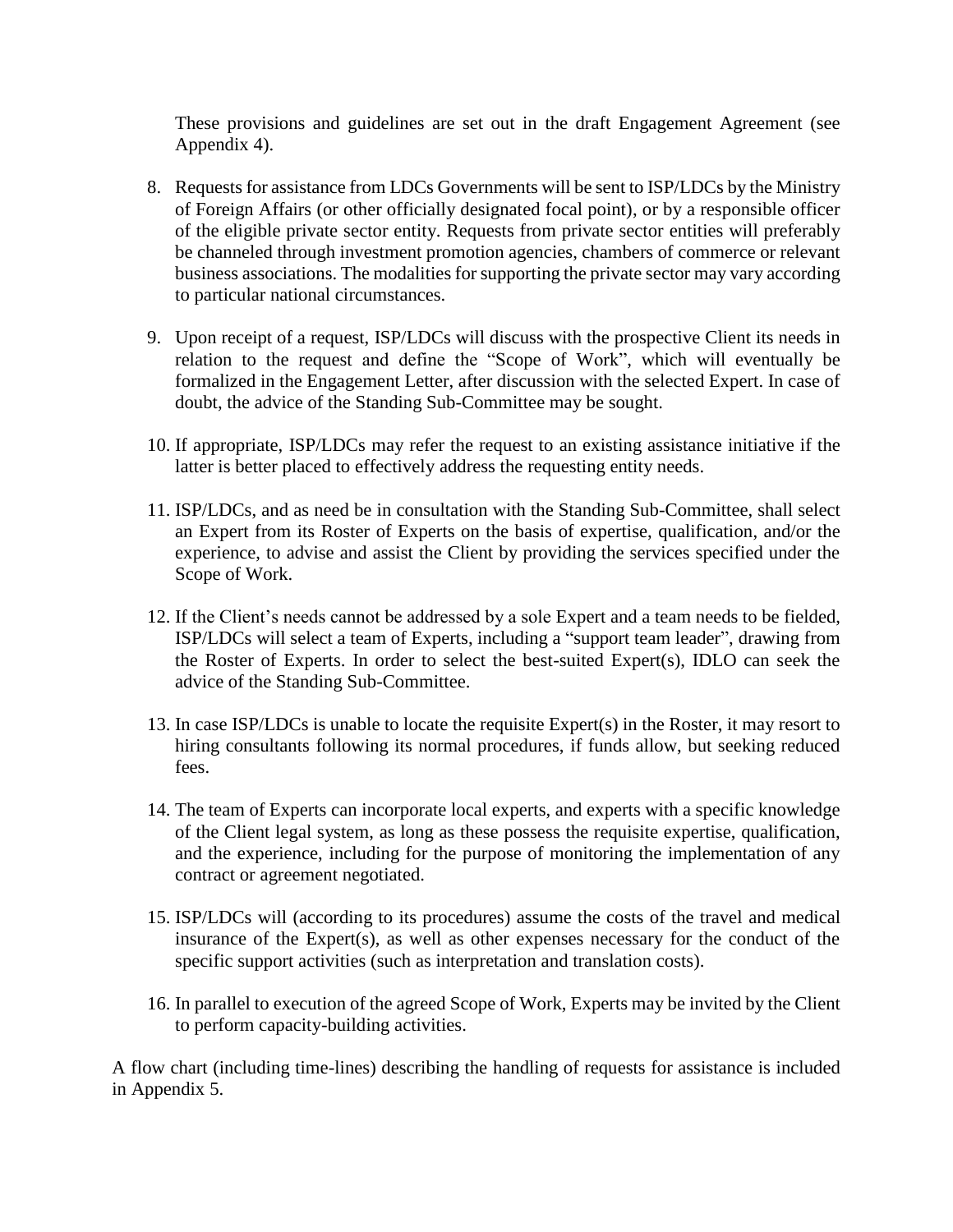## **9. Indicative Description of Services**

As noted in the field of investment-related negotiation and dispute-settlement, assistance needs can vary significantly. The following list is illustrative of the types of support that a Client may request in the areas of investment-related negotiations and dispute settlement; depending on the particular circumstances, clients may seek assistance for:

## *Investment-related negotiations*

- Reviewing the feasibility of a proposed investment project between the Client and a potential foreign investor, and conducting related evaluations and assessments;
- Preparing contract negotiation positions;
- Preparing tender documents and managing tendering processes (where contracts are to be awarded through a competitive process);
- Preparing financial structures for the operation and management of a proposed project;
- Drafting and negotiating contractual provisions;
- Selection of the dispute settlement method, which may include arbitration of disputes before an institution or *ad hoc*, depending on the nature of the project, as well as the applicable law and place and seat of arbitration;
- Preparing a monitoring system to ensure contract compliance and avoidance of disputes;
- Preparing and conducting negotiations on Bilateral Investment Treaties (BITs) or other investment-related agreements, and strengthening the capacity of beneficiary officials active in this field.

## *Investment-related dispute settlement*

- Advising and/or representing the Client in existing or potential arbitration, mediation or negotiation proceedings between the Client and an investor, and in the enforcement (or challenge) of an award;
- Selecting arbitrators (where the arbitration clause is silent on the method of selection, the Expert will advise the Client on nominating an appropriate arbitrator based on qualifications, expertise, and experience);
- Preparing submissions (drafting and finalizing the various pleadings to be filed before an arbitral tribunal or any other body chosen by the Client and investor for the settlement of disputes);
- Attending arbitration hearings; and
- Preparing and examining evidence.

In all cases, the Expert shall provide his or her professional advice on issues under consideration, as well as information and analysis, to help the Client assess options, decide upon its interests, priorities and strategies, and weigh the trade-offs that may be involved when goals conflict.

## **10. Funding**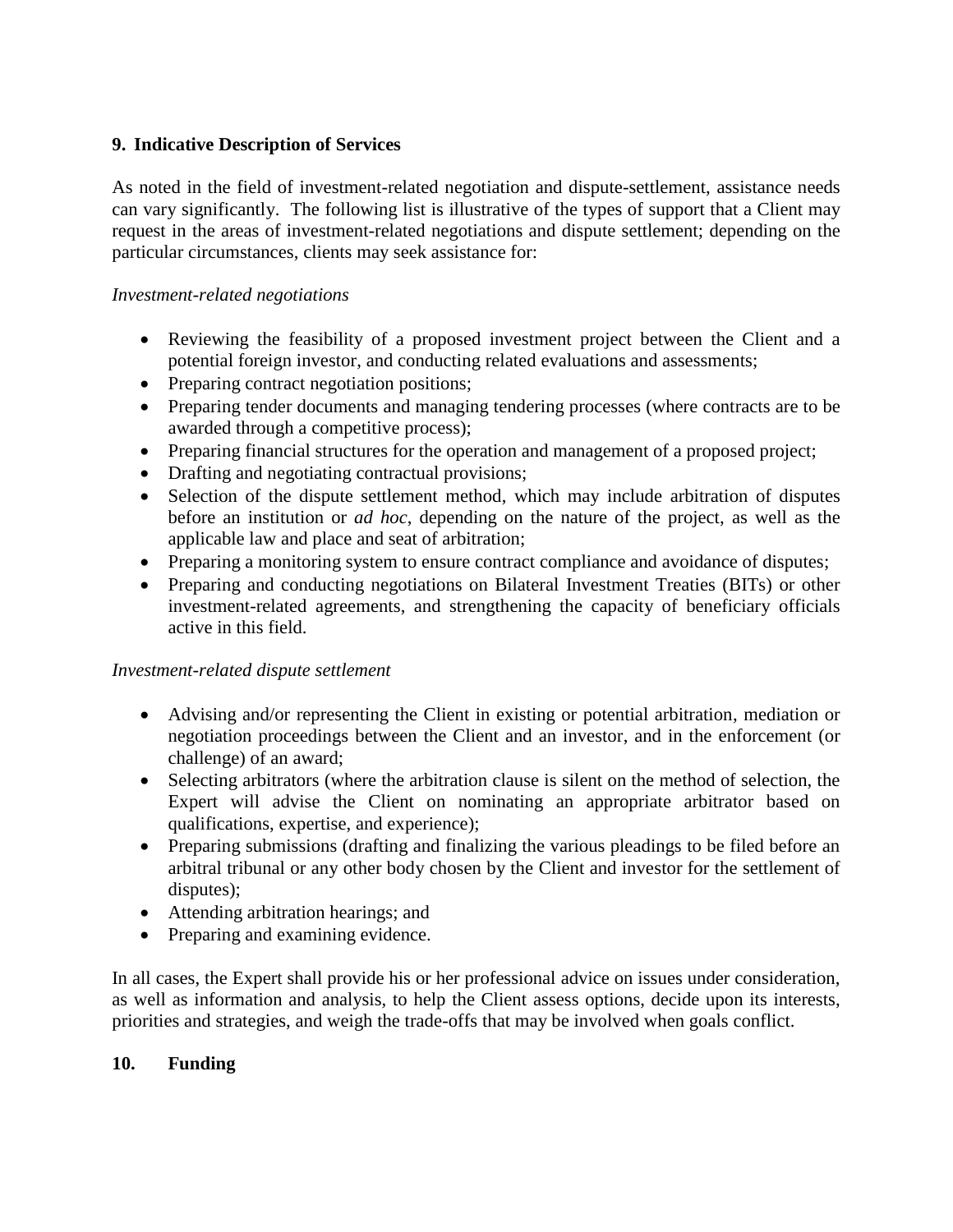ISP/LDCs will be financed through voluntary contributions from donors. ISP/LDCs will seek funding from a variety of sources, supplementing and expanding on existing pledges of support from the European Union and the Kuwait Fund for Arab Economic Development (KFAED).

As noted above, ISP/LDCs will utilize, as much as possible, *pro bono* service providers, and when *pro bono* assistance is not available and funds allow, reduced-fee support may be utilized. The remuneration of Experts providing services to ISP/LDCs on a reduced-fees basis should preferably not exceed 50 percent of the maximum rate for "Level D consultants" to the United Nations (currently USD 750), as set out in the UN Administrative Instruction No. ST/AI/2013/4 of 19 December 2013<sup>13</sup> (or any subsequent modification thereof). On this basis, the reduced-fee daily rate should, preferably, not exceed USD 375.

## **11. Monitoring**

IDLO will monitor the follow-up to country requests, on the basis of regular reporting on the status of activities underway, on milestones achieved, and any delays or difficulties encountered in implementation, as well as Client feed-back. Although final advisory reports are confidential and primarily for the exclusive use of the recipient country, IDLO will conduct an internal review of the quality of the advice offered, and will provide to UN-OHRLLS for information an overall selfassessment. UN-OHRLLS will also monitor the satisfaction of stakeholders with the support and advice provided under ISP/LDCs.

IDLO will prepare a twice-yearly report on the operation of ISP/LDCs, reviewing the status of funding, the activities financed, and progress on the indicators listed in the results framework as per its internal rules for consideration of the Steering Committee, and will make it available to contributors to the Programme .

## **12. Evaluation**

 $\overline{\phantom{a}}$ 

An independent evaluation of ISP/LDCs will be conducted preferably after the initial two years of operation. The evaluation will assess the relevance of the objectives and activities to actual country demands, the efficiency and effectiveness of the delivery, and the overall impact.

The evaluation will summarize the lessons learned, and present recommendations on the sustainability of ISP/LDCs with respect to future funding, including whether Clients could assume a share of the costs in light of the benefits. It will address capacity development and the extent to which targeted support on investment-related negotiations and dispute settlement can contribute to a strengthening of national institutions.

<sup>&</sup>lt;sup>13</sup> Level D consultants are defined in the Administrative Instruction as" highly specialized individuals with extensive relevant experience and the highest level of expertise in the corresponding area of work or programme for which they are engaged. The individual's services, work and recommendations, for example, may form one of several contributions to the accomplishment of a crucial programme or service or functional area of a broad scope, involving high complexity and impact. Some of the expected deliverable outputs would primarily relate to the following: providing functional leadership and expert advice; preparing intricate and complex technical papers to working groups; undertaking the drafting of reports or proposals for projects of a large scale or a broad scope."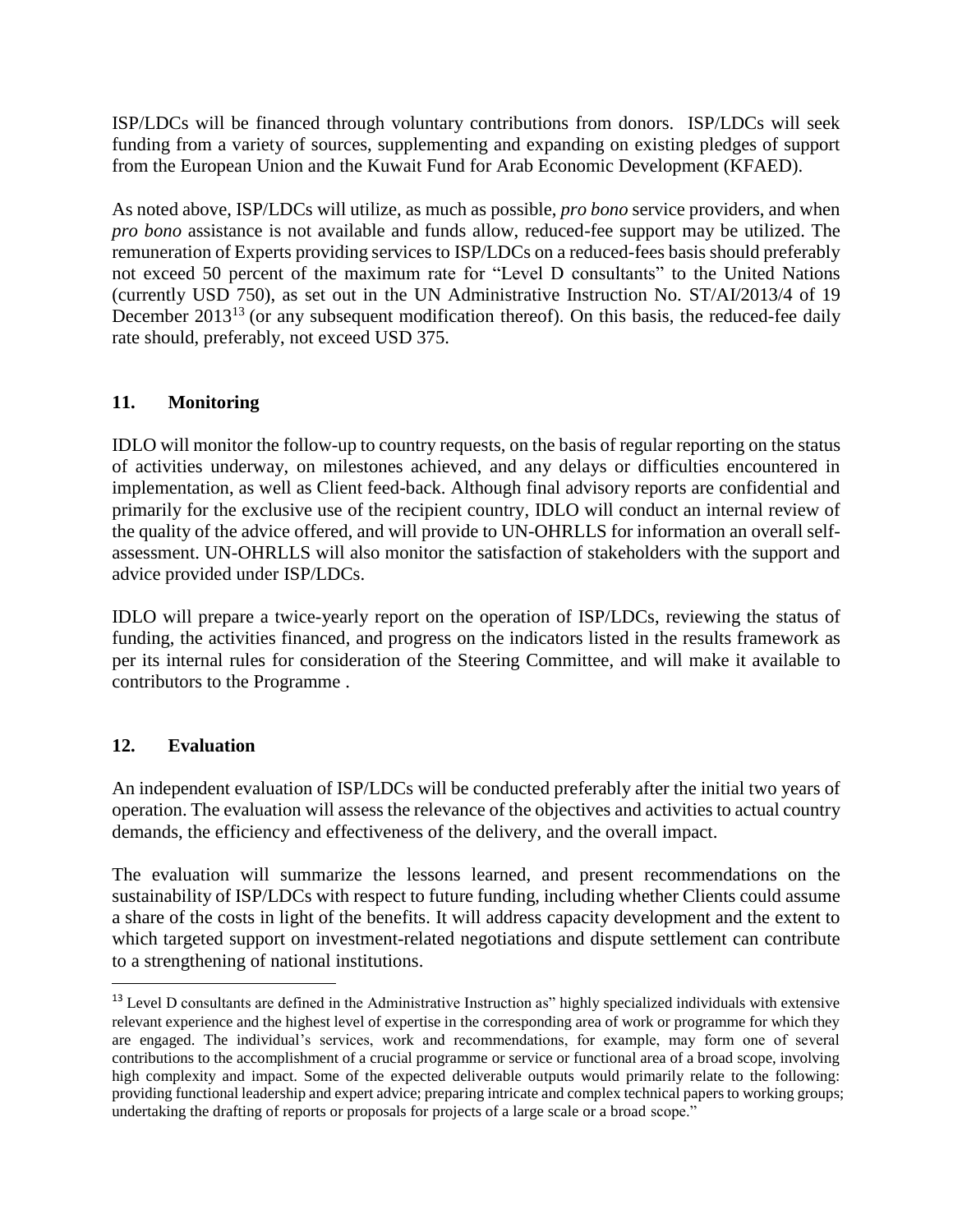The evaluation report will be discussed by the Steering Committee, which may choose to make modification to the Programme design and operational arrangements, as set out in the present document.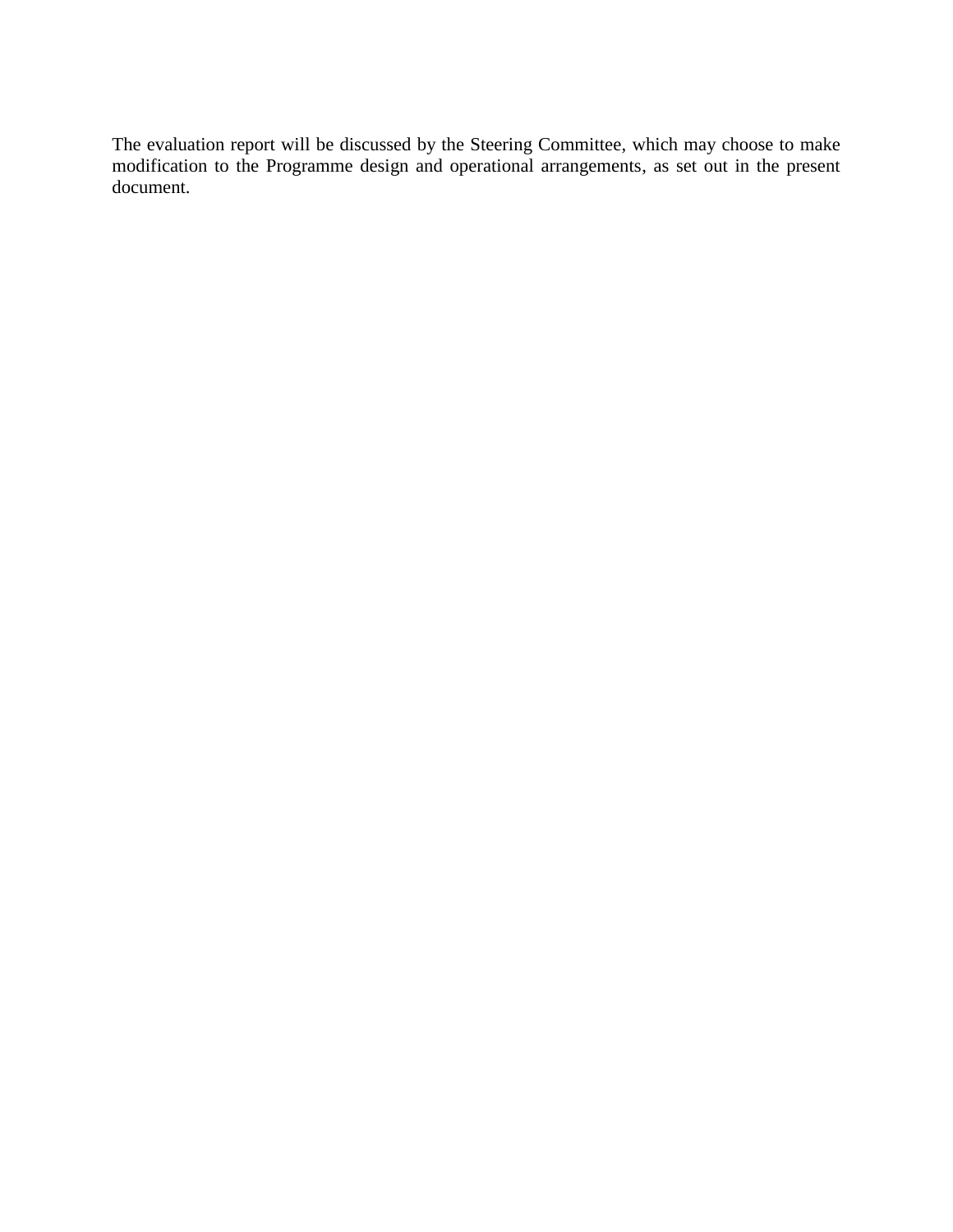## **Appendix 1: Eligibility requirement for private sector entities**

ISP/LDCs will assist LDCs, including their under-resourced and/or small and medium-sized private sector entities, <sup>14</sup> in foreign-investment related matters including negotiations and international dispute settlement.<sup>15</sup>



Three categories of private sector entities are eligible to apply.

CATEGORY 1: Small and medium-sized private sector entities that are so deemed under the national legislation of any of the LDCs will be considered as eligible private sector entities for the purpose of receiving assistance under ISP/LDCs. Any such private sector entities will be required to furnish the appropriate national legislation (with an applicable translation) and must furnish sufficient information to demonstrate that it meets the criteria under the applicable legislation.

CATEGORY 2: Additionally, and with the aim of assisting under-resourced and/or small and medium-sized private sector entities in need of support, Category 2 provides a multi-factor test to enable certain other private entities that do not meet the criteria in Categories 1 or 3 to apply. IDLO may, in consultation with the Standing Sub-Committee, determine if an entity qualifies based on the Guidelines provided below:

1. An eligible private sector entity must be an entity engaged in economic activity, irrespective of its legal form. It is the economic activity that is the determining factor, not the legal

 $\overline{\phantom{a}}$ 

 $14$  As defined in section 5 above and thus including eligible private sector entities of the LDCs that have graduated from the LDCs category by decision of the General Assembly for a period of at least five years after the date of graduation.

<sup>15</sup> There no internationally agreed definition of SMEs. For a review of country practice, *see* Khrystyna Kushni, "How Do Economies Define Micro, Small and Medium Enterprises (MSMEs)?", *available at*: [http://www.ifc.org/wps/wcm/connect/624b8f804a17abc5b4acfddd29332b51/MSME-CI-](http://www.ifc.org/wps/wcm/connect/624b8f804a17abc5b4acfddd29332b51/MSME-CI-Note.pdf?MOD=AJPERES&CACHEID=624b8f804a17abc5b4acfddd29332b51)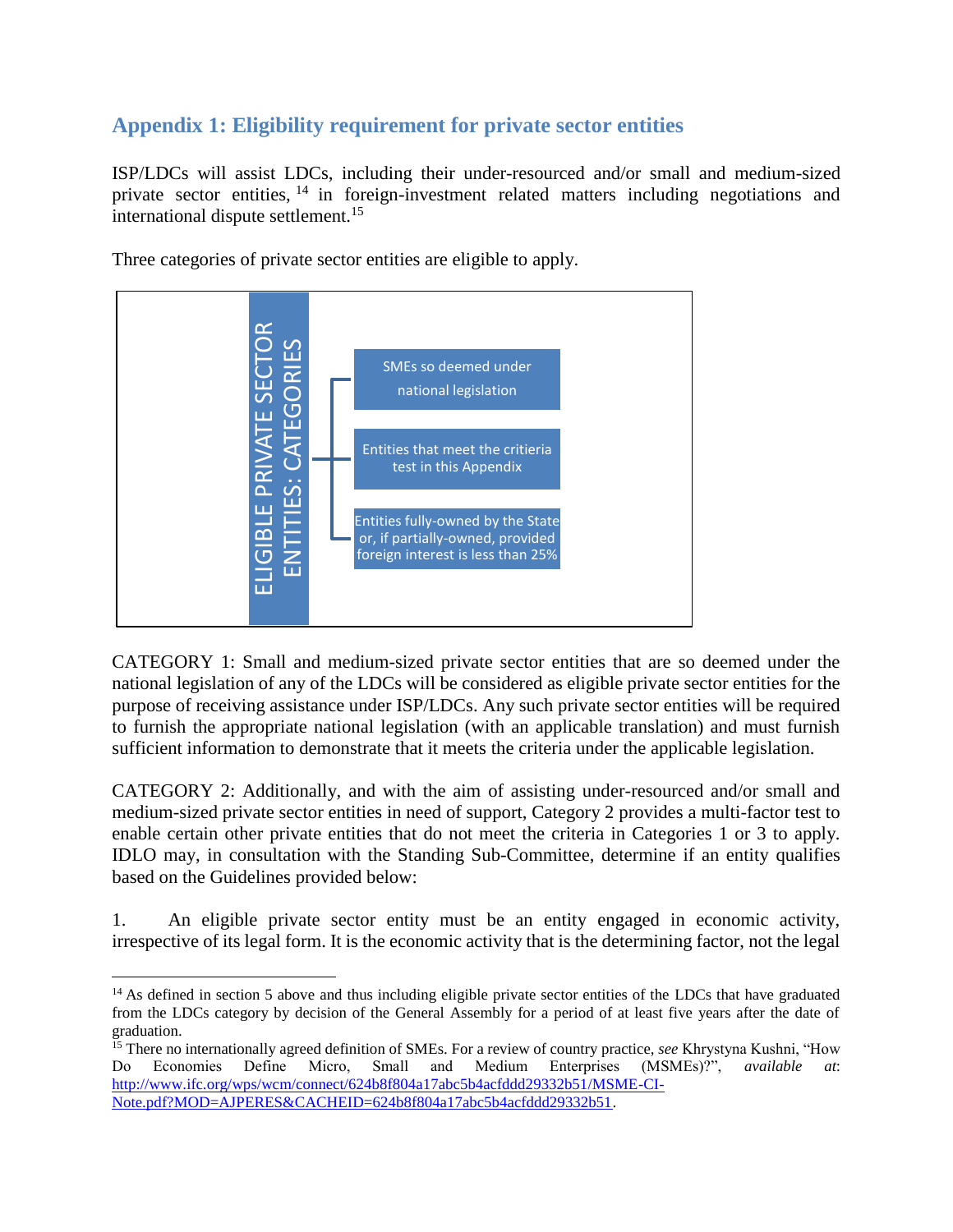form. In practice, this means that sole proprietors, family firms, partnerships, associations, corporations, or any other entity that is regularly engaged in an economic activity may be considered as eligible for assistance under the Programme (collectively, "entity" or "private sector entity"). An economic activity is deemed to be the sale of products or services at a given price, in a given market.

2. An eligible private sector entity must meet the following additional criteria: (i) it must be incorporated in the LDCs in accordance with the appropriate domestic legislation (unless incorporation is not necessary pursuant to domestic legislation, as discussed in Clause 3 below (for example for sole proprietors); (ii) a foreign entity does not have a capital stake, either direct or beneficial; and (iii) at least 50% of the assets and employees of the eligible private sector entity must be located within the territories of the LDCs. For criteria (iii), IDLO may, in consultation with the Steering Committee, consider the nature of the local economy and may appropriately relax or modify this criterion.

3. For unincorporated entities, such eligible private sector entity must carry out economic activities, must not be under the direction and control of any foreign (non-LDCs) entity and at least 50% of its assets and employees must be located within the territories of the LDCs. Further, such entity is responsible to demonstrate that incorporation is not required for such entity. IDLO may, in consultation with the Steering Committee, consider the nature of the local economy and may appropriately relax or modify this criterion.

4. An eligible private sector entity must be an entity that employs fewer than 50 persons and has an annual balance sheet total not exceeding USD 5 million.

The staff headcount covers full-time, part-time, temporary, and seasonal staff (as defined by national law), and includes the following: employees; persons working for the entity who have been seconded to it and are considered to be employees under national law (this can also include temporary or so-called interim employees); owner-managers; consultants; or partners/affiliates engaged in a regular activity in the enterprise and deriving financial advantages from the enterprise.

The annual balance sheet total refers to the value of the entity's assets. IDLO may, in consultation with the Steering Committee, consider the nature of the local economy and may appropriately relax or modify this criterion.

5. If the prospective Client entity has a holding equal to or greater than 25% of the capital in another (partner) entity and/or another (partner) entity has a holding equal to or greater than 25% in the prospective Client entity, an equivalent proportion of the partner's/affiliate's staff headcount and financial data must be added to those of the prospective Client entity when determining the latter's eligibility. IDLO may, in consultation with the Steering Committee, consider the nature of the local economy and may appropriately relax or modify this criterion.

For example, if prospective Client entity has a 30% stake in another entity, 30% of the partner entity's headcount and balance sheet total are added to the prospective Client's own figures. If there are several partner entities, the same type of calculation must be made for each partner entity situated immediately upstream or downstream from the prospective Client entity.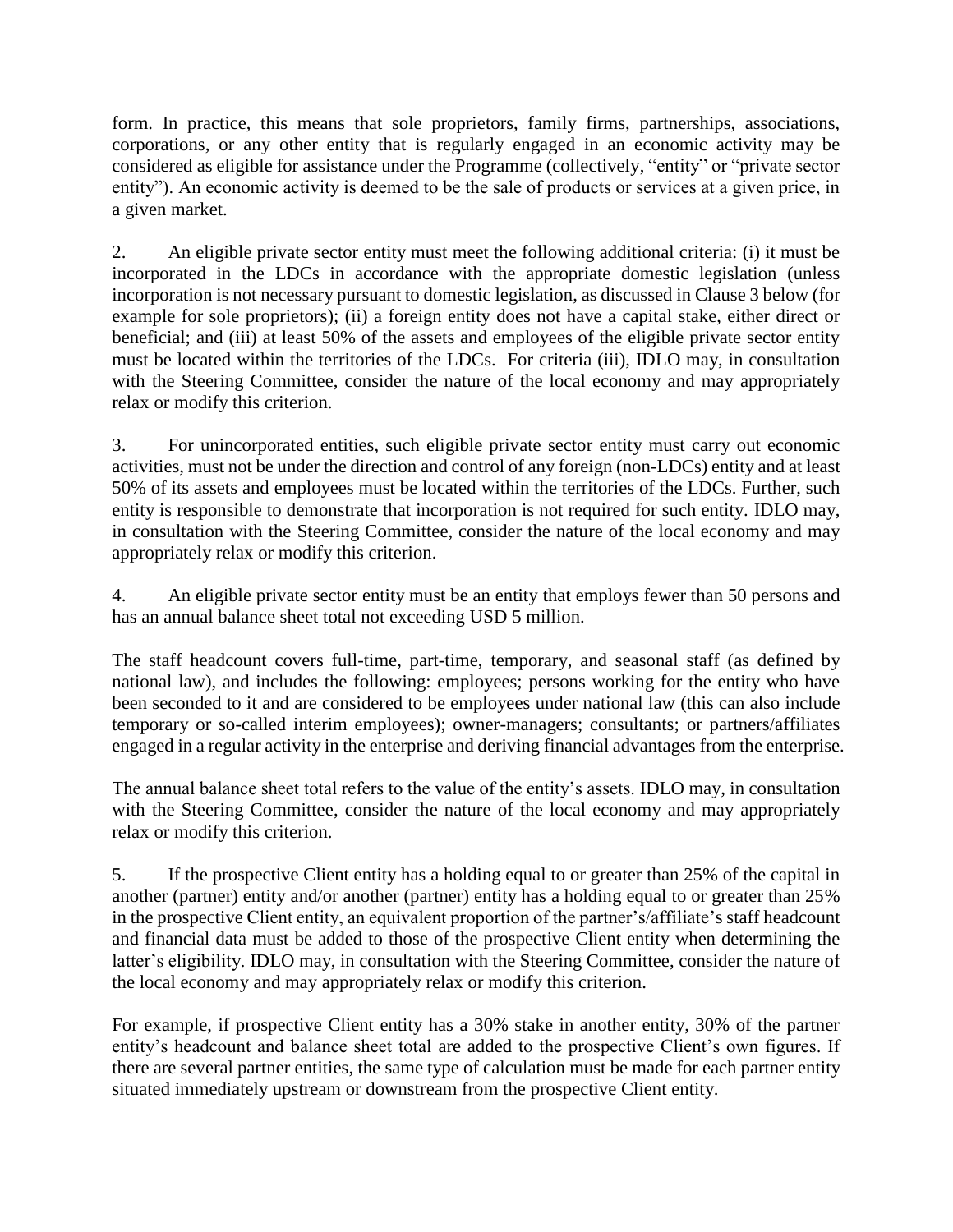6. A private sector entity that exceeds the staff headcount and balance sheet thresholds may still request assistance under the Programme if the projected cost of the legal and other expert fees required for the conduct of the foreign investment-related negotiations or the representation in foreign investment-related dispute settlement exceed 5% of its total assets (including those of any partner entity). Requests for assistance to this effect will be reviewed by the Standing Sub-Committee, which will make a final determination within five working days of receiving the application and related documentation.

7. Any prospective private sector entity will make upon application for assistance under the Programme to IDLO a declaration that it fulfils the requirements laid out in the current appendix (Appendix 1) (a sample declaration is annexed hereto as Annex I).

CATEGORY 3: Entities fully-owned by a State or other public authorities are independently eligible to request assistance under the Programme. Entities partly-owned by the State or other public authorities are eligible only if any foreign (non-LDCs) holding is not greater than 25 % of the capital of the entity, and the entity is not under foreign (non-LDCs) supervision, direction or control. A declaration to this effect must be provided to IDLO upon application along with proof that it is fully-owned or appropriately partially-owned by the State.

In case of doubt in relation to any issue connected with the determination of eligibility under the Programme, the IDLO will consult with the Standing Sub-Committee.

## **ANNEX - I: Declaration upon application for assistance**

[Please note the document has highlights in yellow where you enter the information as appropriate, select the appropriate option, or in order to provide guidance in filling out the document. Further, if IDLO has determined that certain rules need to be modified or relaxed, then the Declaration should be adjusted to appropriately reflect such modifications].

I, the undersigned, legal representative of [name of the requesting private sector entity] confirm that I have read ISP/LDCs programme document and, in particular Appendix 1 and understand the same. I warrant and represent that, at the time of submission of this application, the entity I represent fulfils all requirements set out in Appendix 1. In support of this declaration

I enclose:

- Act of incorporation or any legislation under national law mandating that incorporation is not necessary;
- A certified copy of the approved annual balance sheet;
- [For newly-established entities or entities that do not have an approved annual balance sheet: business plan];
- [In case of existing stakes with other entities: consolidated annual accounts];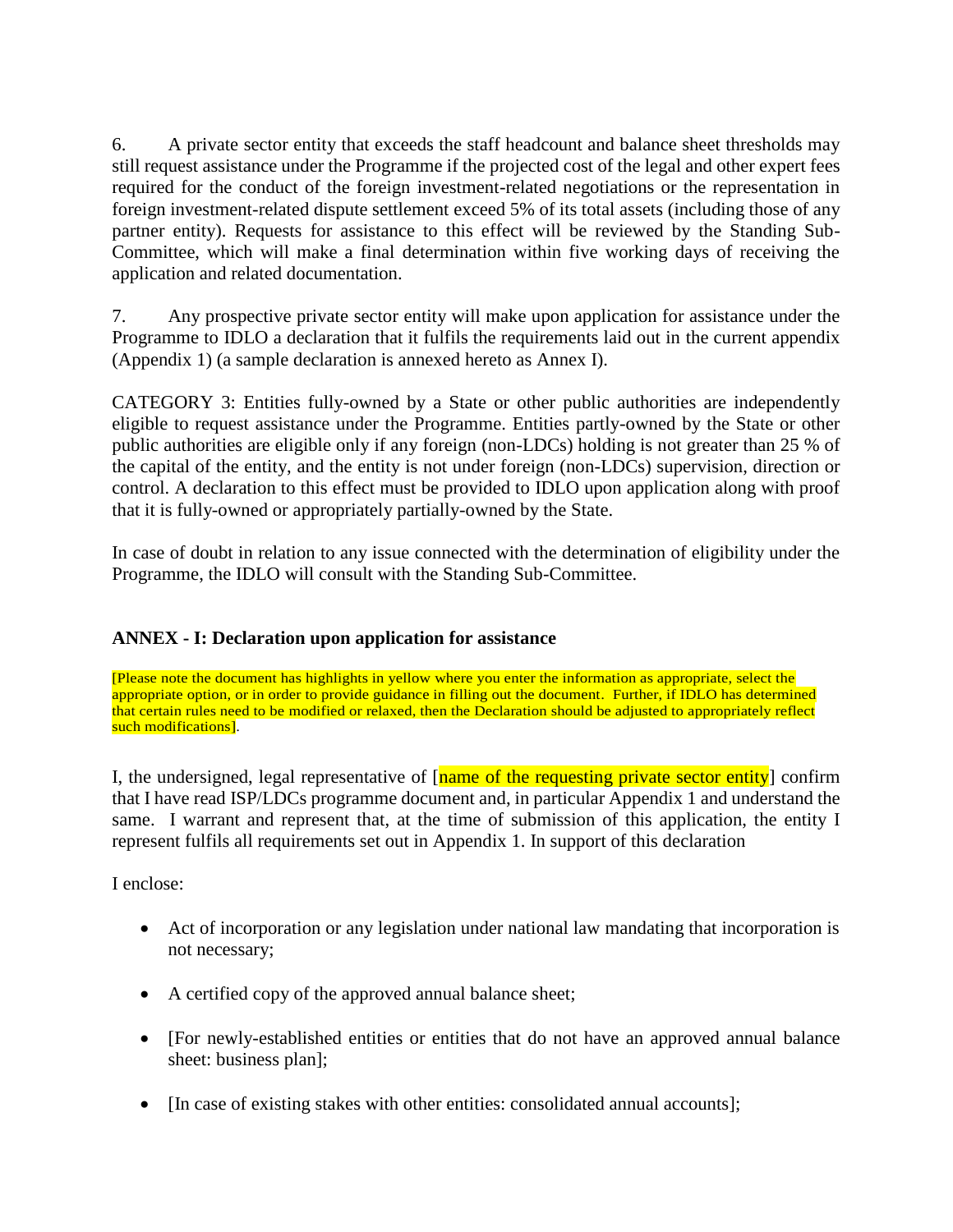- If applicable: projected cost of the legal and other expert fees];
- [Any other relevant documentation and information]

The foregoing documentation, certification and information are true and correct to my knowledge, except if stated to be made upon information and belief, and as to such documentation, certification, and information, I believe them to be true.

I hereby authorize the International Development Law Organization ("IDLO"), as the administering organization of the Programme, to verify the accuracy of the documentation, certification, and information provided.

I take note of the fact that, in the event the IDLO discovers, during the course of the assistance provided under the Programme to the entity I represent, any averment in the information, documentation or certification I have provided, it may at its discretion take any action including, but not limited to, the immediate termination of the assistance.

I will also notify IDLO of any changes in any of the details in my application as soon as they happen. Failure to do so can result in termination.

| Signed |  |  |
|--------|--|--|
| Name   |  |  |
| Date   |  |  |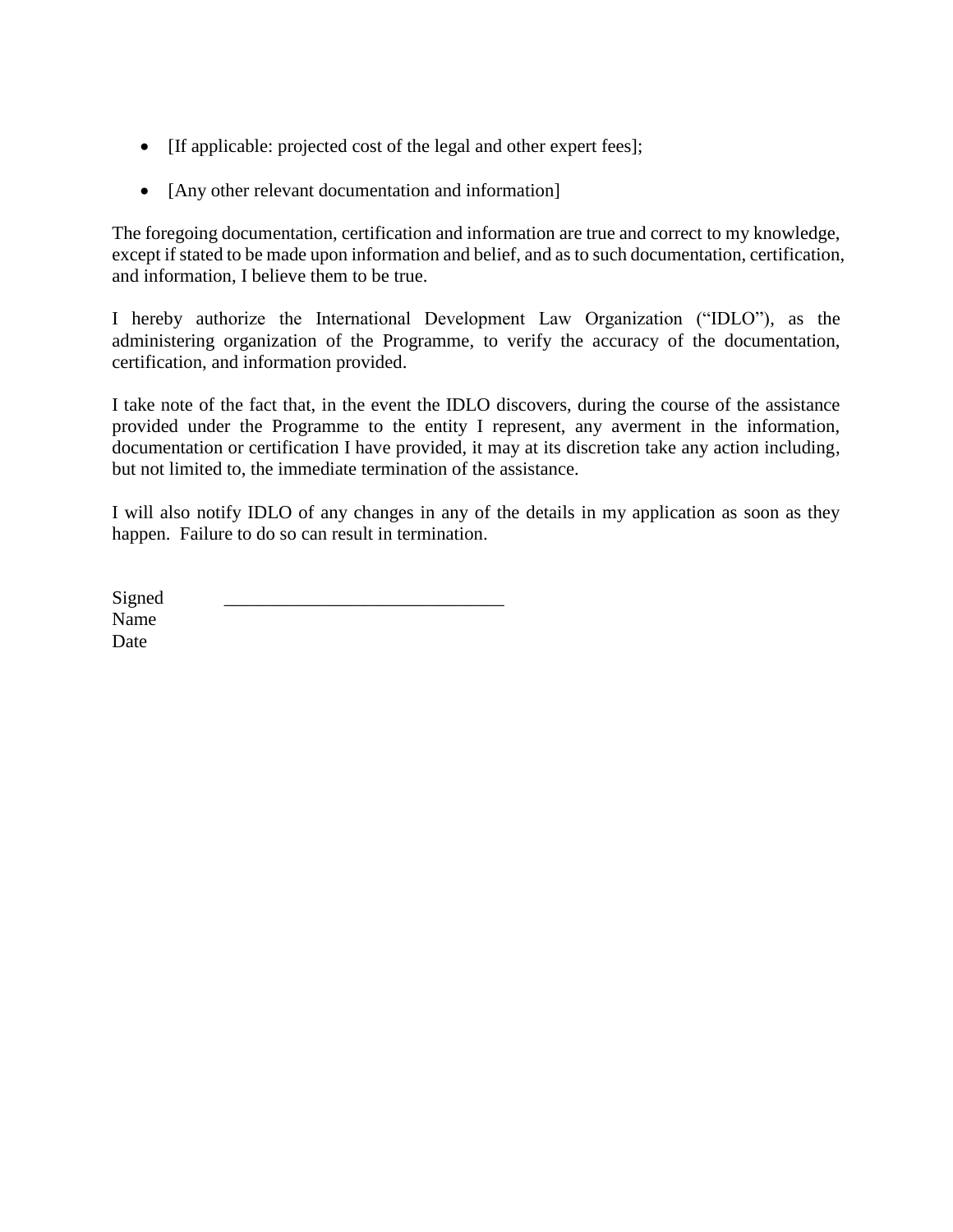## **Appendix 2: Steering Committee and Standing Sub-Committee terms of reference**

A multi-stakeholder Steering Committee will guide ISP/LDCs. It will meet at least once a year to provide overall strategic and operational advice to IDLO on how to ensure the realization of its objectives. It will be comprised of the Director General of IDLO or her/his representative ex officio and of experts serving in their individual capacity:

- (a) One UN official expert on matters related to FDI in LDCs;
- (b) Up to three experts from the LDCs;
- (c) Up to three experts from development partners of the LDCs; and
- (d) Up to four experts with extensive background in law and legal practice.

The Steering Committee can modify these requirements and add additional members.

The Director-General of IDLO will appoint the members of the Steering Committee in consultation with the UN Under-Secretary-General and High Representative for the LDCs. The Steering Committee members will serve for a renewable period of two years. The Director General of IDLO or her/his representative will chair the Steering Committee.

The Steering Committee members will support ISP/LDCs by raising awareness of the Programme and mobilizing professionals and experts who can provide assistance to the LDCs under the Programme; facilitating fund-raising; and helping to bring about collaboration and partnerships between the Programme and other relevant initiatives and organizations.

The Steering Committee will consider IDLO's annual report on the operation of ISP/LDCs, and review ISP/LDCs programme document, including with respect to subject matter coverage, eligibility requirements and allocation of resources.

The Steering Committee will select among its members three experts to serve as the "Standing Sub-Committee". The Standing Sub-Committee members will be available to provide operational advice including on the Scope of Work in response to requests for assistance; selection of Expert(s); possible complaints by Clients with respect of the execution of the Scope of Work; and facilitation of amicable solutions of possible disputes related to the implementation of Engagement Agreements.

The Steering Committee and its Standing Sub-Committee will not need to meet in person and can act through telephone conferences, internet-based conferences, or email exchanges.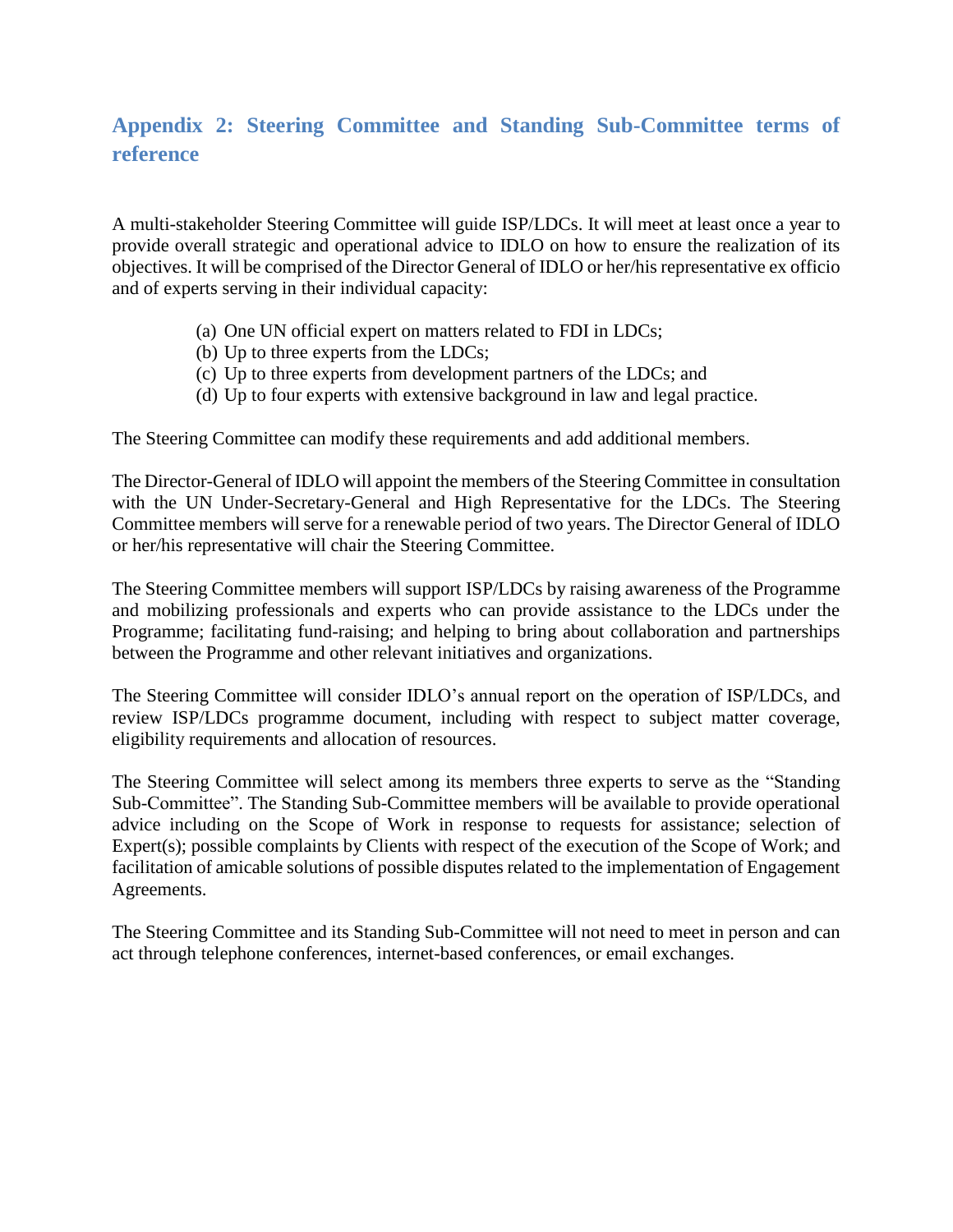## **Appendix 3: Quality Control Protocol for Experts**

## **Introduction**

ISP/LDCs will establish rosters of experts who are willing to provide assistance and advice to the Governments of LDCs and eligible private sector entities ("the Clients") in relation to the subject matter covered by ISP/LDCs, as set out in Section 5 of the Programme document, above. These rosters provide a database of professionals that ISP/LDCs is able to draw upon in response to a Client's request for assistance. The extent and content of such assistance (the "Scope of Work") will be defined in an Engagement Agreement between the Client, the Expert, and IDLO (see Appendix 4). The rosters may be organized by areas of specialization and type of partner organizations, including those that will have concluded a Memorandum of Understanding (MoU, or similar document) to set out the terms of their partnership with ISP/LDCs. Special arrangements may be set out in such MOUs, including with regard to the utilization of junior experts under the supervision of senior experts.

The performance of the Scope of Work may require the proficiencies of a multi-disciplinary team, including experts in the following areas of specialization:

- International investment law and policy
- International arbitration
- International trade law
- International commercial law
- Project development
- Tax management
- Tendering and procurement
- Accounting and financial analysis and reporting
- Political risk insurance
- Sector- and industry-specific (*e.g.*, geology, infrastructure, forestry, agribusiness)
- Environment, social impact and human rights
- Occupational health and work safety
- Governance (*e.g.,* anti-corruption, stakeholder engagement)

#### **Guideline criteria for standards of qualification**

The following is a guideline for baseline criteria, which the IDLO will ensure all Experts possess with a view to their inclusion in the Experts Roster and eventually for the efficient conduct of the specific Scope of Work, as set out in the Engagement Agreement. These criteria should be duly supported by necessary documentation and certification. The criteria and recommendations set out below may be adapted in MOUs with partner organizations.

A. Language Fluency

Experts will be required to work closely with and thoroughly understand the Client's needs and position in relation to the matters covered by the Scope of Work (as defined in the Engagement Agreement). They should be able to speak to other experts and relevant parties about it, and be able to produce reports and decisions. It is essential that the Expert be fully proficient in the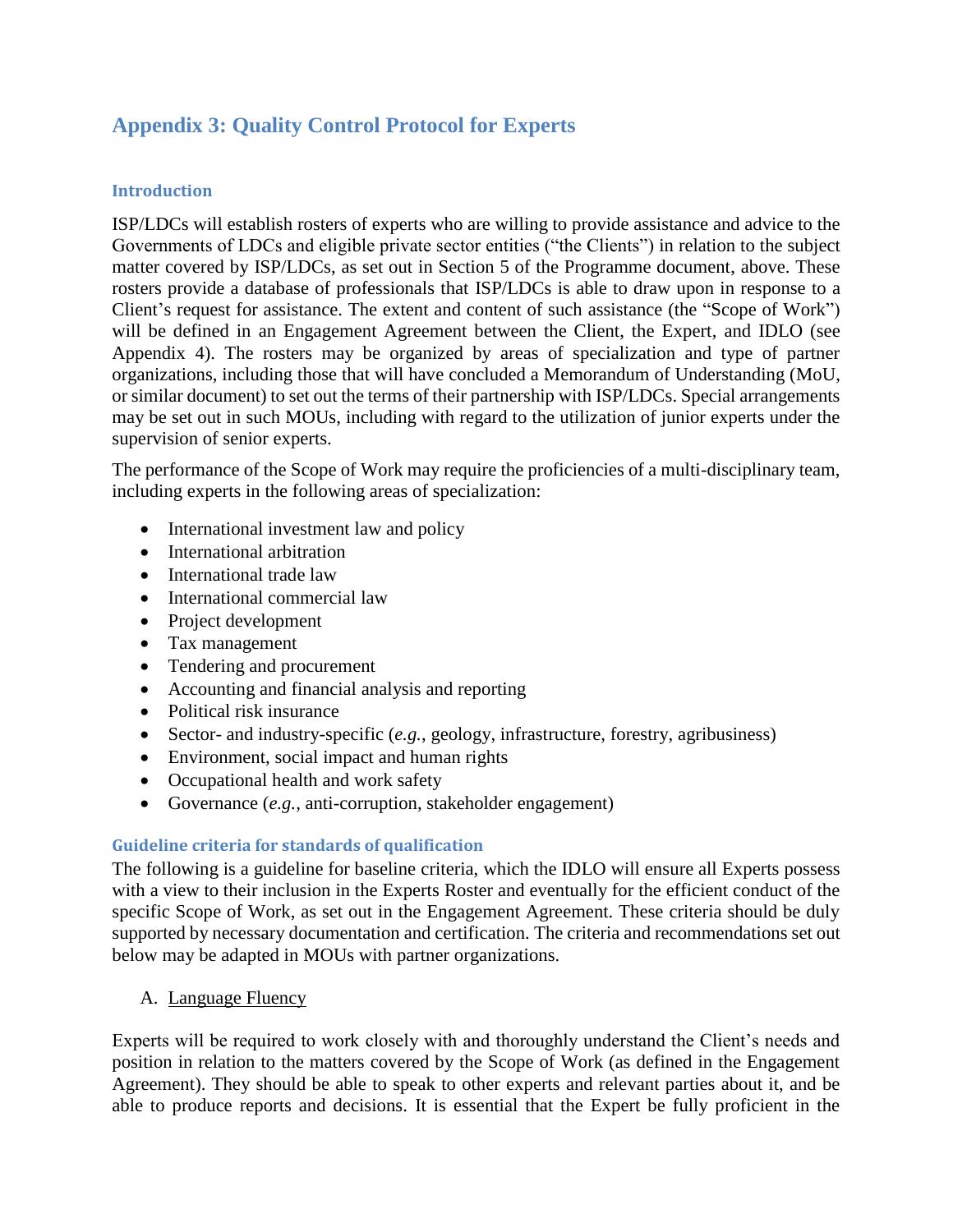language used by the investment contract under negotiation. Experts must thus possess command of English and/or French, which are the most wide-spread languages in the LDCs. Command of Spanish and/or Portuguese are also desirable. Further, IDLO can determine any other language which might be appropriate to meet the particular needs and circumstances of prospective Clients under ISP/LDCs.

## B. Internationally Recognized Expertise

Internationally recognized expertise can be demonstrated by any one or a combination of the following attributes:

- Professional and/or academic experience at a senior level in global, regional, or national body providing assistance, advice or undertaking work in investment issues relevant to the prospective Clients under ISP/LDCs;
- Experience at a senior level in designing, advocating, or implementing global, regional, or national policies in an area of specialisation;
- Founding member, leadership position or active participation in a national, regional, or international body, committee, or expert group or advisory body in field of specialisation;
- Significant experience in research, research policy or research programme management at a national, regional, or international level in area of specialisation relevant prospective Clients under ISP/LDCs;
- Experience at a senior level in major global, regional or national initiatives in any area relevant to the investment needs of the prospective Clients.

## C. Knowledge and Experience in Investment Law

The Expert need not be called to the Bar of the Client's state, but must have a strong working knowledge of investment law and policy, including the law governing investment contracts or other areas of international law strongly related to investment negotiations and dispute settlement. The Expert should also possess a thorough understanding of international law and treaties which may impact the functioning of, or create additional rights and obligations pursuant to, investment contracts, such as any bilateral investment treaties (BITs) or international investment agreements.

## *Recommendations*

- *Generally*, knowledge of, or relevant experience in the geographical area where the prospective Clients are located is preferable, but not necessary, if the Expert possesses similar experience or knowledge from working in a different region.
- *Lawyers* should have at least seven (7) years of working experience in the field of investment law, or an area most relevant to the Client, preferably including experience in investment-related negotiations.
- *Counsel in dispute settlement* should have at least seven (7) years working experience and acted as counsel in at least eight (8) arbitration proceedings, preferably including both investor-state arbitration and commercial arbitration.
- *Arbitrators* should have at least seven (7) years working experience, acted as arbitrator in at least five (5) cases, and completed at least two (2) arbitration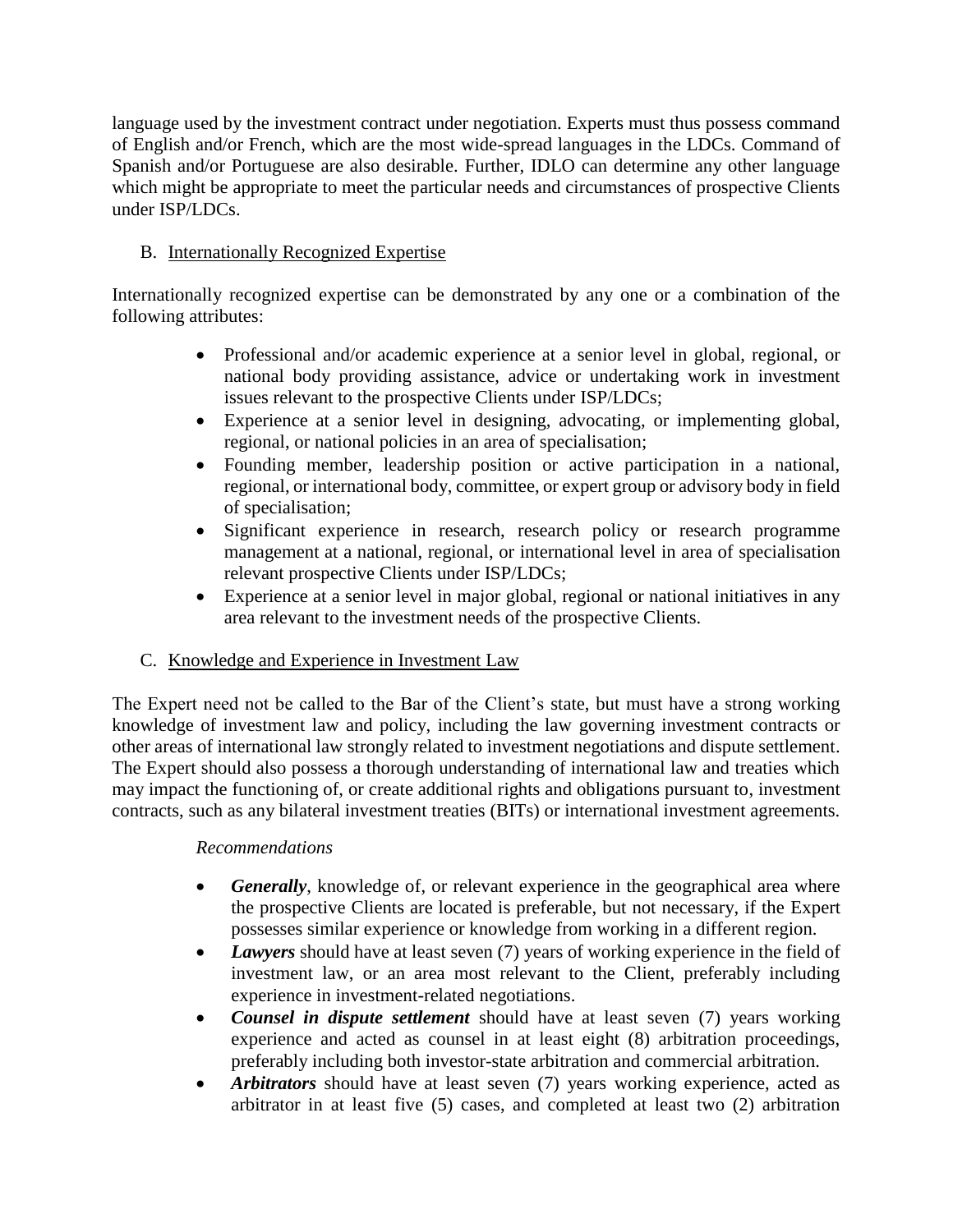awards. They should hold a fellowship from the Chartered Institute of Arbitrators, the Singapore Institute of Arbitrators, or a comparable professional arbitration institution.

## D. Knowledge and Experience in Investment Matters

Both legal and non-legal Experts will be required to provide advice and assistance in investmentrelated negotiations and/or dispute settlement. They should therefore be able to demonstrate solid knowledge and strong academic capability, holding diplomas or achieving tertiary education in their area of specialisation. Experts will be required to have a proven track record of a specialised skill, by having undertaken similar projects in previous working environments.

## *Recommendations*

- *Generally,* knowledge of, or relevant experience in the geographical area where the prospective Clients are located is preferable, but not necessary, if the Expert possesses similar experience or knowledge from working in a different region.
- *Economic and investment analysts* should have at least five (5) years of working experience in foreign investment, preferably in LDCs or developing countries. They should demonstrate proficient use of project analysis tools (in particular those commonly related to the specific industry sector, *e.g.*, Questor for oil and gas) including application of quantitative analysis of costs and benefits from multiple perspectives, including the private sector, the public sector, bankers, and the country as a whole.
- *Procurement and tendering professionals* should have at least seven (7) years of working experience in a field related to foreign investment, preferably in LDCs or developing countries. They should demonstrate an ability to recognise the types of contracts and vendors necessary for the implementation of investment projects, devising efficient and fruitful strategies for sourcing materials, and knowledge of sourcing and procurement techniques and a skill in reading market movements.
- *Health, safety, security, and environment ("HSSE") professionals* should have at least fifteen (15) years working experience, with at least five (5) years being served in a senior capacity. (However, if the investment contract under negotiation is related to a high-risk industry, such as oil and gas, IDLO may wish to recruit more than one (1) HSSE expert and require these experts to have a longer period of working experience. They should have a proven track record of developing thorough, adept, and detailed health and safety strategies and internal policies, and be able to successfully impart the importance of HSSE to the Client, by conducting in-house training on HSSE issues and risks.)
- *Project Developers* should have at least seven (7) years of experience in a field related to foreign investment, preferably in LDCs or developing countries. They should have conducted or shown active involvement in the overall development of at least five (5) major projects. At least three (3) reference letters should be from previous clients for whom they managed a project. Such letters will be used by the IDLO to determine their ability to conduct preliminary analyses to advise on the feasibility of a project, develop high-level budgets, cash flow projections, and work schedules.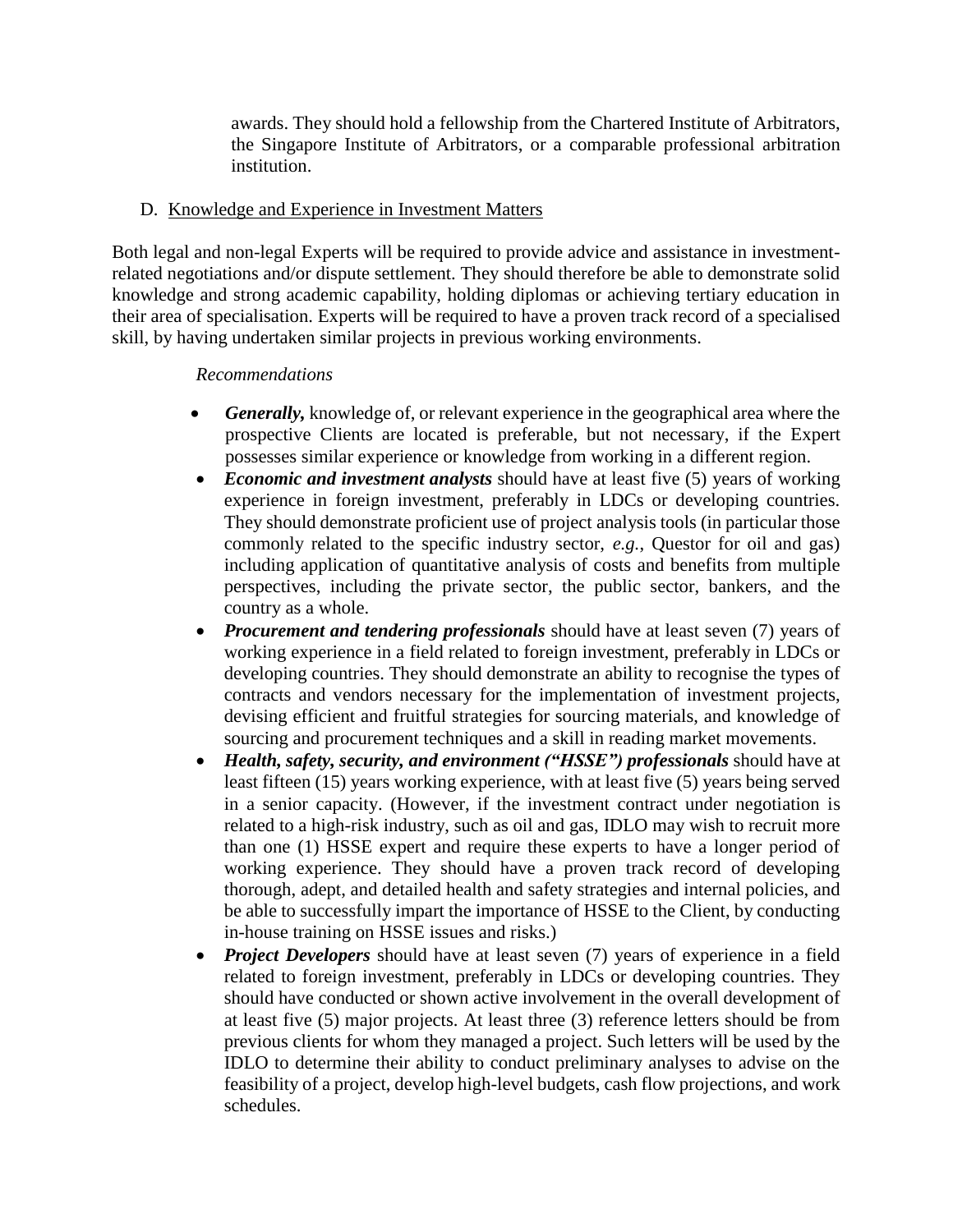## E. Independence and Impartiality

The Client's interests are paramount, and to this end, the Expert must be able to provide independent, impartial advice to fulfill the Client's needs and concerns, regardless of any prior affiliation or position the Expert has taken in previous professional capacities. In order to be included in the Experts Roster, the Expert must warrant that if selected to provide assistance under ISP/LDCs he or she will comply with the *Guidelines on Independence & Conflict of Interest Matters* (see Engagement Agreement, ANNEX-B), and will guarantee that any provision of advice is given objectively and not according to potential personal interests.

## *Recommendation*

• *A party-appointed arbitrator* should ensure absolute neutrality, notwithstanding appointment by the Client, during the arbitration and resolution of a dispute. The arbitrator should demonstrate knowledge and experience in the area relevant to the parties' dispute, such that they are able to evaluate and apply legal, business, and trade principles during the arbitration of the dispute.

## F. Professional Licenses & Memberships

Wherever required, an Expert should hold a professional license from a recognized body authorizing the conduct of his/her work (such as admission to a law society or bar association). An Expert should also be able to demonstrate specialisation and active participation in the field of expertise through membership and involvement in internationally-recognized professional groups, such as the CFA Institute, Association of International Petroleum Negotiators, or the International Bar Association.

## G. Good Standing

Experts should be currently in good standing, with no pending legal action or disciplinary proceedings against them. This is especially important for legal experts, in whom Clients place much reliance and trust to properly advise them in the conduct of negotiations and dispute settlement vis-à-vis foreign counterparts. The Expert must be able to demonstrate virtues of honesty and uprightness, and should be able to prove fitness and the ability to ethically conduct the Scope of Work.

## H. Professional Indemnity Insurance

The Expert will provide advice and assistance to the Client and working with other experts, team members, and instrumentalities or agencies of the Client, in fulfilling the Scope of Work. In all cases Experts are expected to provide high quality advice and assistance to Clients. In the event of any issues associated with the Expert's negligent conduct, or in case any actions or advice given by the Expert are misconstrued or misinterpreted, the IDLO will not be responsible for any costs, nor will it provide independent insurance coverage. It is the responsibility of the Expert to ensure, if such insurance is mandatory in the jurisdiction of practice, that he/she has professional indemnity insurance coverage in place so as to be fully protected against the full cost of defending against a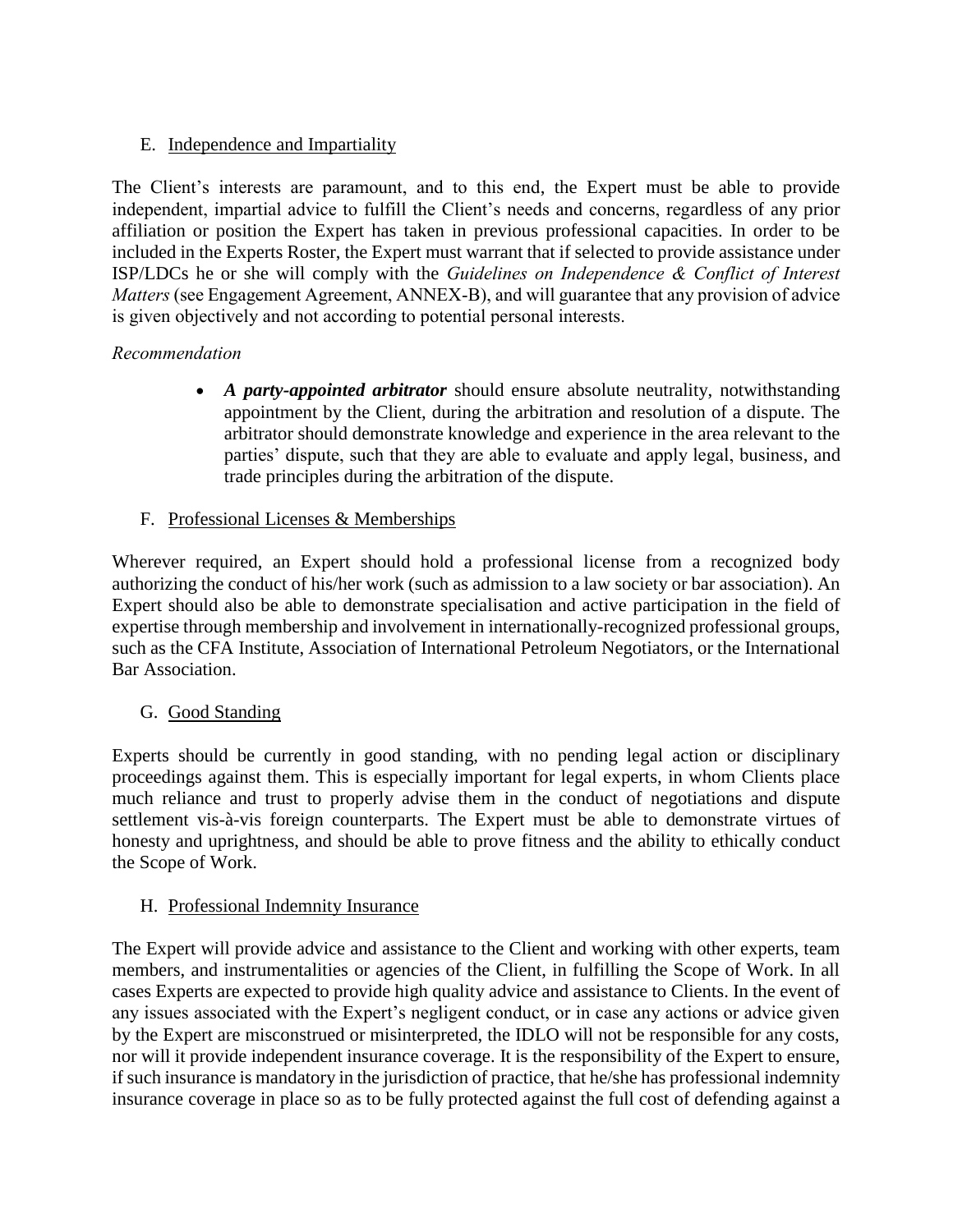negligence claim brought by the Client.

## I. Health

Experts whose professional tasks require active physical involvement, such as those working in areas relating to infrastructure, geology, or health and safety, are required to demonstrate good health. Experts should therefore be physically fit and mentally alert, with all senses, including vision and hearing to be fully functional.

## *Documentation*

The Expert must support his/her credentials proving fulfilment of the above criteria by providing the following documentation in English or French (if the documents are issued in a different language the Expert must provide a certified translation into English or French):

- A detailed resume summarizing educational background and work experience, including language abilities and a list of publications relevant to the Expert's area of specialisation;
- A copy of any professional license, certified by the issuing authority no earlier than four (4) month prior to submission;
- A copy of an original certificate of admission from all jurisdictions in which a legal Expert has been called to the Bar. Such certificate should be certified by the issuing jurisdiction, no earlier than one (1) month prior to submission;
- An original letter or certificate of good standing from each jurisdiction's bar council grievance committee, or other body entertaining complaints against lawyers, where available, certifying as to whether charges have ever been filed with such committee or body against the legal Expert, and if so, the substance of the charges and the disposition thereof. The letter or certificate should not be dated more than two (2) month prior to submission;
- A copy of the cover note for professional indemnity insurance policy (if so mandated in the jurisdiction of practice), clearly showing the Expert's coverage, which shall be notarized no earlier than four (4) months prior to submission;
- The names of two (2) references who will be able to attest to the quality and performance of any previous work completed, which may reflect the Expert's ability to provide assistance in areas related to the subject matter covered by ISP/LDCs. Suggested references are: a current or former member of the judiciary *(for Experts who are lawyers or legal arbitrators)*, counsel or a recognized expert in their field, or former employer or client.

## *Monitoring of Expert's Conduct*

In the event the Expert is selected to provide assistance to a Client, the IDLO will monitor the quality of the Expert's conduct of the Scope of Work (with the advice of the Standing Sub-Committee as necessary) through the following means:

- The Expert will be required to submit a proposed plan to execute the Scope of Work after having discussed and understood the Client's needs and expectations. The Scope of Work Plan shall include:
	- $\circ$  The overall deliverable(s) of the Scope of Work;
	- o The specific activities to be performed by the Expert (including complementary capacity-building activities, if requested);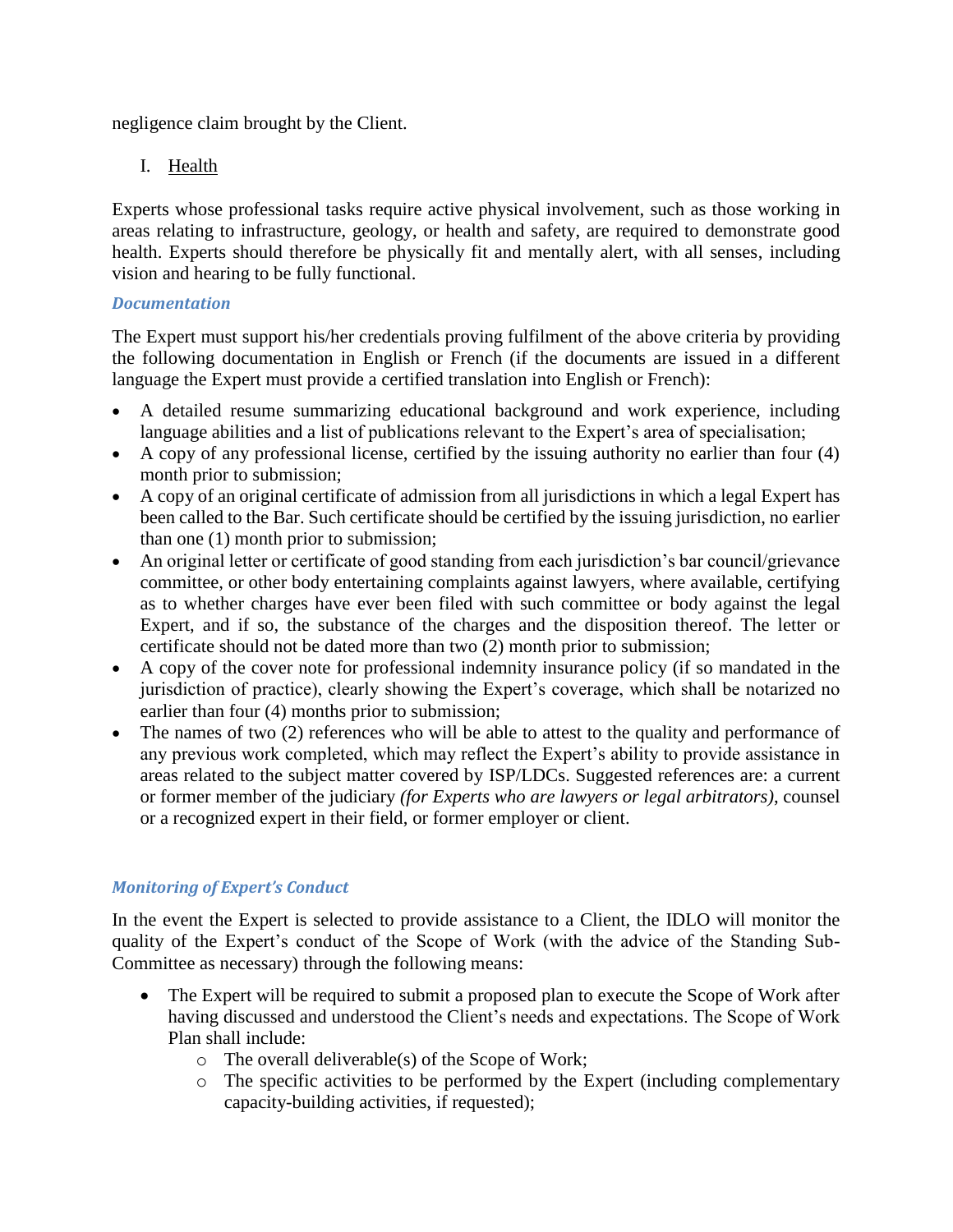- o Measurable goals to track the progress of the deliverable(s);
- o A milestone chart showing when these goals should be achieved;
- o Development of a mode, manner, and frequency of progress updates to IDLO; and
- o Timeframe for the Expert's engagement, *i.e.,* how many work hours/days the Expert will commit to the execution of the Scope of Work.

The Plan shall be formally agreed with the Client and IDLO (through an Engagement Agreement), if need be, with the advice of the Standing Sub-Committee;

- Upon commencement of the Scope of Work, the IDLO will seek progress updates, as stated in the Engagement Agreement. It will also maintain an open channel separately with the Client to receive any feedback on the Expert and his/her performance of the Scope of Work;
- In the event of any complaint from the Client, the IDLO will seek input on the matter from the Expert. Separate meetings, whether physically or over conference call, will be set up to discuss the matter and find an amicable solution. These meetings will be attended by the Expert, a member of the Standing Sub-Committee, and a representative from the Client;
- If the matter cannot be resolved, the IDLO, in consultation with the Client and the Standing Sub-Committee, will issue a notice of termination in accordance with Clause 12.3 of the Engagement Agreement.

Based on the seriousness of the complaint, IDLO may, at its sole discretion, remove the Expert from the Expert Roster.

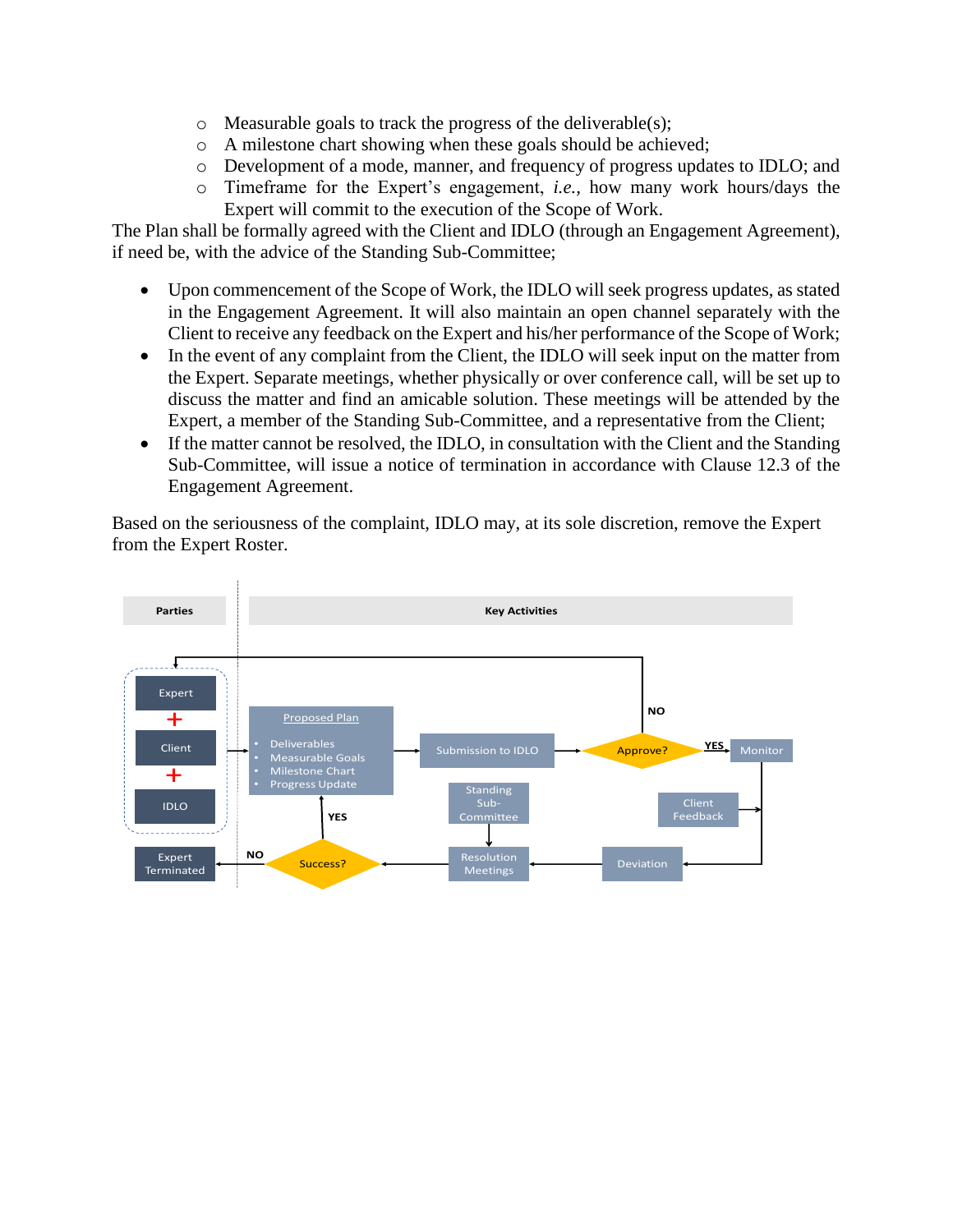## **Appendix 4: Engagement Agreement**

## **ENGAGEMENT AGREEMENT BETWEEN THE INTERNATIONAL DEVELOPMENT LAW ORGANIZATION, [•] AND [•]**

[Please note the document has highlights in yellow where you enter the information as appropriate, select the appropriate option, or in order to provide guidance in filling out the document]

## **1. THE ENGAGEMENT AGREEMENT**

This Engagement Agreement, which is undertaken within the framework of the Investment Support Programme for Least Developed Countries ("ISP/LDCs"), as set out in its Programme Document dated [•], is made on this [•] day of [•] ("**Agreement**")

BETWEEN:

#### **PARTIES**

1.1 The International Development Law Organization as the administering organization of ISP/LDCs (hereinafter referred to as "**IDLO**"), which expression shall, unless repugnant to the context or meaning thereof, mean and include its administrators and representatives);

AND

1.2 Name-[•], Designation-[•] (hereinafter referred to as the "**Expert**," which expression shall, unless repugnant to the context or meaning thereof mean and include its administrators, representatives, and permitted assigns).

AND

Name-[•], Designation-[•] on behalf of [the Government of •] or [name of eligible private] sector entity] (hereinafter referred to as "**Client**" which expression shall, unless repugnant to the context or meaning thereof, mean and include its administrators, representatives, and permitted assigns).

#### **2. DEFINITIONS AND INTERPRETATION**

- 2.1 "Client" means the requesting **[government]** or **[eligible private sector entity**] that requires advisory services and support for investment-related negotiations and/or dispute settlement.
- 2.2 "Expert" means a person or firm or other organization engaged by the IDLO under this Agreement to provide advice and assistance to the Client with regard to investment-related negotiations and dispute settlement.
- 2.3 "Effective Date" means the date this Agreement comes into force.
- 2.4 "Scope of Work" means the services that the Expert commits to render to the Client as set out in Annex A to this Agreement.
- 2.4 "Parties" mean IDLO, the Client and the Expert.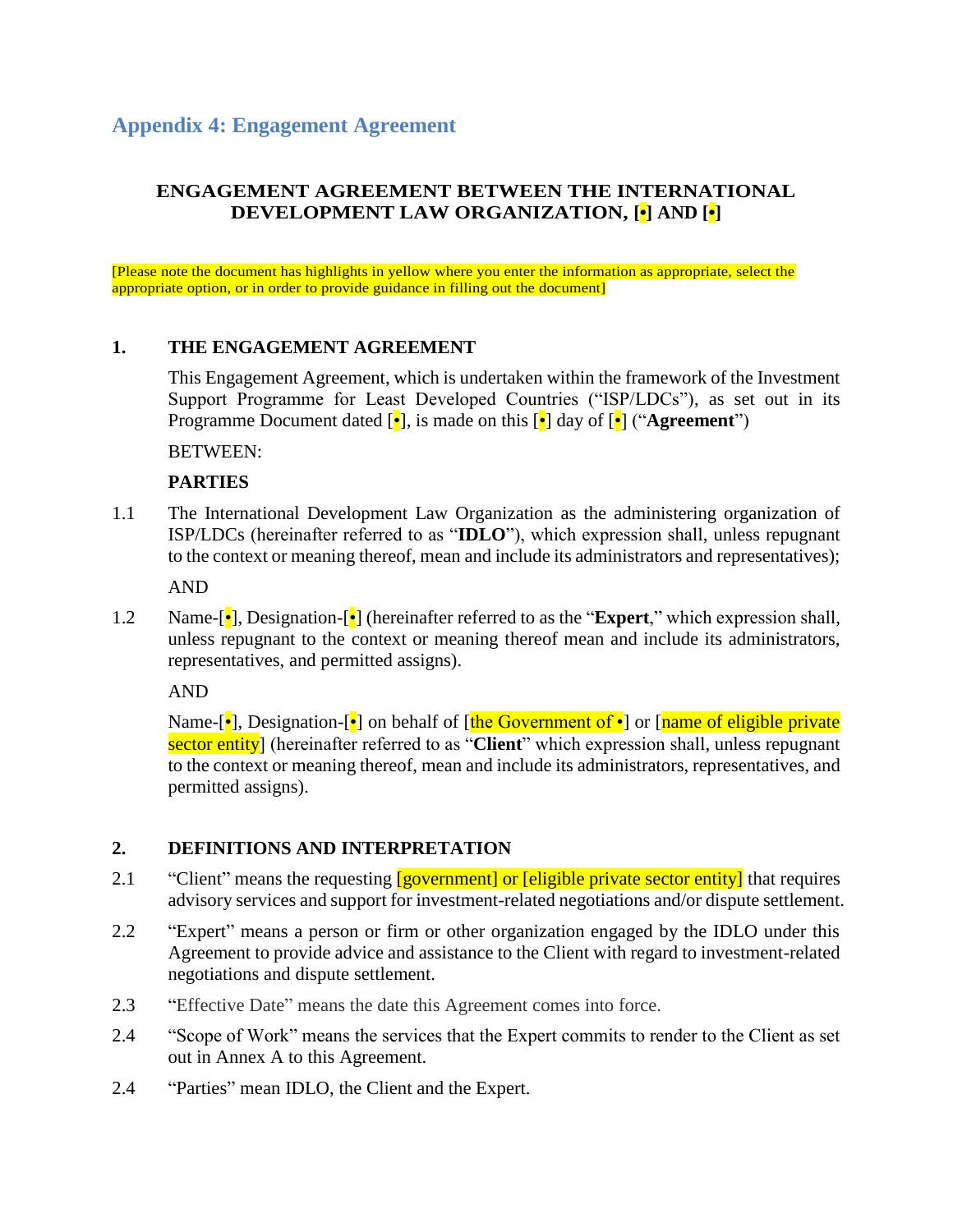- 2.5 In this Agreement, unless otherwise specified:
- 2.5a All references to the Annex(es) are to the Annex(es) of this Agreement which form part an integral part of this Agreement;
- 2.5b The headings are inserted for convenience only and shall not affect the construction of this Engagement Agreement;
- 2.5c References to the singular shall include the plural and vice versa;
- 2.5d References to the words "include" and "including" are illustrative and do not limit the sense of the words preceding them, and shall be deemed to include the expression "without limitation".

## **3 SCOPE OF WORK**

- 3.1 The IDLO, having received a request for assistance from the Client and discussed and understood the Client's needs, has selected the Expert [to perform the function of support team leader … [*or, as the case may be*] … to be part of the support team directed by ….]
- 3.2 The Expert will provide assistance to the Client by rendering the services in accordance with "the Scope of Work Plan" annexed hereto as Annex A.
- 3.3 The Client accepts the provision of assistance by the Expert by means of the services to be rendered in accordance with "the Scope of Work Plan" annexed hereto as Annex A.

## **4. WAIVER OF PROFESSIONAL FEES**

- 4.1 The Expert hereby agrees to undertake his or her appointment under this Agreement and perform the Scope of Work, as set out in Annex A, on a *pro bono* basis, *i.e.*, the Expert will not charge professional fees regardless of the regular billing rate of the Expert, except for any expenses specified in Clause 5 below.
- 4.2 Waiver of professional fees shall not, in any manner, affect the Expert's willingness and dedication to perform his duties under the Engagement Agreement. The Expert shall fulfill his obligations with the same level of diligence and competence, and adhere to time lines, in the same manner as if this were an Agreement for which he or she were being paid ordinary professional fees.
- 4.3 The Expert shall provide a monthly summary of time and expenses associated with the advisory services, which shall sent electronically to the IDLO. All summaries shall be itemized in sufficient detail for verification purposes.
- 4.4 The Expert's appointment and the equivalent of fees that would have been charged for providing services, may serve as his or her contribution to **[Corporate Social Responsibility** (CSR)] *or as the case may be* [*pro bono* requirements] in its individual capacity or [CSR] *or as the case may be* [*pro bono*] commitments of his/her organization.

#### *[Recommendation*

*Waiver of Professional Fees would be particularly appropriate in the following circumstances: (i) when the Scope of Work is of a temporary or a limited/short-term nature; or (ii) the person is affiliated with a larger institution that may cover the costs as a part of the pro bono programme (e.g., law firms); or (iii) the nature of the*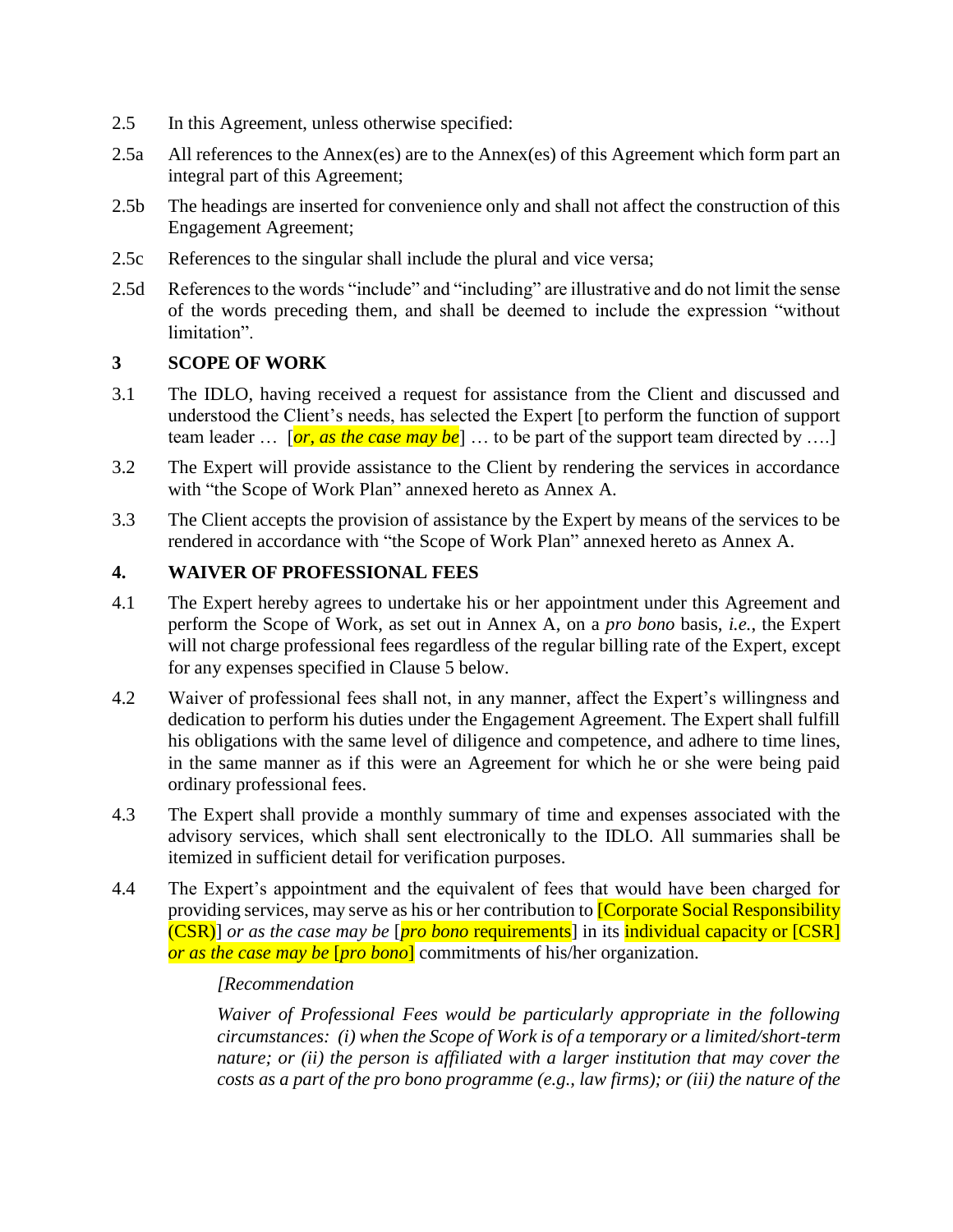*work does not require extensive time commitment and/or extensive use of resources (including travel time).]*

## *OR [please select as appropriate]*

## **4. REDUCED PROFESSIONAL FEES**

- 4.1 The Expert hereby agrees to undertake his or her appointment under this Agreement and perform the Scope of Work, as set out in Annex A, on a reduced basis, wherein the Expert shall charge reduced professional fees not exceeding a daily rate of USD [375], instead of the regular billing rate of the Expert, except for any expenses specified in Clause 5 below.
- 4.2 The reduction in professional fees shall not, in any manner, affect the Expert's willingness and dedication to perform his or her obligations under the Engagement Agreement. The Expert shall fulfill his obligations with the same level of diligence and competence, and adhere to time lines, in the same manner as if this were an Agreement under which he or she was being paid ordinary professional fees.
- 4.3 The maximum fee cap set out in Clause 4.1 above shall apply until the Expert disburses the final services or support. The Expert shall provide a monthly summary of time and expenses associated with the advisory services, which shall submitted electronically to the IDLO. All summaries shall be itemized in sufficient detail for verification purposes.

## *[Recommendation*

*Reduced Professional Fees would be appropriate in the following circumstances: (i) the nature of the work is an ongoing commitment and is long-term in nature; or (ii) the Scope of Work requires the Expert to operate as a "Team Leader" or (iii) is asked by the Client to provide extensive guidance and direction for negotiations or dispute settlement; or (iv) the nature of the work requires extensive time commitment and/or extensive use of resources (including travel time).]* 

## **5. TRAVEL AND OTHER EXPENSES**

- 5.1 The Expert, when traveling to assist and represent the Client with the purpose of executing the Scope of Work, shall be entitled to reimbursement of such expenses from the IDLO, in accordance with the rules and procedures that the IDLO applies to consultants. Where appropriate, he or she may be paid travel expenses, including a daily subsistence allowance, in accordance with Clause 5.3 below.
- 5.2 Where such travel is authorized for by the IDLO, the standard of accommodation for air travel in all cases shall be economy class, irrespective of the duration of the journey, unless determined otherwise by the IDLO, taking into account the circumstances of the traveler (such as for health reasons).
- 5.3 The Expert authorized to travel shall receive a daily subsistence allowance that shall comprise the total contribution of the IDLO towards such expenses as meals, lodging, gratuities and other such payments made for services rendered. The Expert authorized to travel shall be covered by the medical insurance that the IDLO extends to its consultants.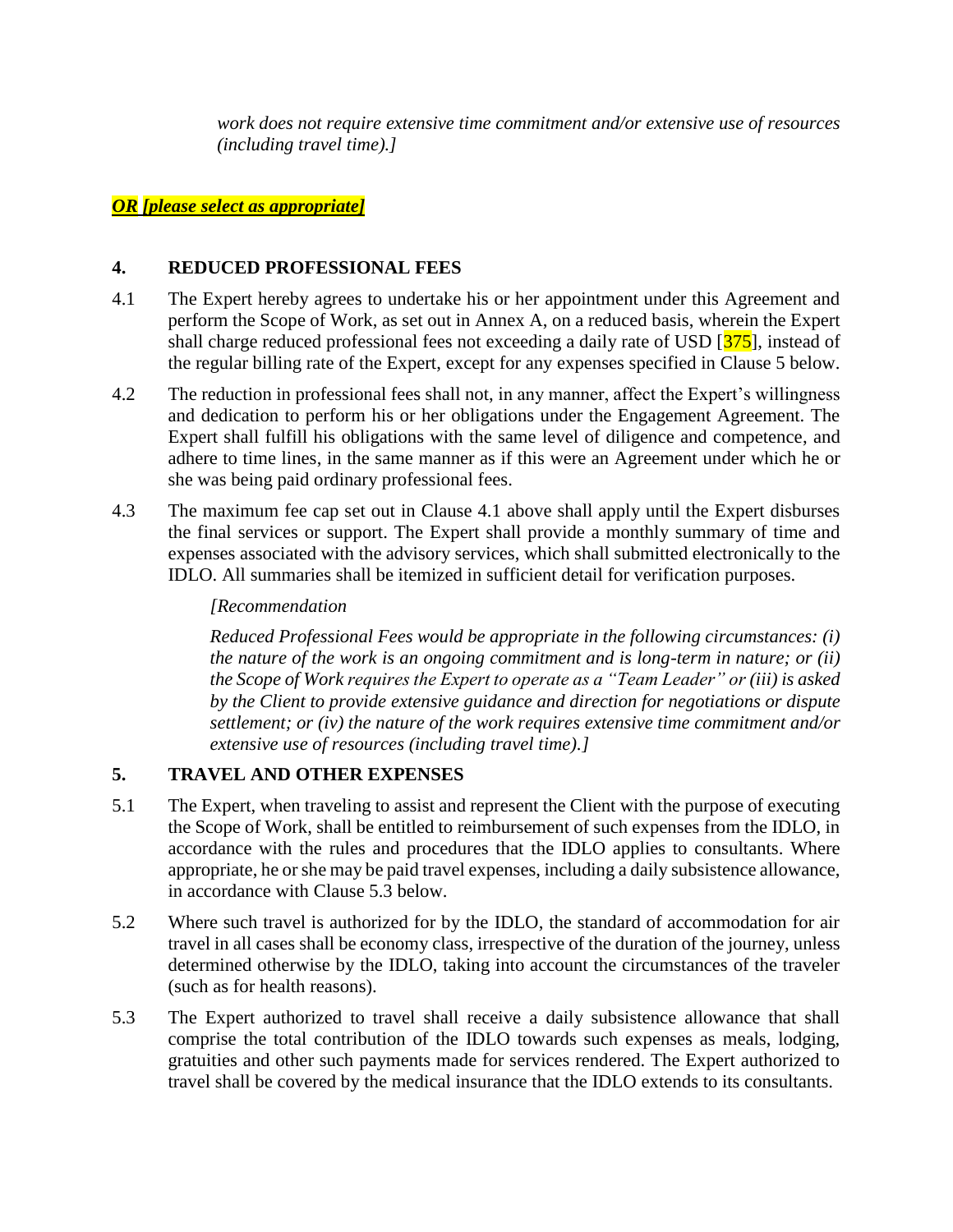5.4 The Expert may be authorized by IDLO to engage translation and interpretation services or incur other expenses when these are required for the effective execution of the Scope of Work.

## **6. ROLE OF THE EXPERT**

- 6.1 The Expert recognizes that the ultimate decision in any service provided by the Expert rests with the Client or with the IDLO with respect to administrative and logistical matters, such as travel and expense authorizations. The Expert shall provide his or her professional opinion on issues under consideration, as well as information and analysis, to help the Client decide upon its interests, priorities, and strategies, to assist the Client in understanding options, and to weigh the trade-offs that may be involved when goals conflict.
- 6.2 The Expert shall not seek to impose solutions, but shall help Clients evaluate the available options.
- 6.3. The Expert shall provide no assurance or guarantee to any specific outcome resulting from the execution of the Scope of Work.
- 6.4 The Expert shall not act as a public advocate for the Client and shall refrain from making any statements to the public or media unless he or she has obtained prior written authorization from the Client, as provided for in Clause 13.4 below.

## *Quality of Advice*

6.5 The Expert is not expected to provide "generic" advice; rather his or her advice shall be tailored to the specific needs of the Client. The advice shall be aligned with international rules and standards, including those laid down in human rights, labour, and environmental agreements and internationally accepted principles and goals, including the UN principles for responsible contracts. The Expert shall give special attention to the economic, social, environmental, and cultural implications that may arise in the execution of the Scope of Work.

## *Evaluation of an Expert's Services*

6.6 The IDLO's evaluation of the quality of advice provided by an Expert shall be based primarily on evaluations obtained from the Client and mandatory reports submitted by the Expert. The Expert hereby agrees that the quality of the advice provided may be subject to independent and external evaluation.

## *Client's Interests*

- 6.7 The Expert shall treat the Client's interests as paramount, subject to the Expert's duty to observe the law and to maintain ethical standards of his or her profession.
- 6.8 In order to avoid any confusion in the discernment of Client interests, the Client designates  $\lceil \cdot \rceil$  as the **[Government official/s] [company representatives]**, from whom the Expert is to take instruction as to the interests and objectives of the Client. *[In case of need to include additional circumstances and procedures whereby the Expert may be entitled to rely upon instructions from anyone other than such designated [Government official] or [company representatives]]*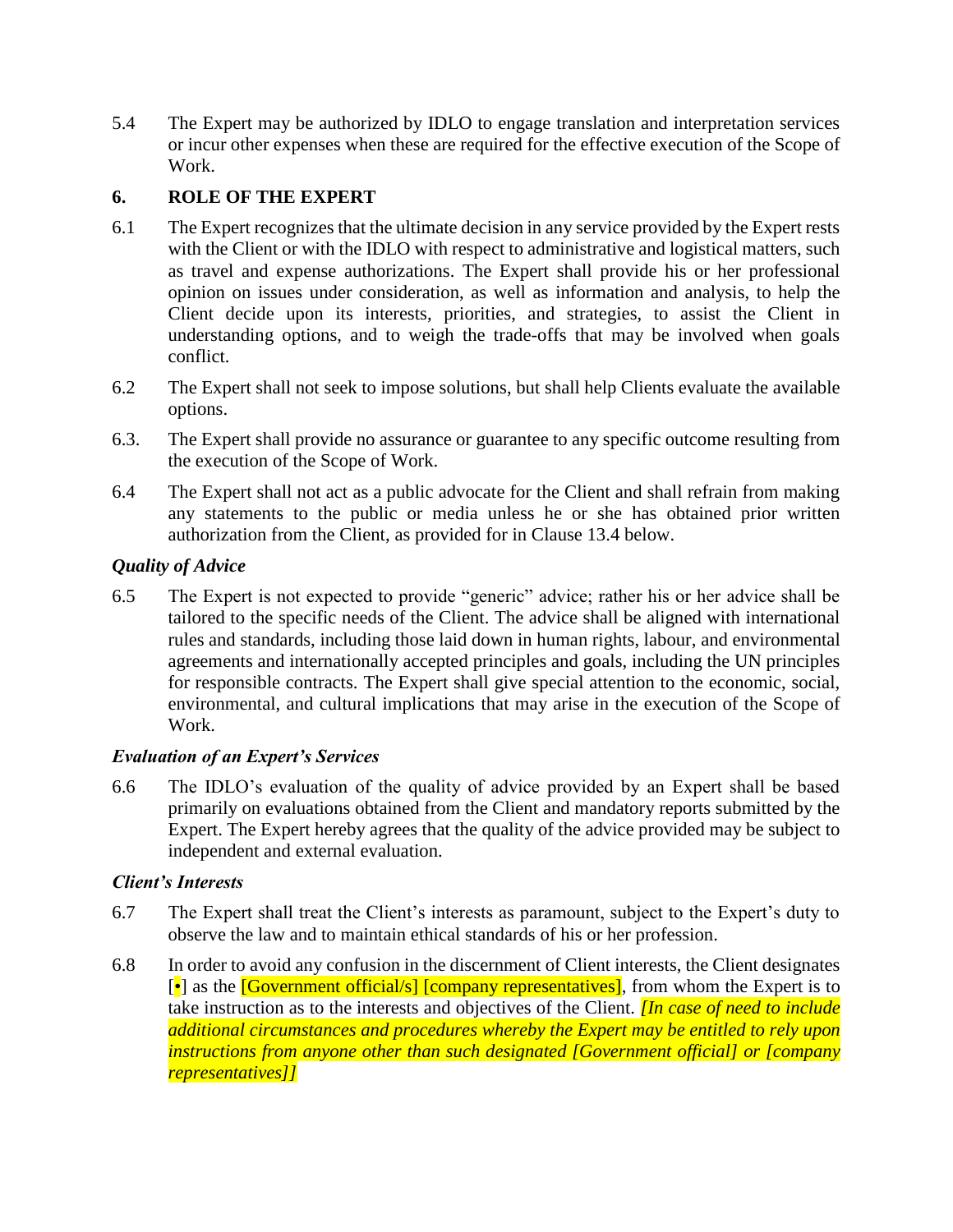- 6.9 Notwithstanding the foregoing, the Expert recognizes that its role may extend to the mediation of different views within the Client. In such cases, the Expert must remain sensitive and impartial to the interests and political issues involved.
- 6.10 The Expert should, in spirit, be willing to help or appropriately assist the Client if the Project continues for a longer period of time beyond any funding that might be available.

## **7. ROLE OF THE STEERING COMMITTEE**

- 7.1 The Parties may seek the advice of the Steering Committee of ISP/LDCs in any matter related to the execution of this Agreement.
- 7.2 The Parties should seek the guidance of the Standing Sub-Committee on any operational matter, including with respect to the definition and execution of the Scope of Work.

## **8. ROLE OF THE IDLO**

- 8.1 The IDLO will provide administrative support to the Expert aimed at facilitating the execution of the Scope of Work, but will not participate in the rendering of the services set out in the Scope of Work, unless otherwise agreed in writing with the other Parties.
- 8.2 The IDLO will be responsible for monitoring the execution of the Scope of Work and receive progress reports from the Expert, as set out in Annex A. It will also seek and receive communications from the Client related to the Expert's execution of the Scope of Work. In the event of any complaint from the Client, the IDLO will seek an amicable solution, also with the support of the members of the Standing Sub-Committee. If the matter cannot be resolved, or if it continues to persist, the IDLO, in consultation with the Client and the Standing Sub-Committee, will issue a notice of termination in accordance with Clause 12.3.
- 8.3 The IDLO is in no way responsible for the conduct or actions of the Expert, and will bear no liability for such conduct or actions.

## **9. MUTUAL REPRESENTATIONS OF THE PARTIES**

- 9.1 The Parties hereby *inter se* warrant and represent as follows: The representations and warranties in this Clause 9 shall remain in full force and effect notwithstanding completion of the respective obligations as agreed by the Parties to this Agreement.
- 9.2 *Legal Validity* This Agreement constitutes valid and legally binding obligations of the Parties, enforceable in accordance with its respective terms.
- 9.3 *Non-conflict* The execution, delivery, and performance of this Agreement will not (a) contravene any existing applicable law to which the Parties hereto are subject, (b) conflict with, or result in any breach of any of the terms of, or constitute a default under, any agreement or other instrument to which the Parties hereto are a party or are subject or (c) contravene or conflict with any provision of the constitutional documents of the Parties.

## **10. INDEPENDENCE, CONFLICT OF INTEREST AND PROFESSIONAL STANDARDS**

10.1 The Expert's obligations in respect of any conflict of interest matters arising in connection with his or her appointment as an Expert under this Agreement shall be carried out in accordance with the '*Guidelines on Independence & Conflict of Interest Matters*' annexed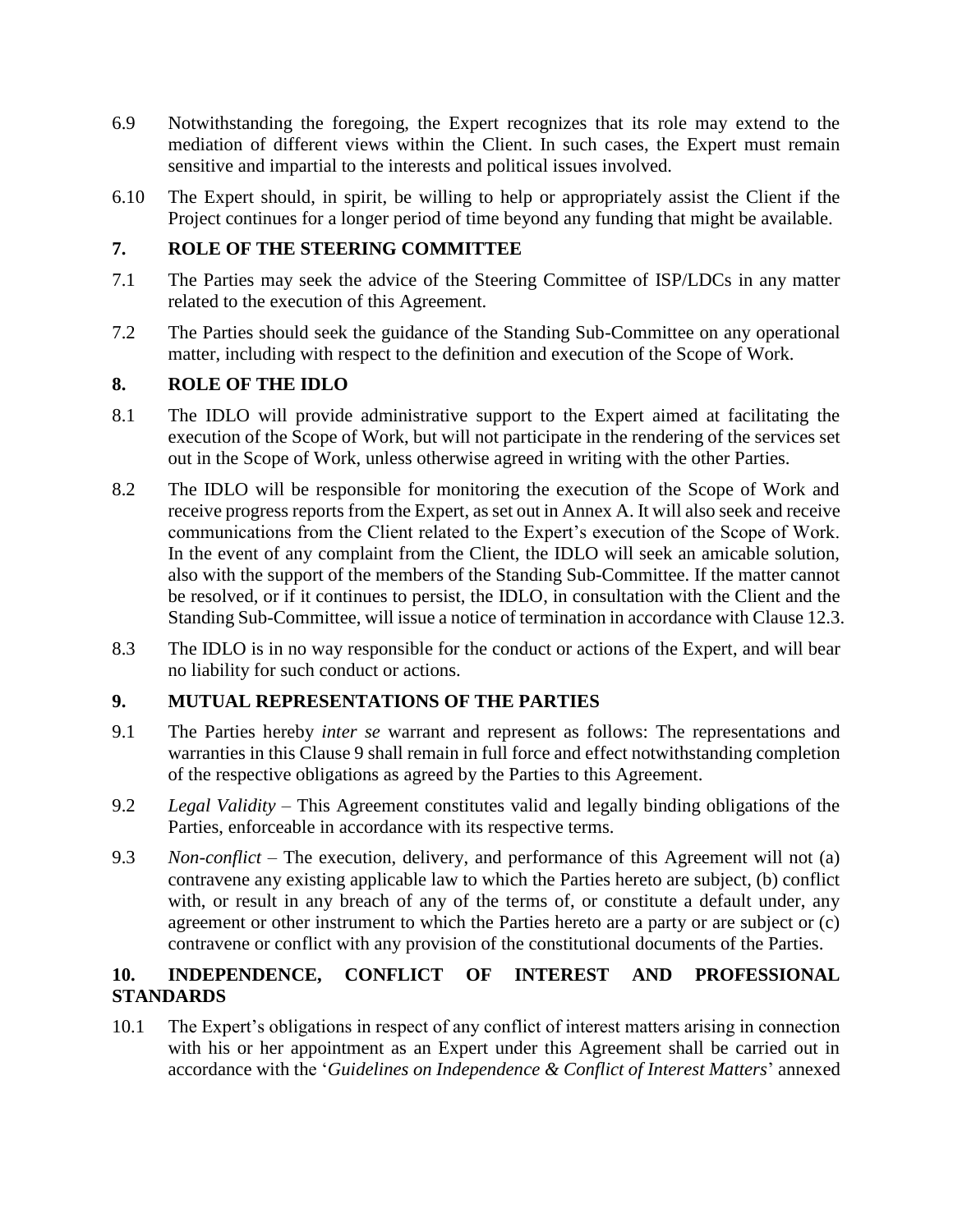hereto as  $\triangle NNEX - B$ . [At the time of signing this Agreement, the Expert shall initial every page on Annex B and shall sign the final page on Annex B.]

- 10.2 The Expert's obligations under this Agreement shall be carried out in accordance with the '*Guidelines on Professional Standards*' annexed hereto as ANNEX – C.
- 10.3 The Expert undertakes to adhere to the *IDLO Code of Conduct* and the *IDLO Anticorruption and Anti-bribery policy* annexed hereto respectively as ANNEX – D and ANNEX - E.
- 10.3 Any suspected violations of the provisions set out in Annexes B, C, D and E and in Clause 13 on Confidentiality, must be brought to the immediate attention of the IDLO, which after consulting the Standing Sub-Committee may terminate this Agreement with immediate effect, and report the averment to any relevant supervising bodies, authorities, professional institutions for further investigation.

## **11. TERM**

## *Term and Termination*

11.1 The term of this Agreement will commence on the Effective Date and will continue in effect for a period of  $\lceil \bullet \rceil$  unless earlier terminated pursuant to the terms of this Agreement.

## *Termination for Convenience*

11.2 Each Party may terminate this Agreement upon sixty (60) calendar days' written notice.

## *Termination for Cause*

- 11.3 Each Party may terminate this Agreement upon written notice if the other Party has materially breached any provision of this Agreement and has not cured such breach within thirty (30) calendar days after receiving written notice from the non-breaching Party describing such breach in reasonable detail and stating the non-breaching party's intent to terminate this Agreement.
- 11.4 Upon any expiration or termination of this Agreement, each Party will return promptly or, if so requested by any other party, destroy all documents and other tangible objects containing or representing Confidential Information of another Party except to the extent that such documents must be retained to satisfy auditing or regulatory requirements. If requested by another Party, each Party will provide the requesting party with written certification of compliance with the foregoing obligations.

## **12. CONFIDENTIALITY AND NON-DISCLOSURE**

- 12.1 The Parties shall treat all the information shared/provided by any Party or by an affiliate of the Client, which is not in the public domain as confidential ("Confidential Information") and without the prior written consent of the IDLO and Client as the case maybe, the Expert shall not distribute or disclose to any other person the Confidential Information, otherwise than to persons who need to know such confidential information for the sole purpose of providing services to the Client. Confidential Information shall not be used for any purpose other than providing services as contemplated herein.
- 12.2 The Parties agree that they will keep confidential, and will not disclose, disseminate, and/or publicize, or cause or permit to be disclosed, disseminated, and/or publicized, any of the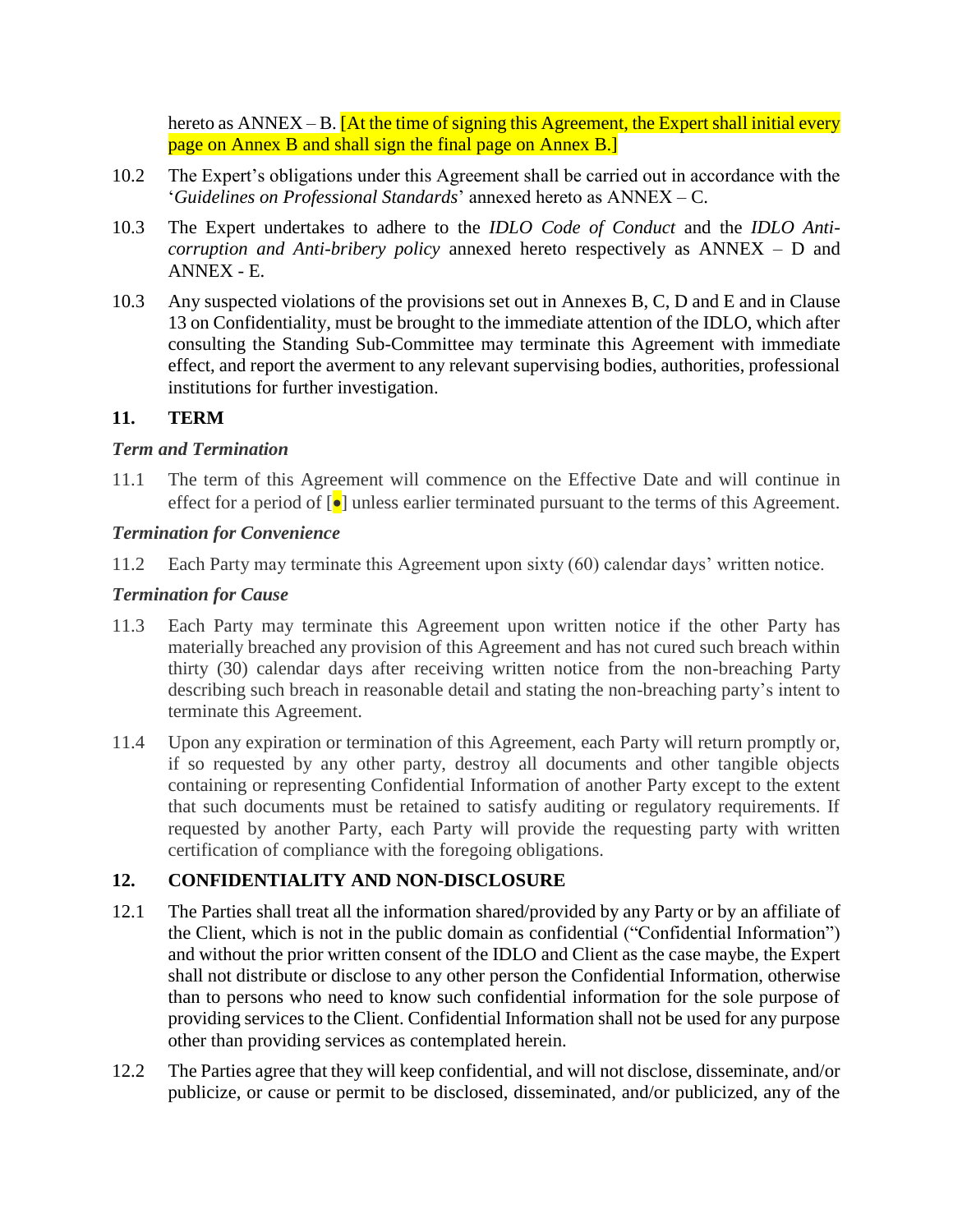terms of this Agreement or the fact of its existence to any individual and/or entity not a party to this Agreement except:

- (a) Where the prior written consent of the other Party is obtained;
- (b) For the purpose of carrying out and enforcing the terms of this Agreement;
- (c) To officers and employees reasonably required to have the same in order for any Party to perform its obligations under this Agreement; and
- (d) To a Party's solicitors, accountants, surveyors, insurers, or other professional advisors.
- 12.3 Any disclosure to any person, agent, or sub-consultant for the purpose of an activity related to the Scope of Work shall be in strict confidence and shall be on a "need-to-know" basis and extend only so far as may be necessary for the purpose of that activity. The Expert shall take all necessary measures (including by way of a code of conduct or contractual provisions, where appropriate) to ensure that confidential information is not divulged by any such person, agent, or sub-consultant.
- 12.4 The Expert shall treat all communications respectively with the IDLO and the Client as confidential and privileged, and shall not disclose such communications except as required by law or as permitted respectively by the Client or the IDLO in writing. The Expert shall advise the IDLO and the Client, prior to the disclosure of any communication requested or permitted respectively by the IDLO or Client, that any disclosure of the Expert's communications with the IDLO or the Client may result in the waiver of a privilege.

## **13. VARIATION**

- 13.1 All terms, conditions and obligations under this Agreement shall remain in force and effective at all times during the term of this Agreement, except where otherwise amended or modified by the Parties by mutual written agreement.
- 13.2 No amendment or other variation to this Agreement shall be effective unless it is in writing and is executed by the duly authorized representatives of the Parties.

## **14. DISPUTE RESOLUTION**

- 14.1 The Parties shall use their best efforts to amicably settle any dispute, controversy, or claim arising out of or in relation to this Agreement, including the validity, invalidity, breach, or termination thereof. Where the parties wish to seek such an amicable settlement through conciliation, the conciliation shall take place in accordance with the Conciliation Rules of the United Nations Commission on International Trade Law ("UNCITRAL Rules"), or according to such other procedure as may be agreed between the parties in writing. The Parties agree that the Standing Sub-Committee members will appointment a sole conciliator, who may be one of the Sub-Committee members.
- 14.2 Any dispute, controversy, or claim arising out of or in relation to this Agreement, including the validity, invalidity, breach, or termination thereof, between the IDLO and another Party, unless settled amicably, as provided above, shall be referred the Standing Sub-Committee members, who will render a final decision *ex aequo et bono*.
- 14.3 Any dispute, controversy, or claim arising out of or in relation to this Agreement, including the validity, invalidity, breach, or termination thereof, between the Client and the Expert shall be resolved by arbitration in accordance with the UNCITRAL Rules. The number of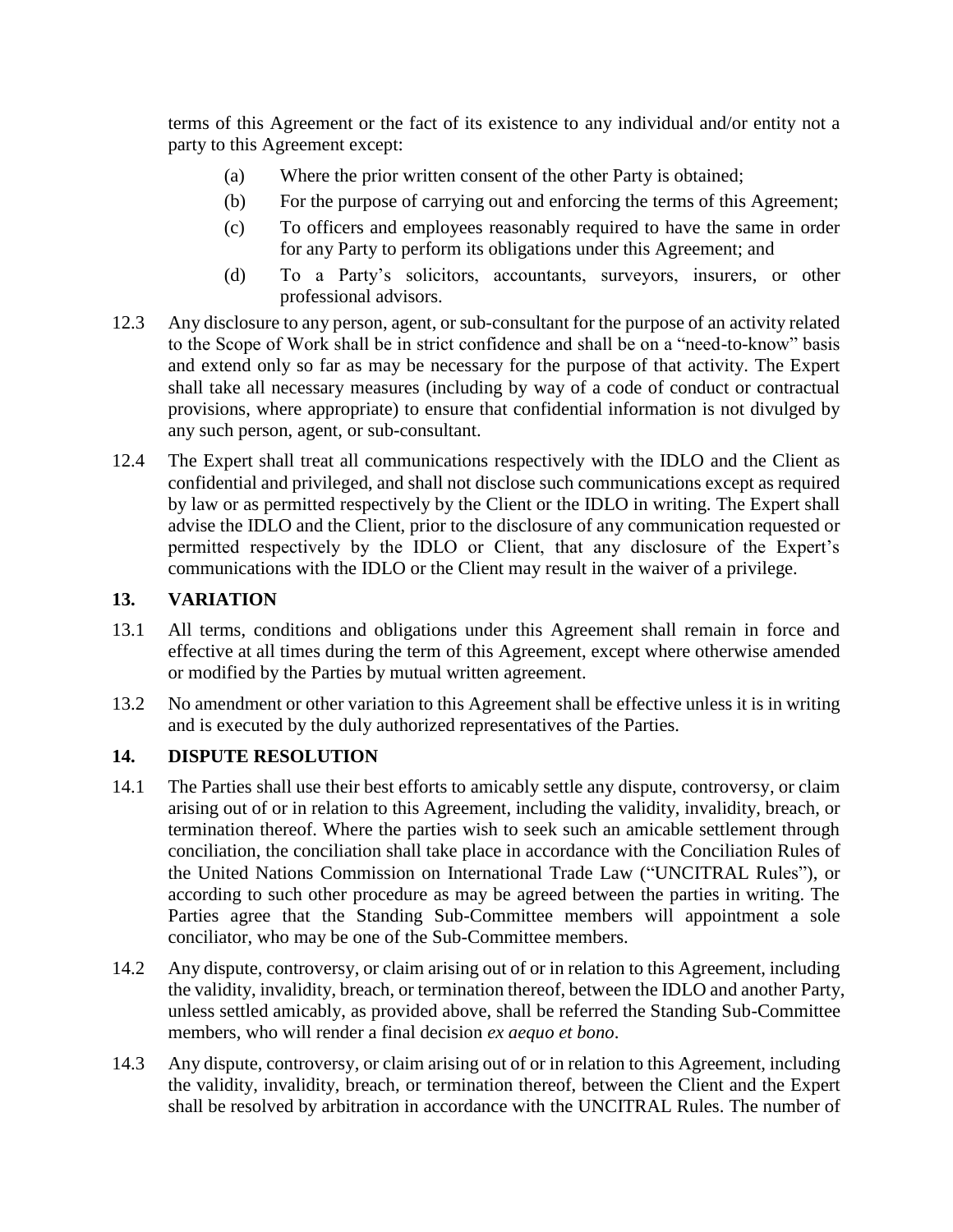arbitrators shall be one to be decided mutually between the Parties, failing which, to be determined by the Principal Legal Counsel of the Permanent Court of Arbitration. The seat of the arbitration shall be  $[Rome, Italy]$ . The arbitral proceedings shall be conducted in English, and the dispute shall be decided on the basis of documentary evidence only.

## **15. PRIVILEGES AND IMMUNITIES**

Nothing in this Agreement shall be construed as a waiver of IDLO's privileges and immunities as an international organization, and nothing in this Agreement shall confer IDLO's privileges and immunities to other Parties.

#### IN WITNESS WHEREOF,

the Parties have caused this Agreement to be executed by and through their fully authorized representatives as of the date first above written.

Drawn up and signed in duplicate.

| <b>IDLO</b> | <b>EXPERT</b> | <b>CLIENT</b>  |
|-------------|---------------|----------------|
| By:         | $\rm\,By:$    | $\mathbf{By:}$ |
| Name:       | Name:         | Name:          |
| Title:      | Title:        | Title:         |
| Date:       | Date:         | Date:          |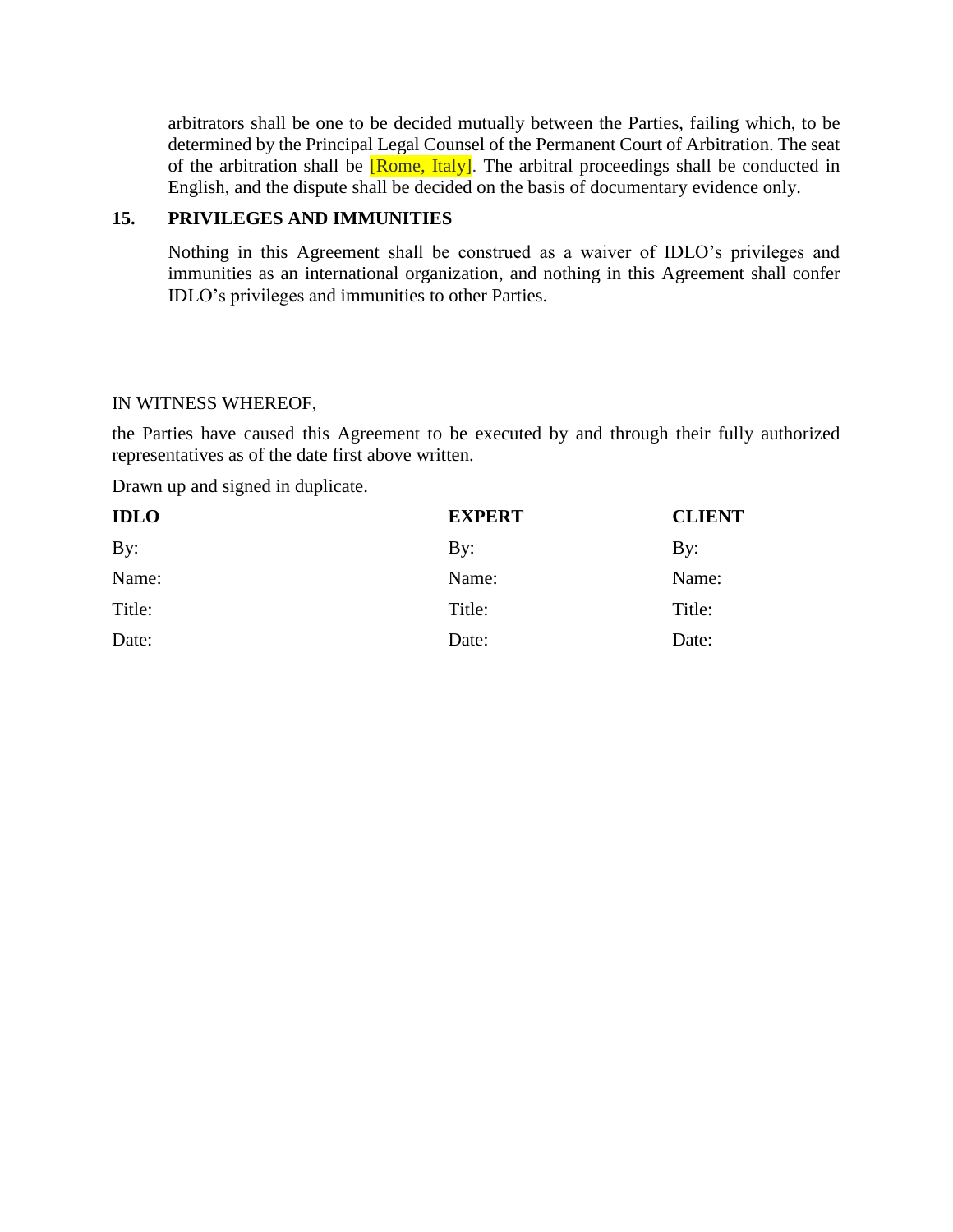## **\_\_\_\_\_\_\_\_\_\_\_\_\_\_\_\_\_\_\_\_\_\_\_\_\_\_\_\_\_\_\_\_\_\_\_\_\_\_\_\_\_\_\_\_\_\_\_\_ \_\_\_\_\_\_ Scope of Work Plan**

To be filled out after discussions between the Parties and with the possible advice of the Standing Sub-Committee.

The Plan should include:

- $\circ$  The overall deliverable(s) of the Scope of Work;
- o The specific activities to be performed by the Expert (including complementary capacity building activities, if requested);
- o An indicative budget based on the Scope of Work, including expected expenses;
- $\circ$  Measurable goals to track the progress of the deliverable(s);
- o A milestone chart showing when these goals should be achieved;
- o A mode, manner and frequency of update of progress to IDLO; and
- o Timeframe for the Expert's engagement, i.e., how many work hours/days the Expert will commit to the execution of the Scope of Work.

As it is often impossible to determine in advance the amount of hours needed to complete the Scope of Work, any additional time commitment, whether *pro bono* or on a reduced-fee basis from the Expert will be agreed in writing by the Parties, taking into account the funds available to ISP/LDCs.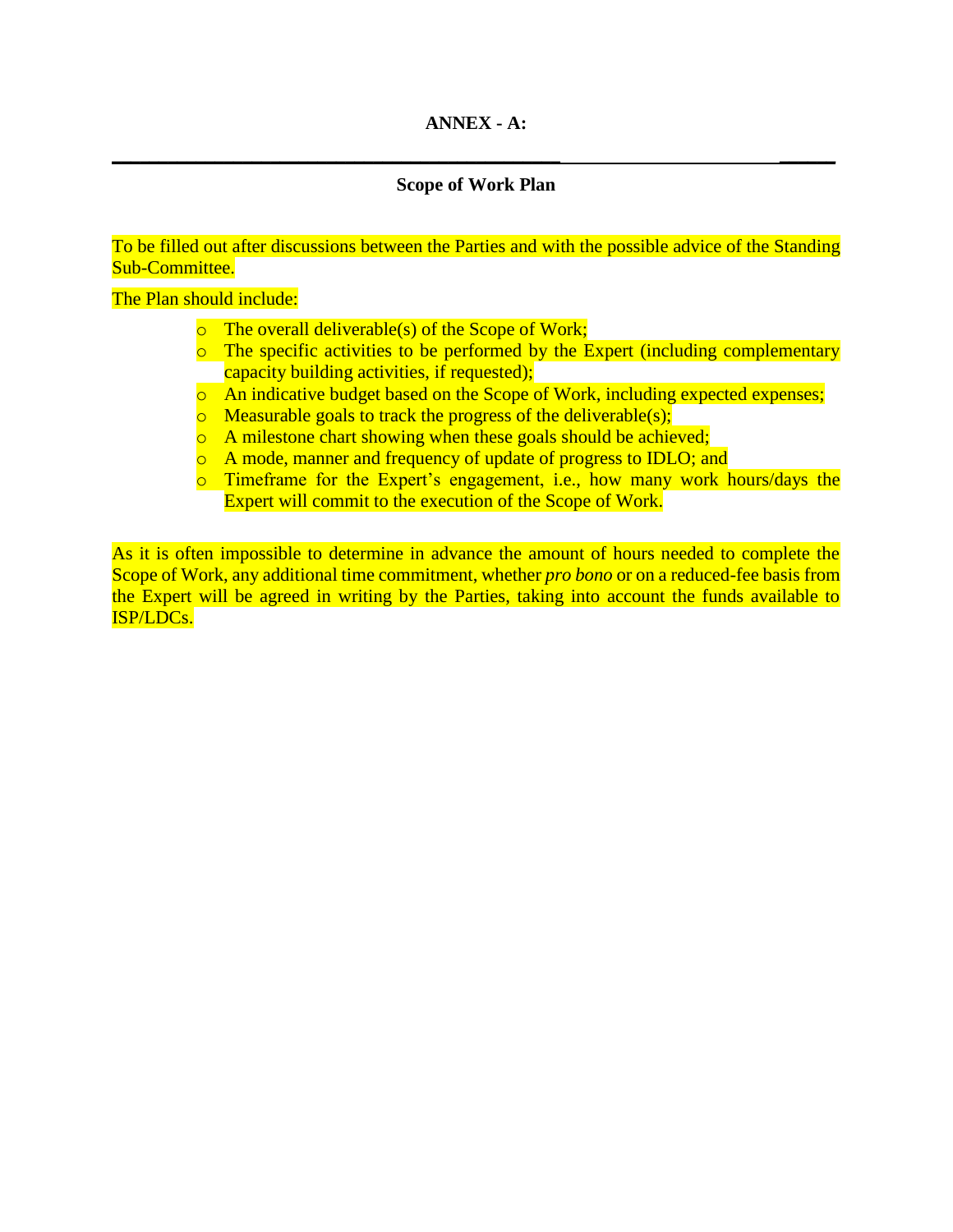## **ANNEX – B**

## **\_\_\_\_\_\_\_\_\_\_\_\_\_\_\_\_\_\_\_\_\_\_\_\_\_\_\_\_\_\_\_\_\_\_\_\_\_\_\_\_\_\_\_\_\_\_\_\_\_\_\_\_\_ \_ Guidelines on Conflicts of Interests Matters**

[Initial every page and sign and date last page]

#### **1. DISCLOSURES GENERALLY**

- 1.1 The Expert shall remain independent and impartial at all times during the term of the Agreement. The Expert shall decline to accept an appointment under this Agreement if he or she has any doubt as to his or her ability to remain impartial or independent.
- 1.2 The same principle applies if facts or circumstances exist, or have arisen since the appointment, which, from the point of view of a reasonable third person having knowledge of the relevant facts and circumstances, would give rise to justifiable doubts as to the Expert's impartiality or independence, unless the Client expressly consents to such appointment or the continuation of the execution of the Scope of Work.

#### 2. **DUTY TO DISCLOSE**

- 2.1 Before accepting any assignment, the Expert is under an obligation to disclose any and all facts that might call into question their independence or impartiality, both monetary or otherwise, as discussed in Clause 3 of this Annex, below.
- 2.2 An advance declaration or waiver in relation to possible conflicts of interest arising from facts and circumstances that may arise in the future shall not discharge the Expert's ongoing duty of disclosure under this Agreement.
- 2.3 If the Expert who has made a disclosure considers himself or herself to be impartial and independent of the Parties, despite the disclosed facts, he or she shall be deemed to be capable of performing his or her duties as an Expert under this Agreement if the Client consents to such Declaration.
- 2.4 The Client may seek the assistance of the Standing Sub-Committee Committee to resolve any conflict related question.
- 2.5 Any doubt as to whether the Expert should disclose certain facts or circumstances should be resolved in favour of disclosure.

#### **3. NATURE OF DISCLOSURES**

3.1 The Expert shall disclose any financial, business, or personal interests that may be in actual or apparent conflict with their obligations under this Agreement. This includes, but is not limited to, disclosing his/her own investments, management positions and directorships, as well as representational or consulting arrangements, if any, in the company involved in negotiations with or in dispute with the Client, or affiliates of such company, or competitors of such company, or with other clients for similar activities, currently or in the past.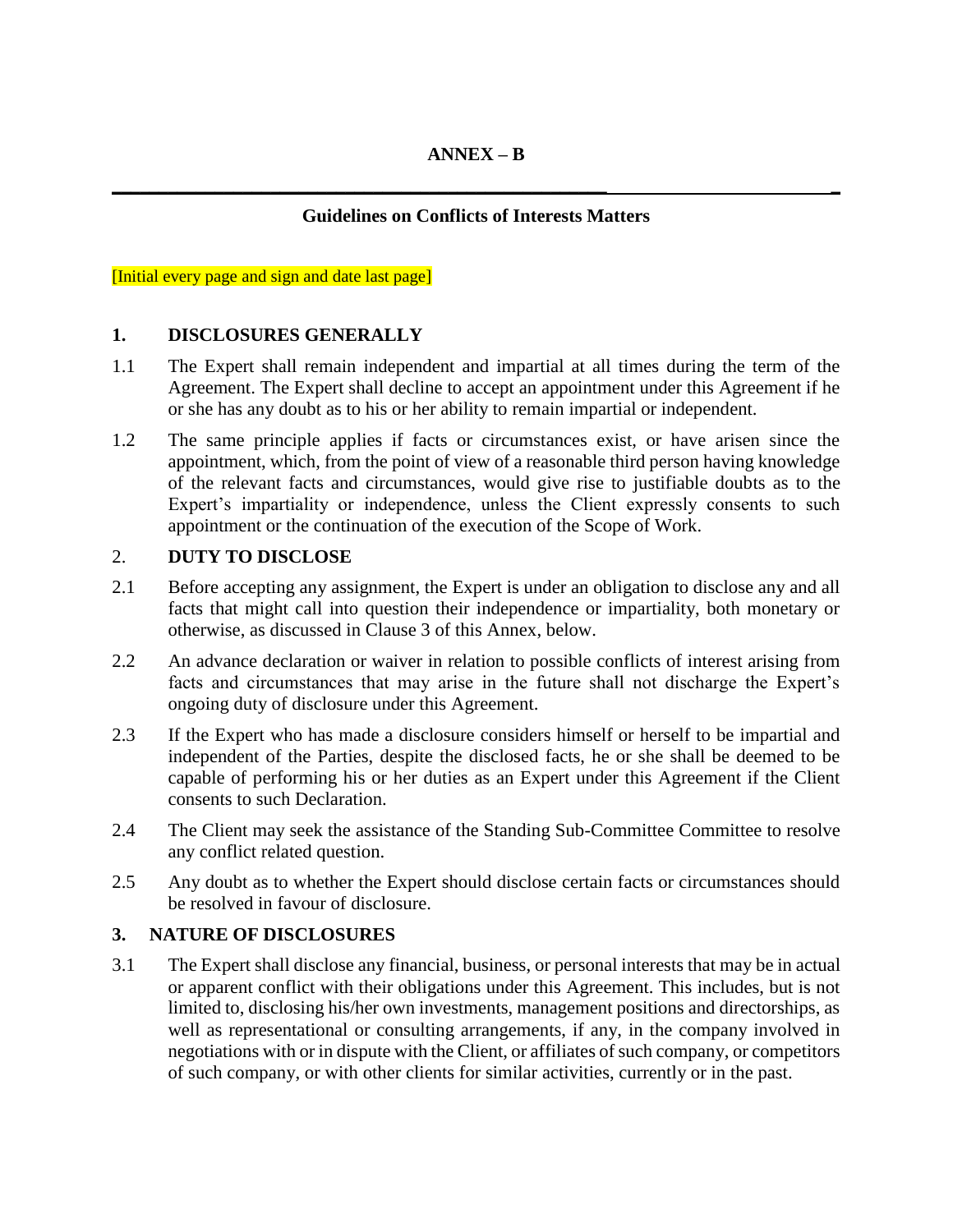- 3.2 Where disclosure of any such relationships is prohibited by law or contract, the Expert must disclose the existence of such a relationship and the reason(s) it cannot be disclosed.
- 3.3 Disclosure should include all of the above types of activities undertaken by an Expert, his/her spouse, dependent children, and others living in the same household. The Expert must also report possible conflicts of interest involving family members, business associates, or individuals in significant personal relationships, whether or not those individuals are members of the same household.
- 3.4 Disclosure must also include activities by an Associated Entity. Associated Entity in this case refers to trusts, organizations, businesses, and the like, in which the Expert alone or with members of his or her household or extended family are employed or exercise a controlling interest. A controlling interest in this context is defined as an interest of 10 percent or more of the equity in the Associated Entity.
- 3.5 Whether any of the above activities disqualify the Expert is to be determined by the IDLO, where relevant, and the Client, with Client determinations that the Expert should be disqualified being determinative. In the event that such conflict or potential conflict is disclosed in a declaration and neither the Client nor the IDLO determines that disqualification of the Expert is required, the Expert shall nevertheless forthwith take such reasonable measures as are necessary to mitigate as far as possible or remove the conflict or potential conflict so disclosed.

## **4. AVOIDANCE OF CONFLICTS OF INTEREST**

- 4.1 The Expert shall avoid situations and actions that compromise, or could appear to compromise, his or her ability to carrying out, in a conscientious and personally disinterested way, his or her responsibility to provide the best professional advice to his or her Client.
- 4.2 The Expert shall not misuse his/her position to pursue any private interest, which includes both financial or personal interests and those of his/her own family members, relatives, business associates, and friends.
- 4.3 The Expert shall not assume a position in which a Client's interest conflicts with that of the Expert or a person or entity affiliated with the Expert, or another client of the Expert in a substantially related matter, unless permitted by the Client's written authorization.

## **5. WAIVER BY THE PARTIES**

5.1 If, within 30 days after receipt of any disclosure by the Expert, or after the IDLO and/or Client otherwise learns of facts or circumstances that could constitute a potential conflict of interest for the Expert, the IDLO and/or Client do not raise an express objection with regard to that Expert, the IDLO and/or Client are deemed to have waived any potential conflict of interest in respect of the Expert based on such facts or circumstances, and may not raise any objection based on such facts or circumstances at a later stage.

Signed and Dated:

Expert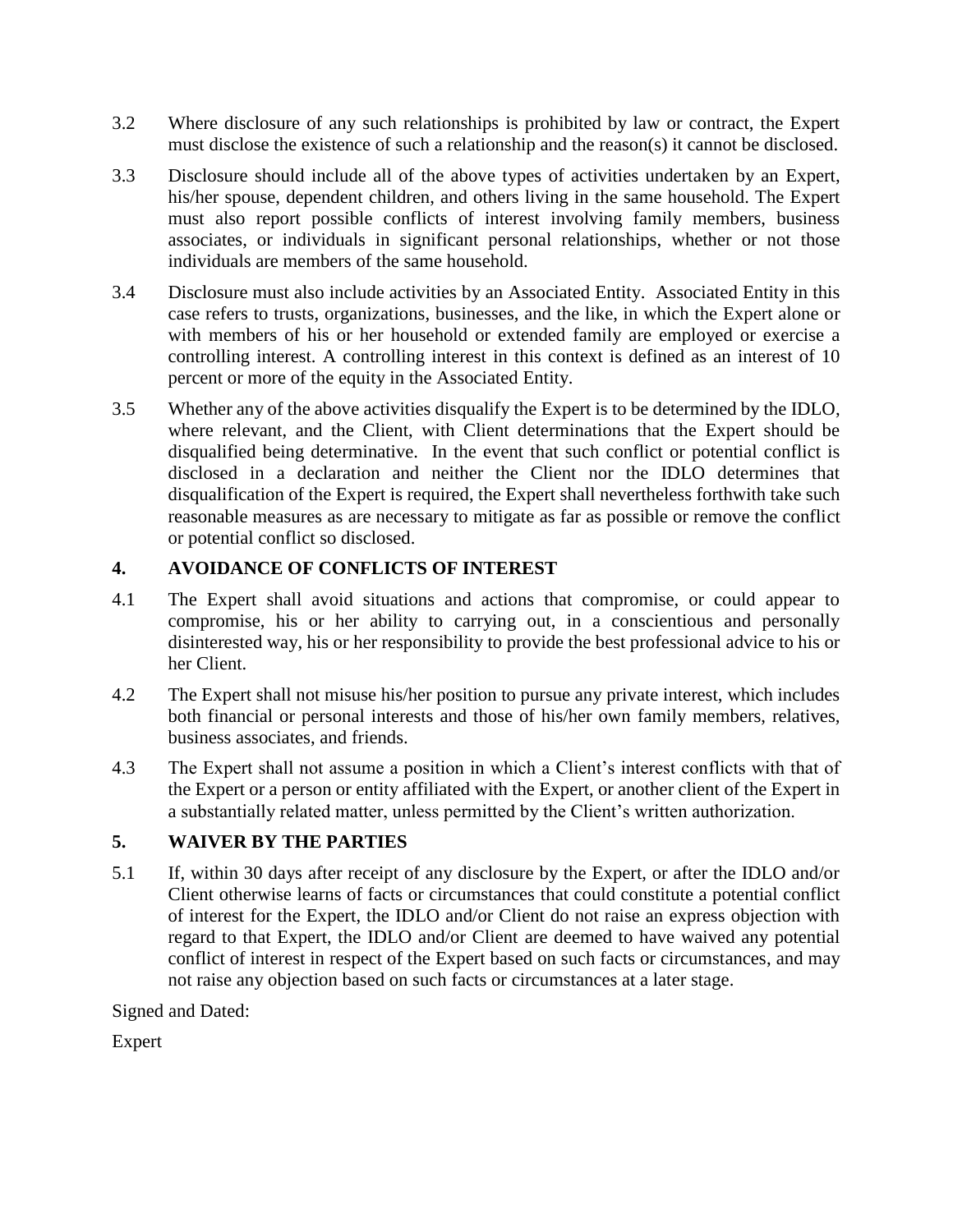## **Guidelines on Professional Standards**

**\_\_\_\_\_\_\_\_\_\_\_\_\_\_\_\_\_\_\_\_\_\_\_\_\_\_\_\_\_\_\_\_\_\_\_\_\_\_\_\_\_\_\_\_\_ \_\_\_\_\_\_\_\_** 

[Initial every page and sign and date last page]

## **1. GENERAL**

- 1.1 The Expert's obligations under this Agreement shall be carried out in a competent, professional, and timely manner which includes the obligation to provide mandatory progress reports to the IDLO.
- 1.2 The Expert shall not assume work that he or she does not reasonably believe can be carried out in the manner provided under the Agreement for reasons of competence, personal conflicts, professional conflicts, workload, physical or mental illness, or other personal or professional reasons.
- 1.3 The Expert shall act only within his or her level of competence, and shall clarify any limitations to the IDLO when asked to act beyond it.

## **2. CONDUCT VIS-À-VIS OTHER MEMBERS**

- 2.1 If the Expert is working in collaboration with other Experts on a Support Team, he or she shall respect the other members and the views and perspectives contributed by any of the Experts on the Support Team.
- 2.2 Recognizing that there may be differences of opinion within the Support Team, the Expert shall endeavour to work with other team members to provide advice to the Client, drawing on the various skills of the team members.
- 2.3 Where the IDLO appoints a designated 'Support Team Leader', the Expert shall follow the directions of the Team Leader, subject always to the Expert's duty to observe the law and to maintain ethical standards. The Team Leader shall respect the dignity, professionalism, and different viewpoints of each team member.
- 2.3 To the extent practical, it may be beneficial for the Experts on a Support Team to seek an understanding at the outset of the execution of the Scope of Work as to the areas of competence and responsibility of each member of such team to facilitate efficient coordination of advice. Each Expert shall act in accordance with the spirit of any such understanding that may be reached. Nothing in this paragraph shall be interpreted as requiring that each Expert subscribe to advice with which he or she strongly disagrees, but differing advice must be presented in a way that respects the positions of other members of Support Team.

## **3. CONDUCT VIS-À-VIS CLIENT**

3.1 The Expert shall not communicate independently of the Client with the Client's counterpart or its advisors, unless explicitly asked to do so by the Client. For any direct substantive communication with the Client's counterpart, the Expert shall ensure that the Client is copied on the correspondence and shall report to the Client in detail on any conversations.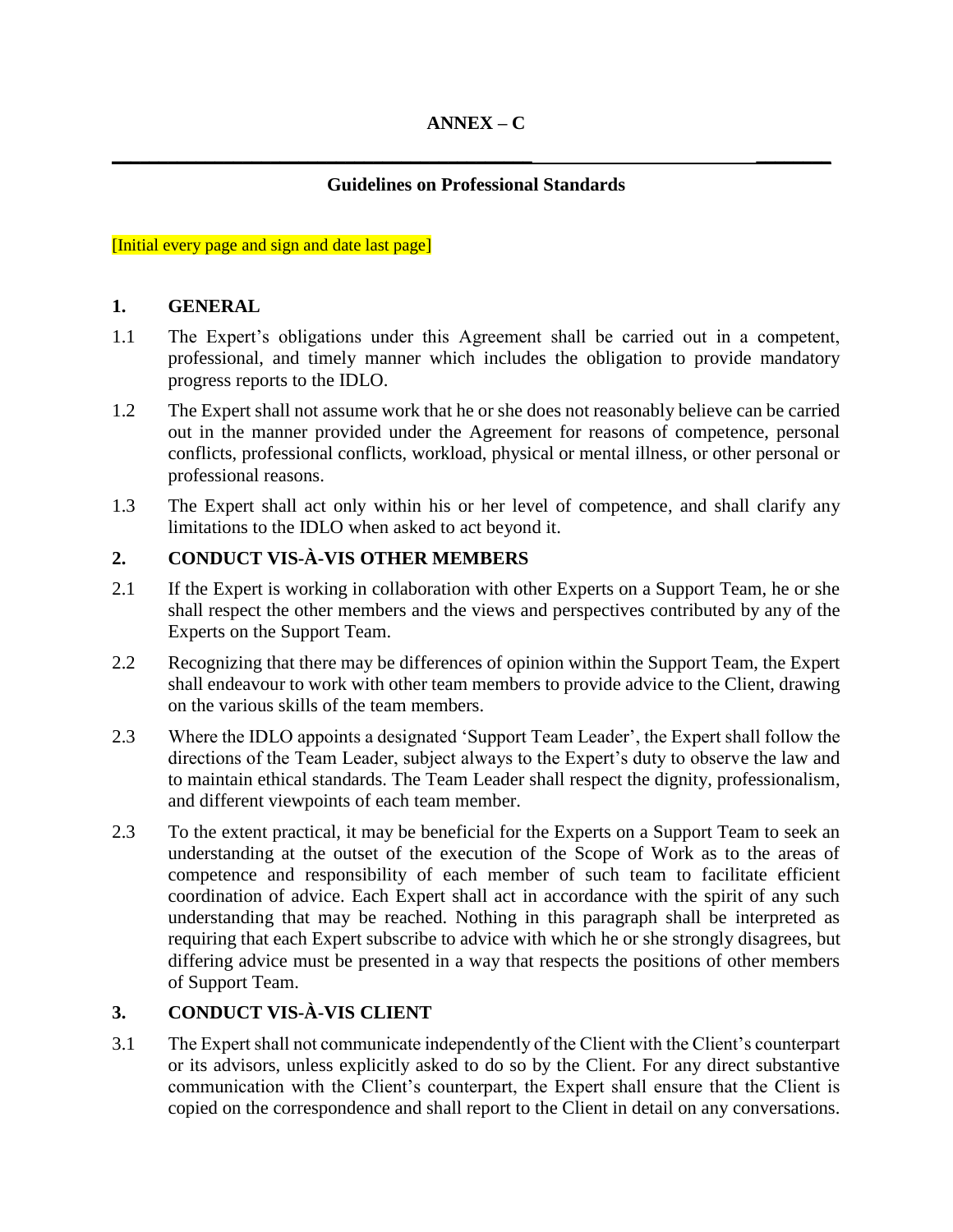- 3.2 The Expert shall not reveal information relating to the representation of a Client. Unless the Client gives informed consent, the disclosure is impliedly authorized in order to carry out the representation or the disclosure permitted by Paragraph 3.3 below.
- 3.3 The Expert may reveal information relating to the representation of a Client to the extent he or she reasonably believes necessary:
	- a) to prevent reasonably certain death or substantial bodily harm;
	- b) to prevent the Client from committing a crime or fraud that is reasonably certain to result in substantial injury to the financial interests or property of another Party and in furtherance of which the Client has used or is using the Expert's services;
	- c) to prevent, mitigate or rectify substantial injury to the financial interests or property of another that is reasonably certain to result or has resulted from the Client's commission of a crime or fraud in furtherance of which the Client has used the Expert's services;
	- d) to secure legal advice about the Expert's compliance with the provisions of this Agreement;
	- e) to establish a claim or defense on his or her own behalf in a controversy between the Expert and the Client, to establish a defense to a criminal charge or civil claim against the Expert based upon conduct in which the Client was involved, or to respond to allegations in any proceeding concerning the Expert's representation of the Client;
	- f) to comply with other law or a court order; or
	- g) to detect and resolve conflicts of interest arising from the Expert's change of employment or from changes in the composition or ownership of the organization to which the Expert belongs, but only if the revealed information would not compromise the attorney-client privilege or otherwise prejudice the Client.
- 3.3 The Expert shall make reasonable efforts to prevent the inadvertent or unauthorized disclosure of, or unauthorized access to, information relating to the representation of the Client.

Signed and Dated:

Expert

\*\*\*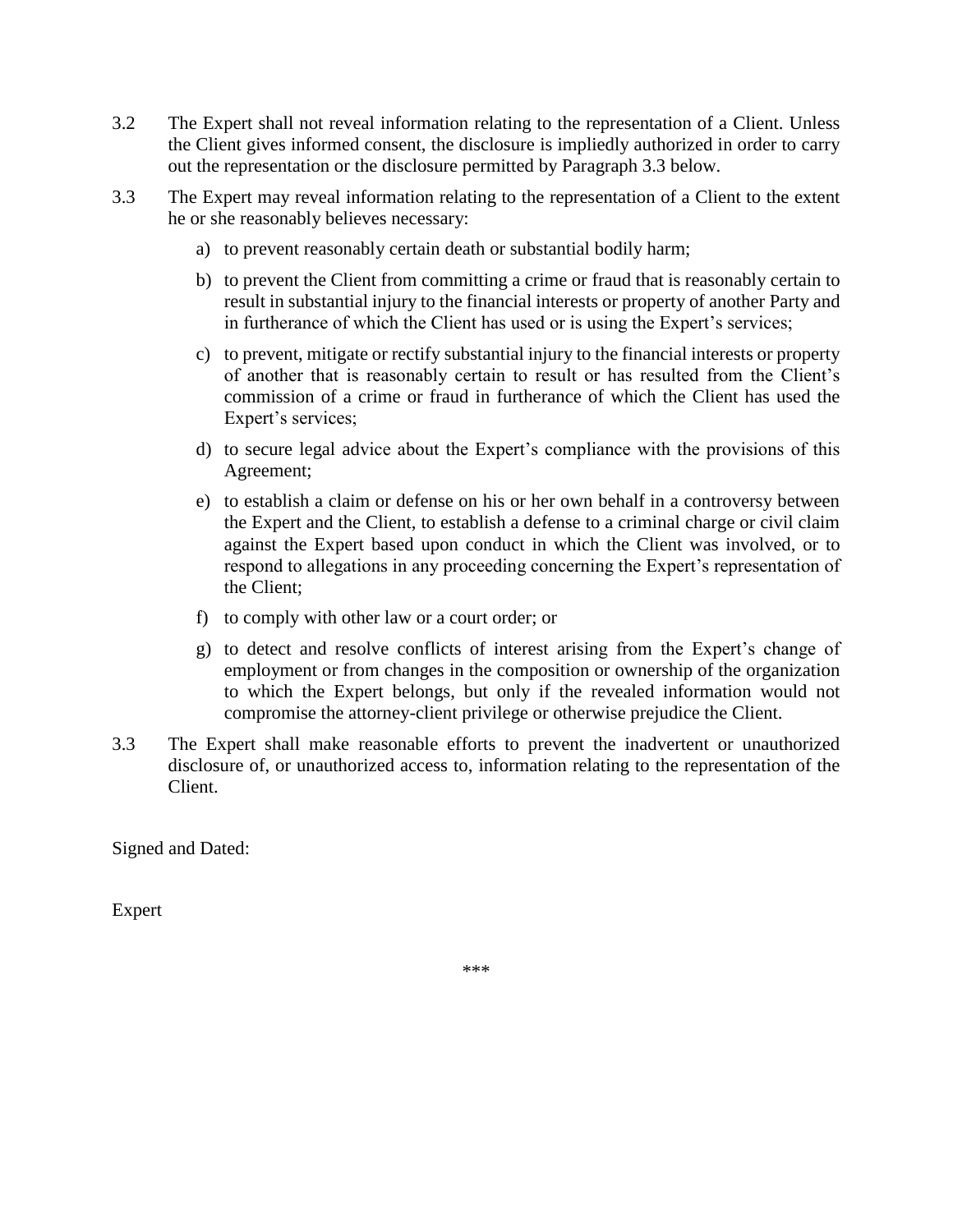## **ANNEX – D**

## **\_\_\_\_\_\_\_\_\_\_\_\_\_\_\_\_\_\_\_\_\_\_\_\_\_\_\_\_\_\_\_\_\_\_\_\_\_\_\_\_\_\_ IDLO Anti-Corruption and Anti-Fraud Policy**

#### **Introduction**

With its mission to strengthen the rule of law and promote good governance around the world, the International Development Law Organization ("IDLO" or the "Organization") is committed to fighting corruption and fraud, which are antithetical to the Organization's core values of integrity, independence, transparency, and accountability. This commitment is internal as well as external, as corrupt and fraudulent conduct by IDLO Employees can impair the effective functioning of the Organization, deplete its resources, diminish donor trust, and damage IDLO's image and reputation.

The IDLO Anti-Corruption and Anti-Fraud Policy ("Policy") aims to raise awareness of corruption and fraud risks, set out IDLO's corporate position and standards expected of all employees, give concrete and practical advice to IDLO Employees on detecting and preventing corruption and fraud, and provide a framework for combatting such activities. IDLO management is committed to ensuring that this Policy is followed and fully implemented, including through training and periodic evaluations of the effectiveness of the Policy.

#### **Scope and Application**

All IDLO Employees must comply with the terms of this Policy with respect to any and all activities and operations involving the Organization. The Policy is not, however, intended to describe the full range of fraudulent, corrupt or otherwise prohibited employee conduct, and should be read in conjunction with IDLO's Code of Conduct as well as other applicable policies, such as the Procurement Policies and Procedures (PPP) and the Whistleblower and Anti-Retaliation Policy. Any Employee who suspects or becomes aware of corruption or fraud involving IDLO, its Employees, or individuals or entities with which IDLO has contracted or otherwise does business must report it promptly to IDLO Management (*e.g.,* his supervisor, Director, Country Director, Office of the General Counsel, and/or Internal Auditor/Compliance Officer) and it will be investigated. The Organization will take disciplinary action against any Employee found to have acted in violation of this Policy or to otherwise have engaged in fraudulent or corrupt activity, up to and including termination, recovery of any financial loss, and reporting to law enforcement. The Organization will similarly take appropriate action with respect to any corruption or fraud involving individuals or entities with which IDLO does business, including termination of the relationship, recovery of any financial losses, and reporting to law enforcement.

Please contact IDLO's Office of the General Counsel (OGC), the Internal Auditor/Compliance Officer, or the Country Director for additional guidance in interpreting or applying this Policy, or to suggest improvements. The Policy will be reviewed annually by OGC. Any amendments to the Policy must be authorized by the Director-General.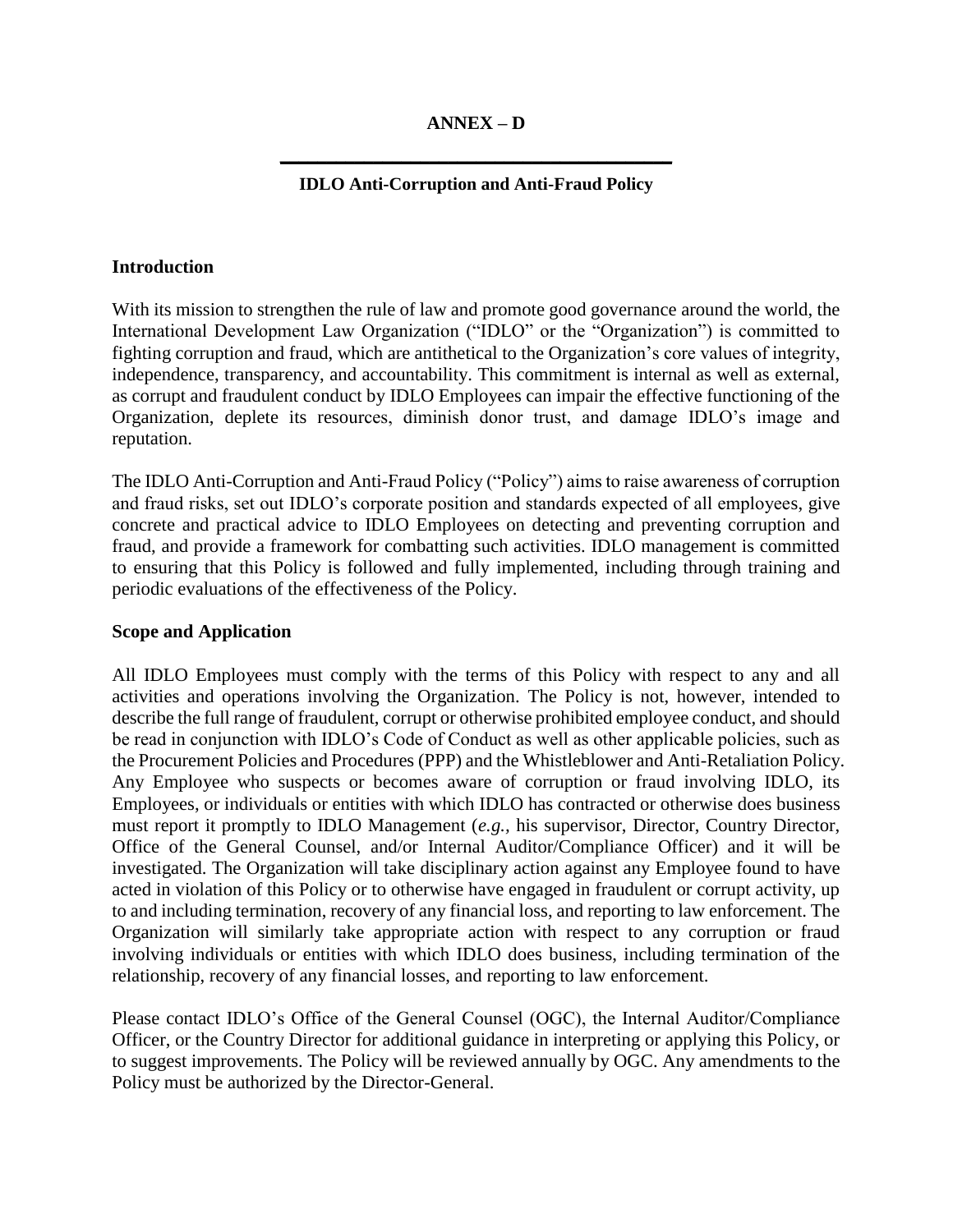## **Domestic and International Law Relating to Fraud and Corruption**

Almost all countries have laws prohibiting bribery of their public officials and criminalizing corrupt activity. While the privileges and immunities accorded to IDLO and its Employees in certain countries where IDLO operates may not make such laws applicable to IDLO and its Employees as a legal matter, it is the policy of IDLO to adhere to all such laws or to the provisions of this policy and other IDLO policies where they are more demanding. Employees found to have violated local law relating to fraud or corruption can expect IDLO to waive any applicable privileges and immunities if requested by local law enforcement authorities. Additionally, a number of IDLO donor countries have laws applicable to corrupt activity abroad, such as the Foreign Corrupt Practices Act of the United States, and include specific anti-corruption undertakings in their grant agreements with IDLO. IDLO is committed to fully implementing all such undertakings and this Policy is not intended to derogate from or limit those undertaking in any manner.

The international community has supported anti-fraud and corruption efforts through various international conventions which commit member parties to cooperate in combatting such activity, including through the enactment of comprehensive anti-corruption laws. Such conventions include but are not limited to: the United Nations Convention Against Corruption, the United Nations Convention Against Transnational Organized Crime, the OECD Convention on Combating Bribery of Foreign Public Officials in International Business Transactions, the African Union Convention on Preventing and Combatting Corruption, the OAS Inter-American Convention Against Corruption, the Council of Europe Criminal Law Convention on Corruption, the Council of Europe Civil Law Convention on Corruption, and the EU Convention Against Corruption Involving Officials. IDLO is committed to supporting these conventions and their member parties in implementing and adhering to their provisions.

## **1. Definitions**

**"Anything of value"** means any benefit, consideration or item of pecuniary value, including but not limited to: money; gifts; "loans," whether or not repaid; use of credit cards; sexual favors; overpaying for purchases; fees and commissions; hidden interest in business transactions; investment opportunity at below market value; contracts; medical, educational or living expenses; travel, meals, lodging, shopping or entertainment expenses.

**"Appearance of Impropriety"** refers to conduct which even if not unethical, immoral, or inappropriate as a matter of fact, could reasonably be construed as such by an objective observer. **"Bribe"** means giving or receiving money or Anything of Value to corruptly influence the actions of a decision-maker.

**"Collusion"** means an agreement by two or more persons or entities to defraud another or to do or obtain something forbidden by law, *i.e.*, bid rigging.

**"Corruption"** means the offering, giving, receiving, or soliciting of Anything of Value to improperly influence the actions of another party either directly or indirectly.

**"Donor"** means any public or private entity that makes a monetary or in-kind donation to IDLO of any value or type.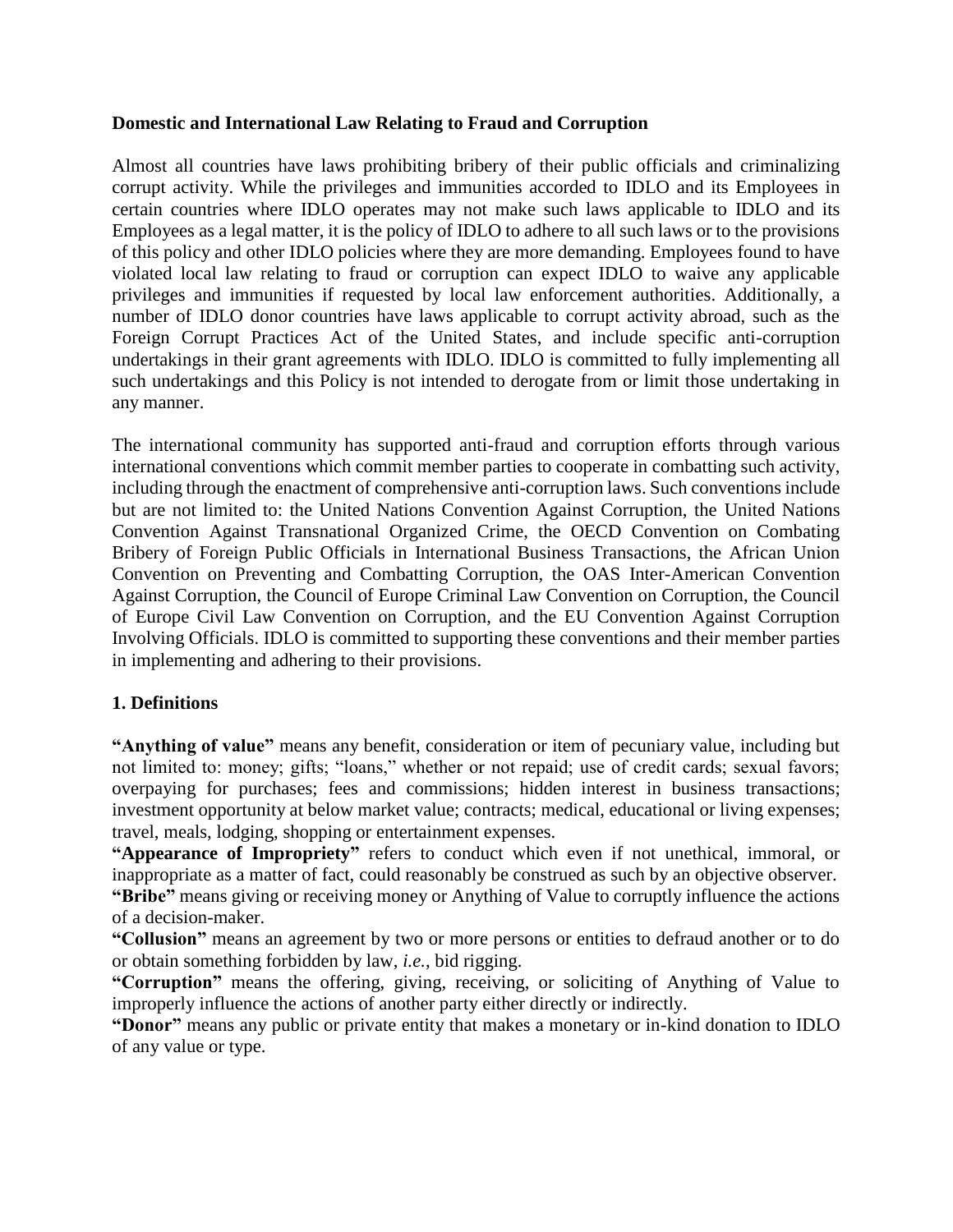**"Employee"** means anyone operating under an IDLO employment contract including, but not limited to, the Director-General as well as IDLO directors, staff members, consultants, secondees, interns, special service contractors, and volunteers.

**"Family Member"** means a parent, spouse, spousal equivalent, child, sibling, uncle, aunt, first cousin, or grandparent.

**"Fraud"** or **"Fraudulent Conduct"** means the use of deception with the intention of pursuing personal or private interests at the expense of the Organization or others, or to avoid an obligation. Examples of Fraud or Fraudulent Conduct include, but are not limited to: misappropriation of assets; embezzlement and theft; receiving a private gain in return for favoring a candidate in a recruitment process; participation in sham transactions; making false or deceptive statements; forgery or alteration of accounting records or vouchers; falsely claiming overtime, medical expenses, travel/subsistence allowance, or sick leave; and Collusion.

**"Governmental Authority"** means any foreign or domestic governmental body at any level, including executive, legislative, and judicial bodies, and any department, agency, or instrumentality thereof.

**"Service Provider"** means any individual, company, or entity not controlled by a Governmental Authority (*i.e.*, is privately-owned and operated) that is engaged to provide goods or services to or on behalf of the IDLO, such as attorneys, accountants, lobbyists, agents, brokers, vendors, contractors, and other persons whom IDLO has used or is using to conduct its operations.

**"Project Partner"** means any entity, governmental or private, with which IDLO, through an agreement, grant, contract, or other financial arrangement, works to implement a programme or project and which makes a contribution to the end product or beneficiary population.

**"Public Official"** means: (a) an officer or employee of a Governmental Authority or international organization, or any person acting in an official capacity or exercising a public function for or on behalf of any Governmental Authority or international organization; or (b) any political party, party official, or candidate for political office.

#### **2. Prohibited vs. Permissible Payments to Public Officials and Service Providers**

When interacting with Public Officials, Project Partners, and Service Providers, IDLO Employees should take special care to ensure that they do not engage in conduct that reflects negatively upon the Organization or is incompatible with the proper discharge of their duties. Any actions to undertaken with the intent to improperly influence the conduct of another party or to receive a bribe or other prohibited payment will constitute a breach of this Policy. A general list of "do's and don'ts" is attached at Annex 1. Unauthorized payments are an area of particular concern and are discussed in depth here.

## **2.1 Prohibited Payments**

As a general rule, IDLO Employees shall not offer, pay, promise, or authorize the payment of Anything of Value to a Public Official or Service Provider in order to influence any act or decision of that official or party. (Restrictions on media engagement with regard to making payments to media representatives for the purpose of providing coverage of IDLO activities or impact can be found in Administrative Notice No. 02/2013 (March 15, 2013).) Offering a Bribe in exchange for some business advantage is prohibited regardless of whether it is made directly or indirectly through another party. IDLO Employees should take extra care when interacting with Public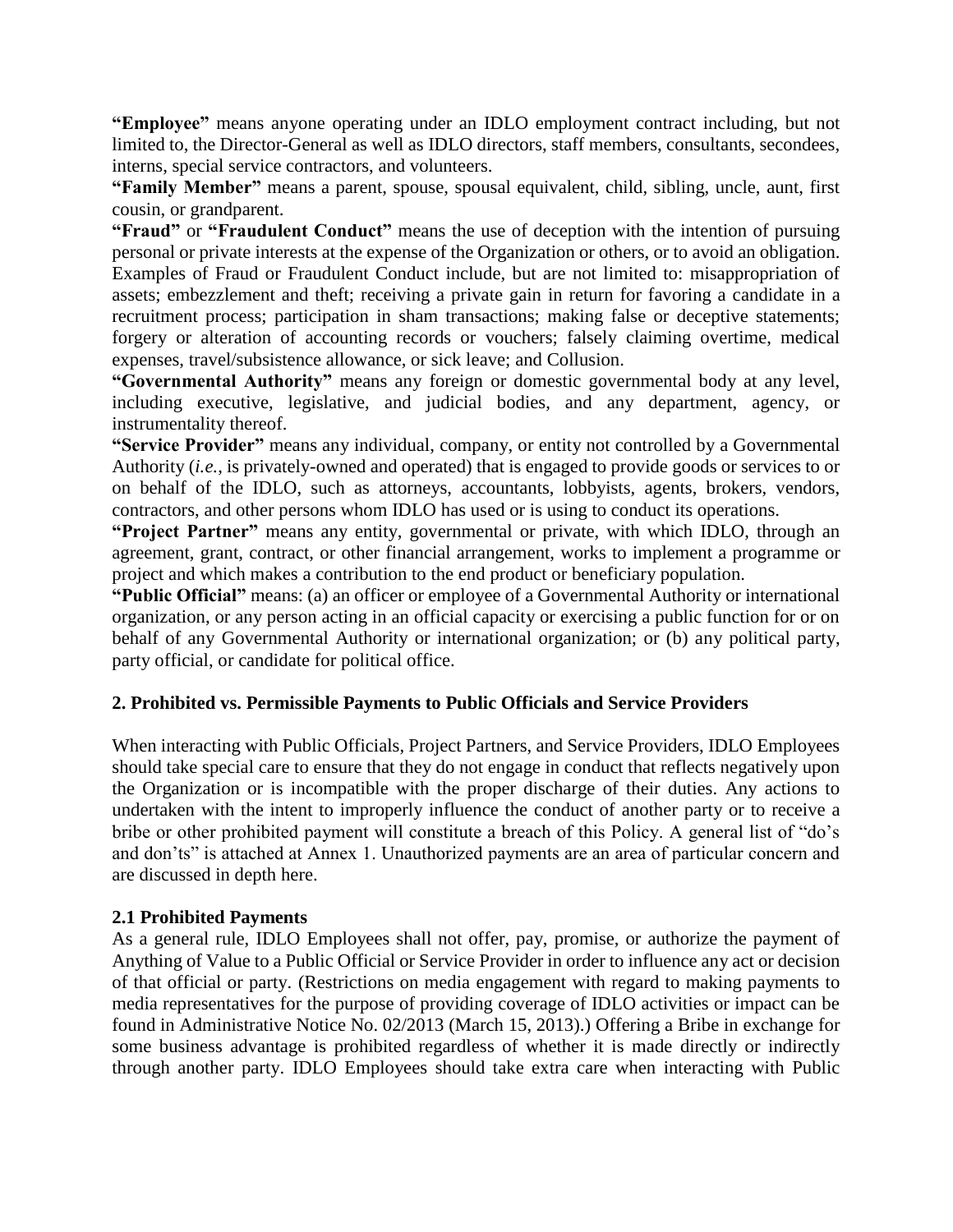Officials or Service Providers and their Family Members to avoid even an appearance of impropriety.

Likewise, IDLO Employees shall not solicit or receive the payment of Anything of Value from any third party made in order to influence or reward any act or decision on behalf of IDLO. Soliciting or receiving a Bribe in exchange for providing a benefit to a third party is prohibited regardless of whether it is solicited or received directly or indirectly through another party. IDLO Employees should take extra care when interacting with Public Officials or Service Providers and their Family Members to avoid even an appearance of impropriety.

## **2.2 Permissible Payments for Legitimate Business Purposes**

Payments made to or for the benefit of Public Officials or Service Providers may, however, be permissible if they are for a *legitimate business purpose and consistent with local law*. For example, payments for the delivery of training or to reimburse meals, travel, or accommodation costs incurred by a Public Official/Service Provider are acceptable as long as they are directly related to IDLO's programmes or projects or other *bona fide* business matters, are permissible under local laws, and do not pose a conflict of interest. On the same basis, it is also permissible to compensate Public Officials for their attendance at IDLO-sponsored workshops/trainings and to provide reasonable honoraria to speakers and presenters.

## **2.3 Gifts**

Gifts, hospitality and other benefits may not be given on behalf of IDLO or received by IDLO Employees to or from Service Providers, Project Partners, or Public Officials unless they are: 1) acts of courtesy and are of modest value; 2) do not compromise the integrity and/or the reputation of any of the parties; and 3) do not create the Appearance of Impropriety.

Permissible gifts and hospitality should also have all the following characteristics:

- not be a cash payment;
- be provided in connection with a *bona fide* and legitimate business purposes;
- not be motivated by the desire to exercise improper influence or the expectation of reciprocity;
- be reasonable according to the circumstances;
- be commensurate with generally accepted standards of professional courtesy; and
- comply with local laws and regulations applicable to the Public Officials or Service Providers.

Monetary or in-kind contributions made by an IDLO Employee in his or her personal capacity to support Public Officials are not prohibited by this Policy to the extent permissible under national law, if such payments are an exercise of an individual's political right guaranteed by the constitution or laws of the host country, are made by a national of that country, are made without reference to IDLO, and the intention is not to exert undue influence or receive a benefit for or on behalf of IDLO.

## **3. Falsification of Records**

Misleading or false entries that conceal the source or nature of expenditures or receipts are included under the definition of Fraud. Forging documents, preparing false entries, falsifying record logs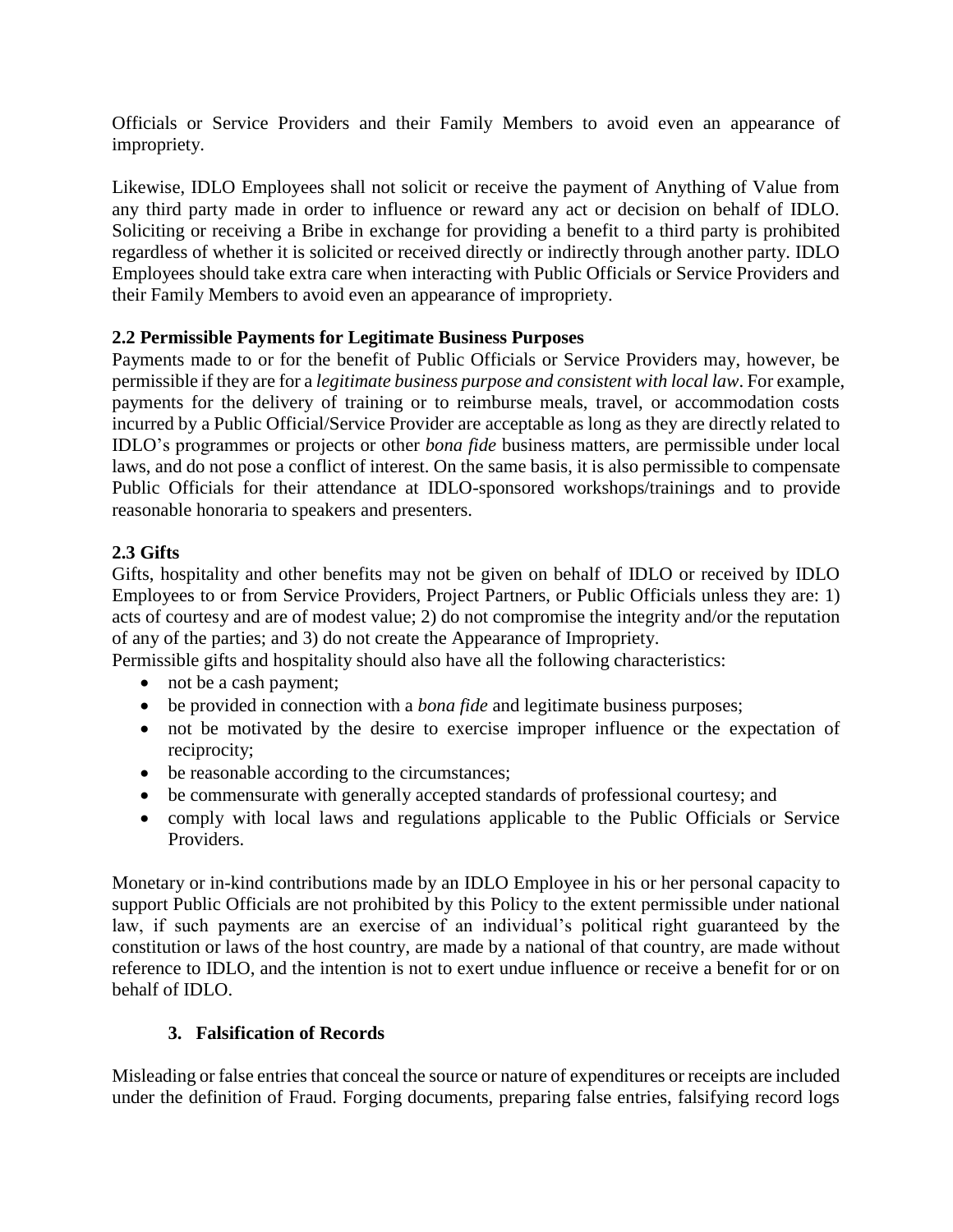and expense claims, and creating fictitious invoices are all strictly prohibited under this and other IDLO policies.

## **4. IDLO Measures to Prevent Fraud and Corruption**

Corruption or Fraudulent Conduct by Project Partners and Service Providers acting on behalf of the Organization has the same detrimental effect on IDLO as similar conduct engaged in by IDLO Employees. As a result, IDLO strives to vet Project Partners and Service Providers to avoid working with any that are disreputable and engage in corrupt or fraudulent conduct. The early detection of possible compliance and integrity concerns allows IDLO to avoid associating with individuals or entities that could expose the Organization to serious financial and reputational risks while contributing to the overall integrity and transparency of IDLO's operations.

While there is no foolproof approach to screening potential Project Partners and Service Providers, IDLO Employees can minimize risk to the Organization by conducting, where appropriate, anti-Corruption and anti-Fraud due diligence (see sub-section 4.1 below and Annex 2) on potential Project Partners and through proper procurement practices for the engagement of Service Providers and, in all cases, by including certain contractual provisions in its agreements with such entities.

Any procurement of goods or services on behalf of IDLO must be made in accordance with IDLO's Procurement Policy and Procedures (PPP) or, where contractual obligations dictate otherwise, with procurement rules of another party so long as they are regarded as reflecting international best practices. Selecting potential Service Providers through a competitive procurement process conducted in accordance with the PPP significantly reduces the risk of fraud and corruption.

Please note that the requirements of a particular donor agreement will prevail over IDLO's own due diligence standards to the extent they are stricter.

## **4.1 Due Diligence**

Conducting appropriate anti-Corruption and anti-Fraud due diligence on prospective Service Providers and Project Partners is essential to prevent the Organization from retaining or partnering with disreputable entities. Carrying out due diligence is also necessary to demonstrate to auditors and donors that IDLO has made sufficient efforts to vet entities with which it works and use its resources wisely. Accordingly, before retaining a Service Provider or engaging on a project with a Project Partner, IDLO shall conduct due diligence appropriate under the circumstances that is documented and maintained in IDLO's records. The extent of due diligence required should correspond to the level of the perceived risk. For example, if the relationship being contemplated is financial in nature (*e.g.*, a sub-grant to a partner organization), a greater degree of scrutiny is required than, for example, in the case of a non-binding memorandum of understanding. Furthermore, there are some potential partners that, by their very nature, present greater risk. Thus, an unfamiliar or newly-established NGO or contractor will require a more extensive inquiry than a better known and respected entity. Additional guidance on procedures and good practices relating to implementing partners is provided in Working with Implementing Partners – A Users' Guide and the Sub-Project Toolkit.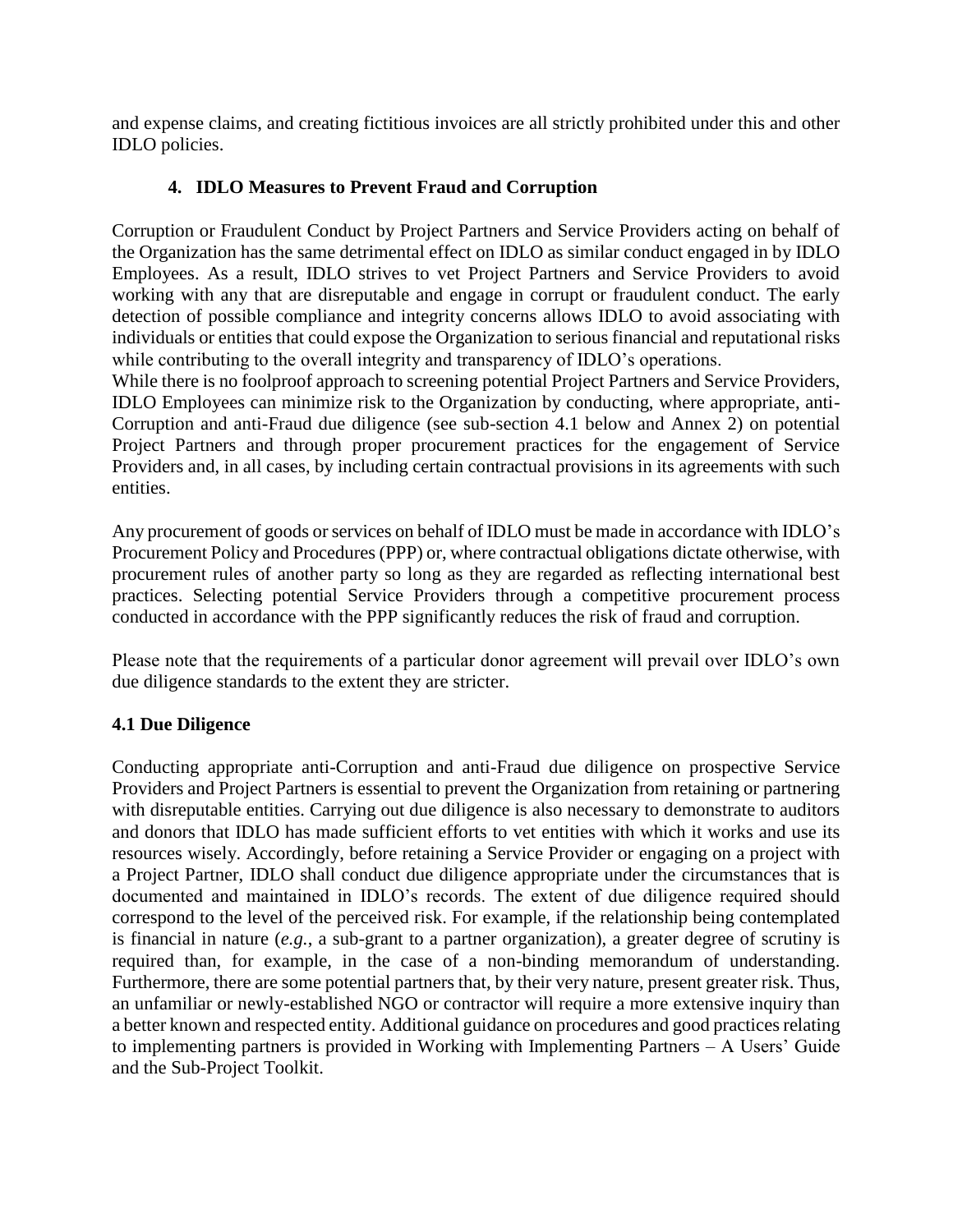While the nature and extent of due diligence will vary depending on the attendant risks presented by the location and type of services to be provided by the Service Provider or the location and type of project to be co-sponsored with the Project Partner, due diligence should be conducted in an appropriate manner to determine whether the Private Provider or Project Partner:

- is qualified and appropriately licensed to perform the service or undertake the business venture (*e.g.*, by confirming with the licensing body that the Service Provider or Project Partner is authorized to operate under local law);
- has a successful track record with IDLO or another reputable IGO/NGO;
- has the requisite reputation in the field;
- has any conflicts of interest;
- is willing to and capable of complying with accounting best practices, including retention of original receipts and adequate bookkeeping;
- is or employs a Public Official or Family Member of a Public Official;
- has adopted appropriate policies to prevent corruption and fraud; *and*
- has not engaged in activities that are against IDLO's mission and values (including, but not limited to, terrorism, drug trafficking, human trafficking, or sex crimes).

Due diligence of prospective Service Providers and Project Partners can include such illustrative activities as the following:

- obtaining from the prospective Service Provider or Project Partner a completed due diligence questionnaire;
- ascertaining the reputation and past dealings of the prospective Service Provider or Project Partner with their current and past stakeholders. Appropriate methods might include references from past or present clients, financial references, searches of publicly available sources, background checks, etc.; and
- Visiting the offices of the prospective Service Provider or Project Partner in the location where the services are to be performed to ensure that it is a legitimate entity.

IDLO shall update its due diligence on Service Providers and Project Partners at appropriate regular intervals. Annex 2 to this Policy contains a list of "Due Diligence Background Checks," which was produced by the International Anti-Corruption Resource Center. This can be used as a resource on the types of information needed to conduct due diligence and what methods can be used to obtain it.

## **4.2 Written Agreements**

Including anti-Corruption and anti-Fraud provisions in IDLO's agreements is an important way to protect the Organization and prevent corrupt or fraudulent activities involving a Service Provider or Project Partner. Contracts and agreements with Service Providers or Project Partners on behalf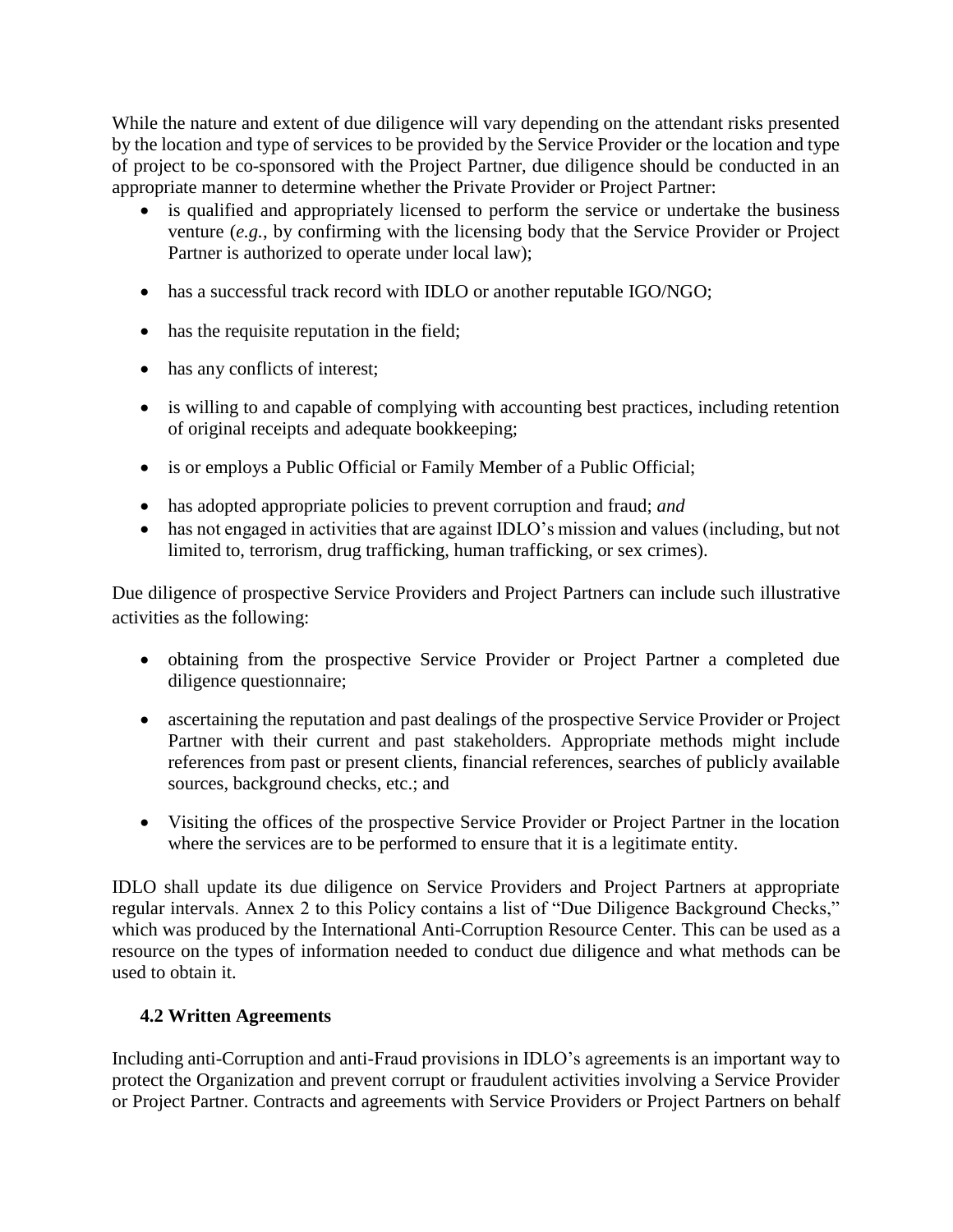of IDLO must be in writing, and unless based on pre-approved contract templates, be approved in advance by OGC. In addition, contracts and agreements with Service Providers and Project Partners valued at 2,500 euros or more, unless otherwise authorized by OGC, shall incorporate some or all of the following provisions as follows:

Required:

a representation and warranty that the Service Provider or Project Partner is aware of the requirements of, is in compliance with, and will abide by the terms of this Policy and applicable law;

a right to call for the removal of staff of a Service Provider or Project Partner that have been found to have engaged in such activities;

a requirement that the Service Provider or Project Partner submit originals (not copies) of any required financial receipts; and

a right to terminate the contract, without penalty, in the event the Service Provider or Project Partner violates such representations and warranties.

Recommended:

a right to audit the Service Provider or Project Partner's books and records in the event that IDLO has a good faith reason to believe that the Service Provider or Project Partner has acted in violation of this Policy or applicable law.

Contracts and agreements below the 2,500 euro threshold should also include such provisions where appropriate under the circumstances. Additionally, all contracts and agreements should include additional anti-fraud and anti-corruption provisions as appropriate including, for example, special anti-money laundering or anti-terrorism financing provisions to comply with applicable Donor agreement requirements.

## **4.3 Accurate Record-Keeping and Payment Processing Procedures**

IDLO shall make and keep books, records, and accounts which, in reasonable detail, accurately reflect any transactions involving expenditures on behalf of the Organization, including all expenditures related to Service Providers and Project Partners, and the reasons or justifications for such expenditures, and all contracts, invoices, and receipts relating to the purchase of goods and services. No payment or receipt on behalf of IDLO may be approved or made with the intention or understanding that any part of that payment or receipt is to be used for a purpose other than that described in the relevant books and records. IDLO also shall devise and maintain a system of internal accounting controls sufficient to provide assurances that transactions are properly authorized and recorded.

## **5 Reporting, Investigation, and Disciplinary Action**

IDLO employees have an obligation to promptly report all known or suspected incidents of Corruption or Fraud, as well as any other illegal, improper, or unethical conduct, which will be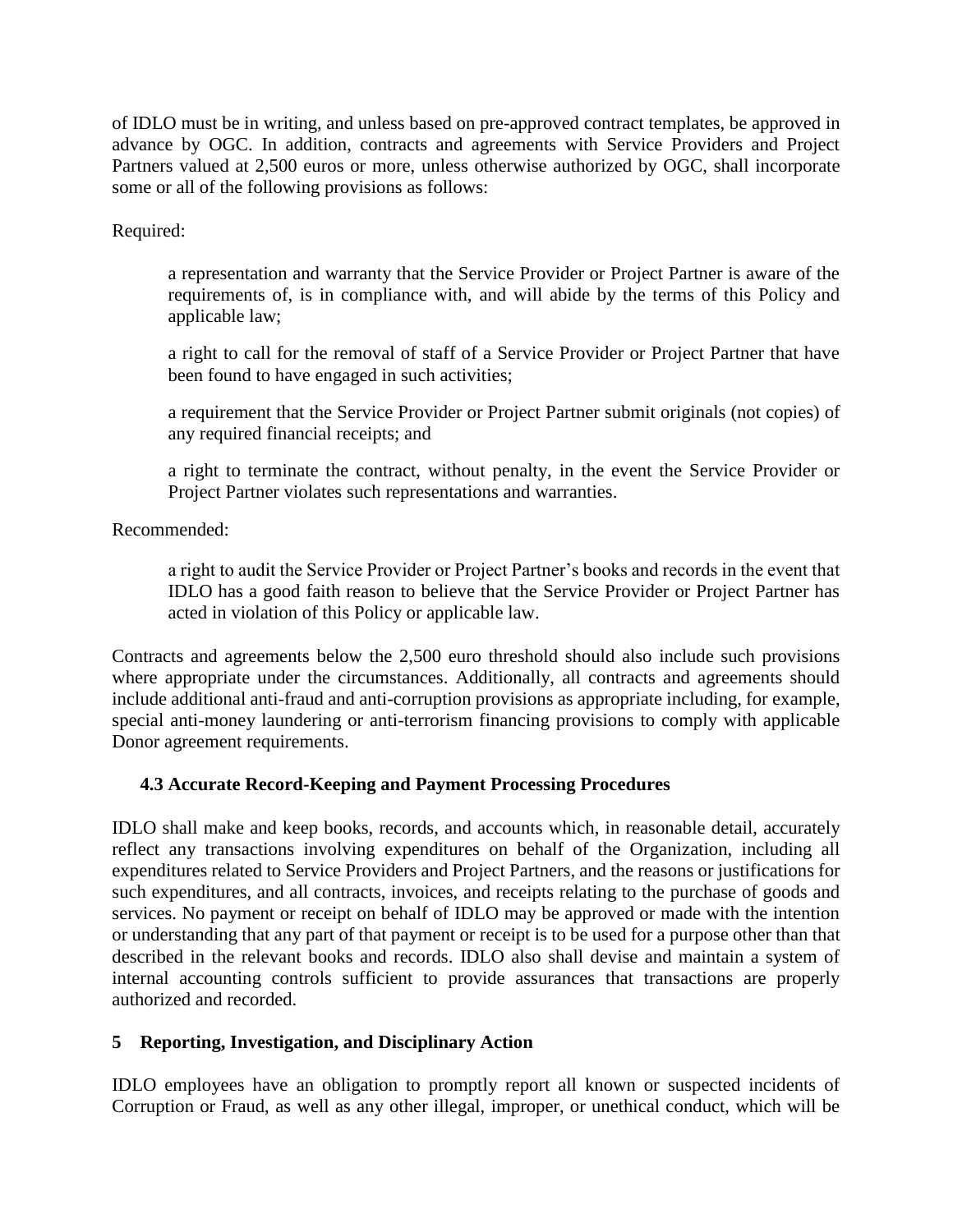reviewed and investigated. All information received and the identity of the person providing the information shall be treated by the Organization confidentially to the extent possible within the legitimate needs of an investigation. When reporting known or suspected fraud or corruption, IDLO Employees are encouraged to provide as much detail and documentation as possible.

IDLO will view any violation of this Policy or failure to report a violation as a serious matter that warrants disciplinary action, up to and including termination of employment.

If you have any questions about this Policy, its interpretation, or its application to potential activity, or if you would like to report a known or suspected violation of this Policy, please contact OGC, the Internal Auditor/Compliance Officer, or relevant Country Director, or submit your report through the procedures described in IDLO's Whistleblower and Anti-Retaliation Policy.

April 2016

## **Annex 1: General Do's and Don'ts**

- *DO* report any interactions or relationships that you suspect violate this Policy to OGC, the Internal Auditor/Compliance Officer, and/or the relevant Country Director.
- *DO* be sensitive to and avoid interactions that may create even an Appearance of Impropriety.
- *DO* report any potential conflicts of interest to OGC and the relevant Country Director prior to IDLO beginning work with a Project Partner or Service Provider.
- *DO* seek guidance from OGC, the Internal Auditor/Compliance Officer, and/or relevant Country Director as needed to determine whether a contemplated interaction with a Public Official or Service Provider is appropriate and in compliance with this Policy and other applicable IDLO policies.
- *DO* conduct due diligence of all Project Partners and Service Providers before entering into an agreement with such entities.
- *DO* enter into written agreements with all Project Partners and Service Providers that contain anti-Corruption and anti-Fraud provisions, as well as any other provisions required by Donors.
- *DO* ensure that agreements for services are specific and detailed and that compensation is reasonable and in accordance with prevailing market rates.
- *DO* follow contract payment provisions when paying a Service Provider or Project Partner, and always ensure that IDLO receives a detailed invoice that fully and accurately describes the services provided and expenses incurred.
- *DO* ensure that any benefits that are provided to Public Officials or Service Providers, such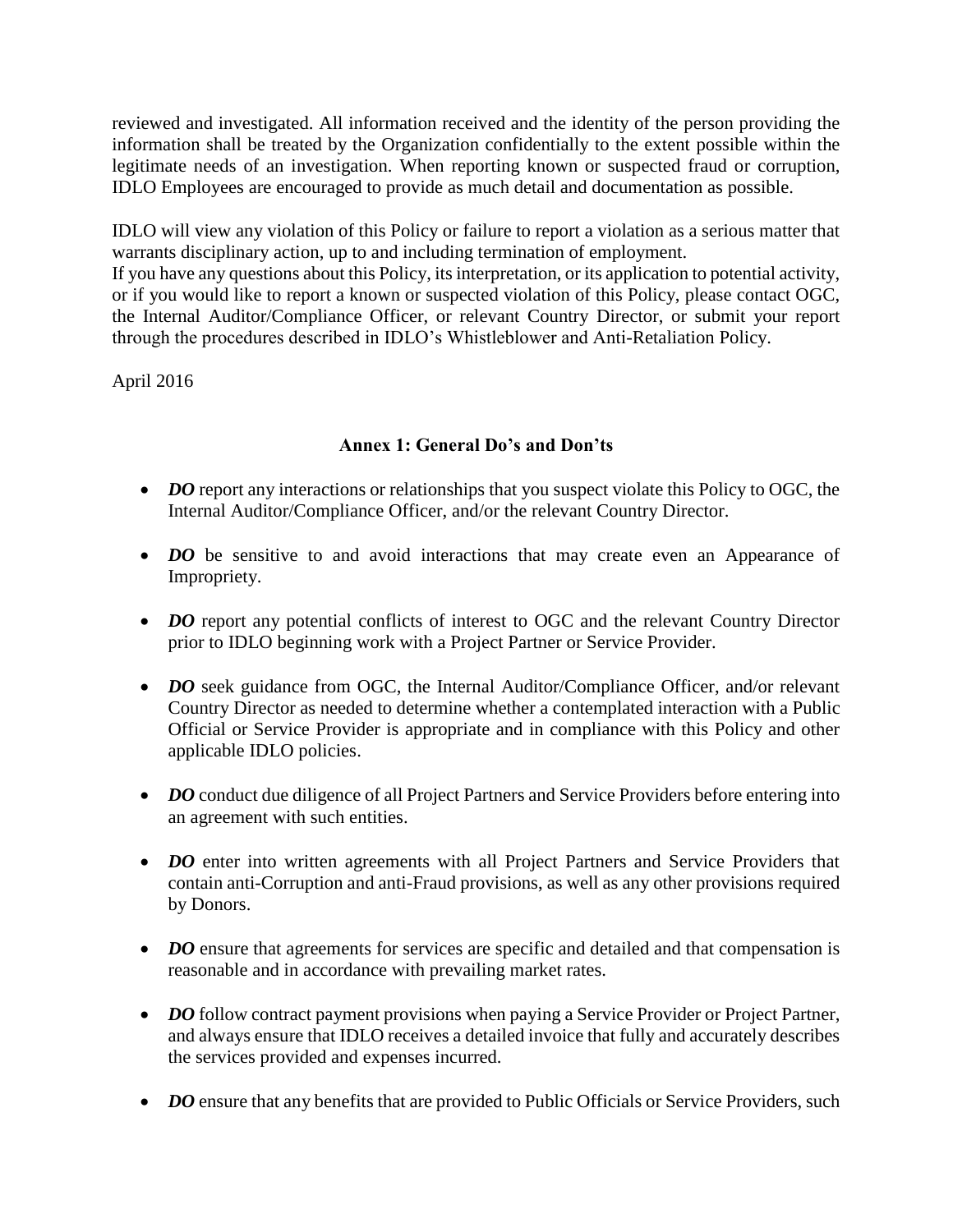as meals, travel, and attendance payments, are for a legitimate business purpose, permissible under local law, and conform to the requirements of this policy.

- *DO* keep receipts and invoices for any expenses paid on behalf of a Public Official or Service Provider.
- *DO* exercise appropriate care in managing funds, resources, and/or assets of IDLO and follow appropriate financial, procurement, and other applicable procedures and mechanisms to mitigate the risk of Corruption or Fraudulent Conduct. *DON'T* turn a 'blind eye' to evidence that gives rise to a suspicion of Fraud or Corruption involving IDLO on the part of a Public Official, Project Partner, Service Provider, or other IDLO Employee regardless of your views as to whether such conduct is endemic locally.
- *DON'T* hide or fail to disclose a potential conflict of interest or material fact in any hiring, contract, procurement or other decision that involves yourself or others, for example, if you have a close relationship with the head of a potential partner organization or a particular candidate or a potential provider. Recuse yourself from your role in any such decision if your participation would give rise to an Appearance of Impropriety.
- *DON'T* enter into relationships with Project Partners or Service Providers that raise "red flags" during the due diligence process without authorization from OGC.
- *DON'T* sign off on any documents which are in languages you cannot understand; in such circumstances seek a translation first.
- *DON'T* abuse your position and any attendant privileges and immunities for personal profit or at the expense of the Organization.
- *DON'T* provide or receive anything of value (including cash, gifts, travel, entertainment, charitable or political contributions, or other things of value) to or from a Public Official or Service Provider in exchange for a business or other advantage for IDLO or you.
- *DON'T* provide anything of value to Family Members of any Public Officials or Service Providers.
- *DON'T* make Facilitation Payments (*i.e.*, modest payments to prompt a Public Official to perform or expedite a routine, non-discretionary act that he is otherwise required to perform as part of his duties) unless in exigent circumstances or with the prior authorization of OGC. (Additional guidance on Facilitation Payments can be found in OGC Advisory 02/2014).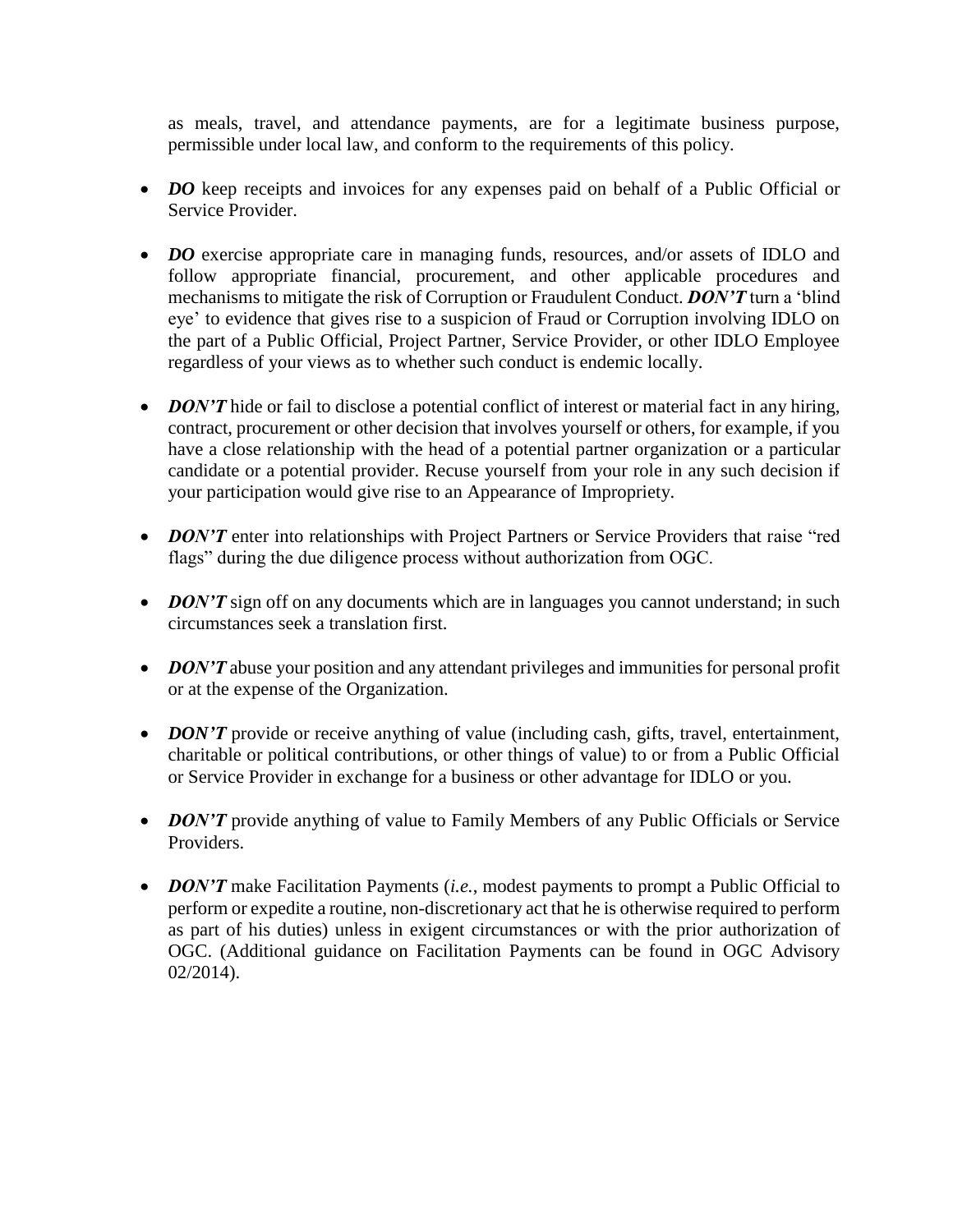## **Annex 2: Due Diligence Background Checks**

This guide is based on advice provided by the International Anti-Corruption Resource Center.

Background Check Number One:

## **IS THE COMPANY A LEGITIMATE BUSINESS, WITH THE CREDENTIALS AND EXPERIENCE IT CLAIMS IN ITS BID OR PROPOSAL?**

Many companies involved in corrupt or fraudulent practices are shell companies, organized solely for the purpose of obtaining fraudulent contracts, without any staff or permanent business premises. The following checks will help identify them:

- Does the firm have a website or appear on the Internet, in a manner consistent with its purported size and experience, and the firm's representations in its bid or proposal?
- Is the firm listed in on-line or hard copy telephone, business or Chamber of Commerce directories, appropriate to its claims?
- Are the company's listed address and telephone numbers correct? Do reverse address and telephone searches to identify the real persons or companies listed at the address or telephone number.
- Use map and satellite photo sites where available to view the purported premises.

## *Primary sources of information:*

Call and visit purported business location; check local telephone, business and corporate directories.

Background Check Number Two

## **HAS THE FIRM OR INDIVIDUAL BEEN THE SUBJECT OF DEBARMENT, SUSPENSION, INVESTIGATION, LEGAL ACTION OR NEGATIVE PUBLICITY?**

## *Primary sources of information:*

Internet searches; On-site background checks for smaller or local firms not listed on the Internet; Check with prior clients, employers and donors, local NGO's and trade associations and local media sources.

Background Check Number Three

## **DOES THE FIRM HAVE THE CAPACITY (EXPERIENCE, PERSONNEL AND RESOURCES) TO DO THE PROPOSED WORK?**

## *Primary sources of information:*

- Check if a bidder, contractor or consultant has the necessary experience and resources to perform the proposed contract;
- On-site background checks for smaller or local firms not listed on the Internet**;**
- Check references with prior employers and donors, local business directories and trade associations.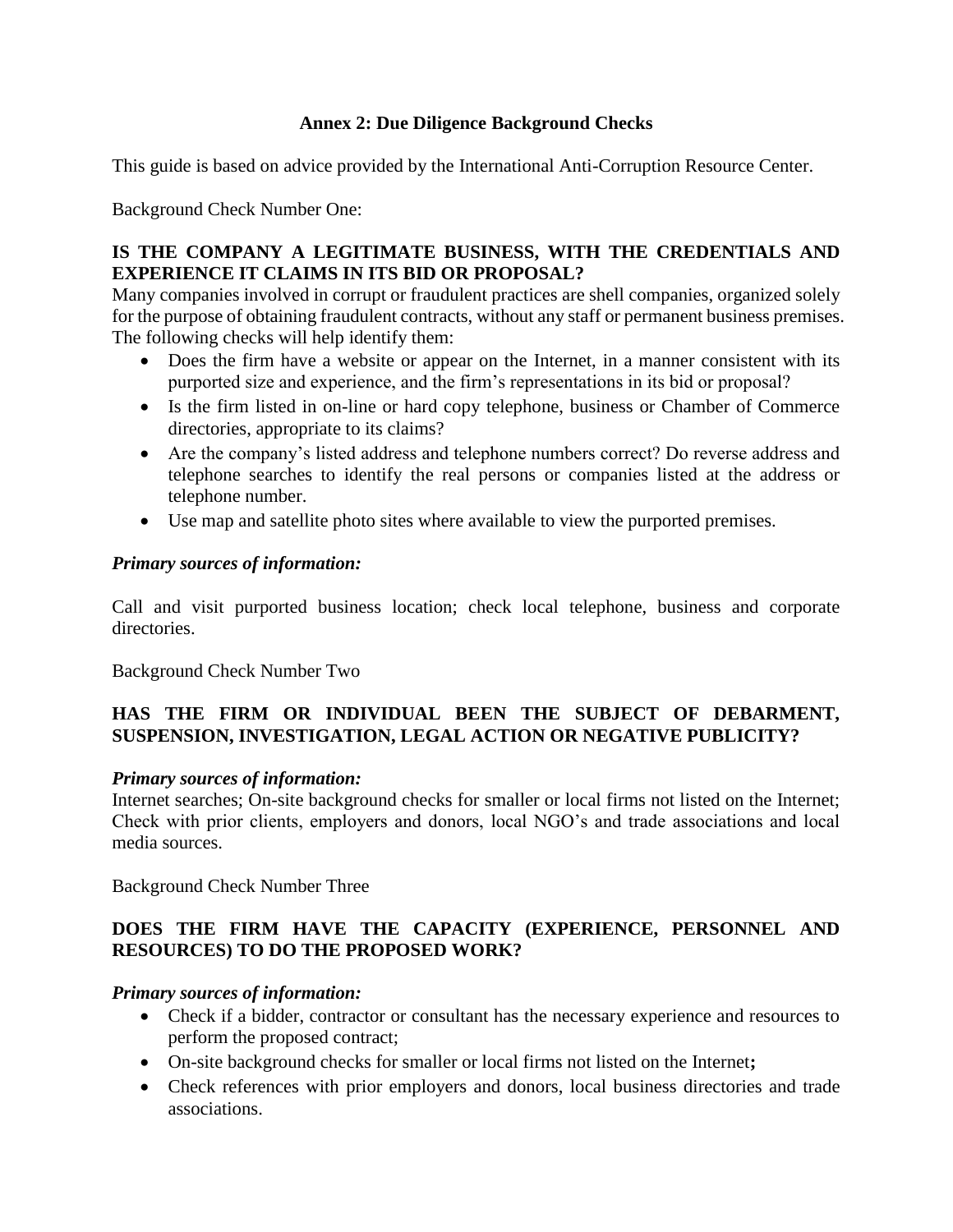**\_\_\_\_\_\_\_\_\_\_\_\_\_\_\_\_\_\_\_\_\_\_\_\_\_\_\_\_\_\_\_\_\_\_\_\_\_\_\_\_\_\_ \_\_\_\_\_\_\_\_\_\_\_**

## **CODE OF CONDUCT OF THE**

## **INTERNATIONAL DEVELOPMENT LAW ORGANIZATION**

This Code of Conduct applies to all employees, consultants, interns, volunteers and any other person in a similar relationship with the International Development Law Organization ("IDLO") hereinafter referred to as "IDLO Affiliates".

All IDLO Affiliates are expected to maintain ongoing compliance with all administrative notices, statements of policy, staff rules and regulations, the personnel handbook, this code of conduct, as well as lawful and ethical work practices in any jurisdiction in which they perform their duties.

Any perceived lack of clarity with respect to these rules or their specific application should be brought to the attention of the Head of Human Resources and the General Counsel, who will consult with the Director General, if necessary.

To emphasize the consistency of the items specified in this Code of Conduct, the IDLO Vision, Mission, and Values Statements are set forth below.

## **IDLO VISION STATEMENT**

We believe in a world free of poverty, in which justice and respect for each human being are ensured, and which is built on the rule of law.

## **IDLO MISSION STATEMENT**

IDLO seeks to strengthen the rule of law and good governance in developing countries and countries in transition in order to provide security for the individual and to reduce poverty by protecting individual rights and economic activity and by strengthening judicial and local institutions to promote a viable legal framework for commerce, trade and investment.

## **IDLO VALUES**

We are committed to improving the lives of the peoples of the developing world. We encourage multi-cultural understanding and harmony. We perform our work with political neutrality and independence. We operate transparently and are accountable. We are cooperative partners in all tasks undertaken.

## **GENERAL PRINCIPLES and VALUES**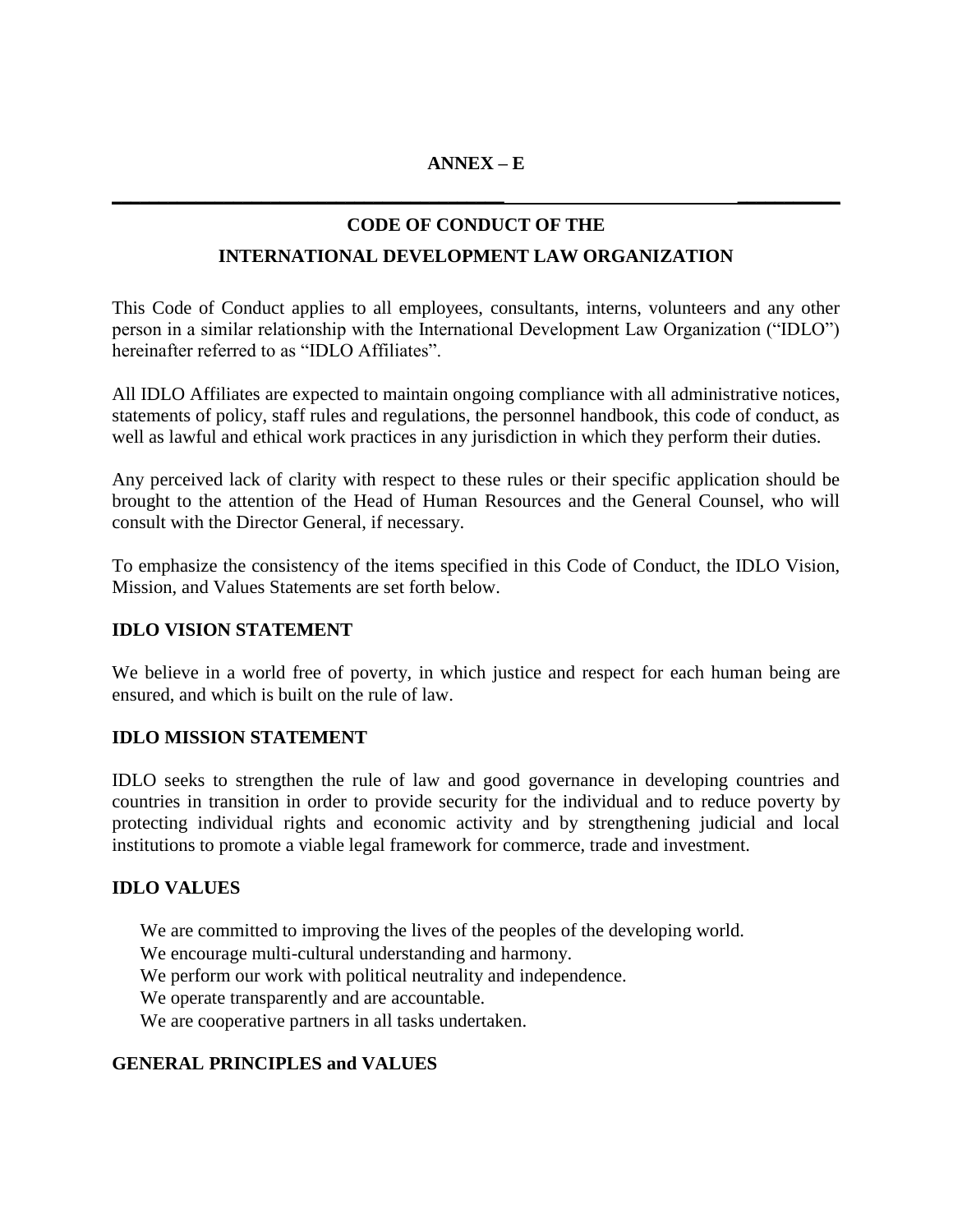(a) IDLO works to serve the public interest in the countries in which it operates. IDLO Affiliates must be committed to the following values, principles and standards. They shall conduct themselves at all times in a manner befitting their status as international civil servants and in accordance with the highest standards of integrity, competence, discretion, impartiality, independence, transparency, efficiency, and professionalism. Furthermore, their behavior should be inspired by ideals of peace, respect for fundamental human rights, dignity, tolerance and social justice, economic and social progress, and international cooperation.

(b) The concept of integrity is a guiding principle governing the behavior of IDLO Affiliates and includes qualities such as honesty, impartiality, and incorruptibility.

(c) The impartiality of IDLO Affiliates means they should remain independent from any authorities outside the Organization and not seek or accept instructions from any Government, person, or entity outside the Organization, on the understanding that IDLO Affiliates are not representatives of their respective governments. While their personal views remain inviolate, they should be expressed with tact and discretion. IDLO Affiliates should take special care when publicly expressing their views on controversial issues and in instances where they reflect a personal position rather than an institutional position, they should make this clear.

(d) IDLO Affiliates shall not engage in conduct that adversely reflects on the Organization or is incompatible with the proper discharge of their duties with IDLO. They shall avoid any action, including any public pronouncement that may adversely and/or unfavorably reflect on their status as an IDLO Affiliate or on the integrity, independence, and impartiality required by that status.

(e) In carrying out their respective duties, all IDLO Affiliates shall be respectful of colleagues, participants and other beneficiaries, external visitors, visiting instructors, and donors.

(f) IDLO Affiliates should respect the rights of others to hold different opinions and follow diverse cultural beliefs. A willingness to work alongside persons of various nationalities, religions and cultures is essential; continuous sensitivity to the way in which events and statements may affect others is required together with avoidance of expressions that could be interpreted as biased or intolerant. IDLO Affiliates should not be limited by the attitudes, working routines, and way of life unique to their individual countries or regions. (See also item I)

(g) Freedom from discrimination is a fundamental human right and IDLO Affiliates are expected to respect the dignity, importance and equality of each individual. Assumptions and statements based on stereotypes should be avoided.

(h) IDLO encourages IDLO Affiliates to convey any matters to management concerning adherence to these standards. The Personnel Handbook contains details on the procedure for reporting suspected violations of this Code or other organizational rules. Persons raising reasonably founded concerns in good faith shall be protected from any form of retaliation or discrimination.

## **SPECIFIC ITEMS**

## **I. WORKING RELATIONS**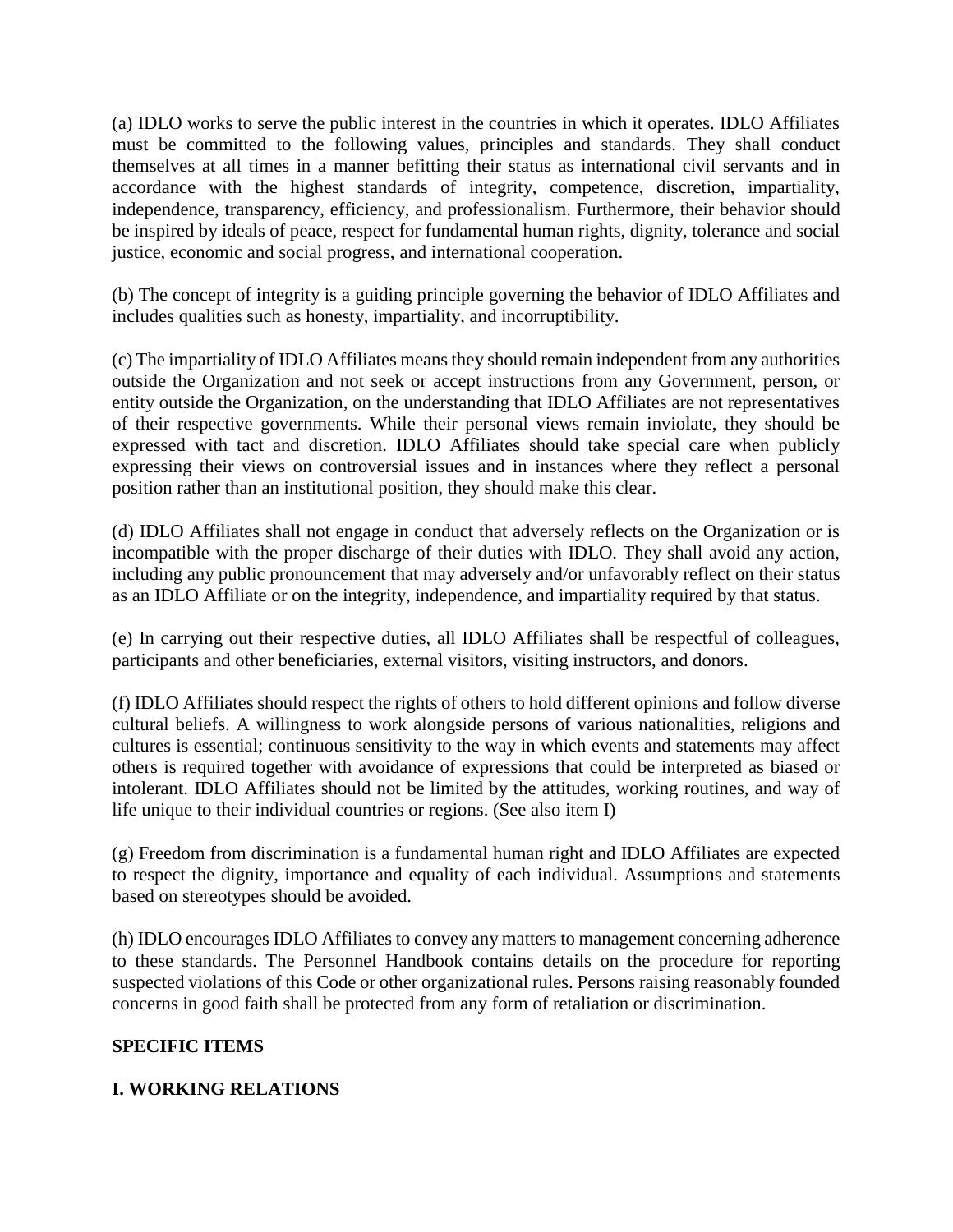(a) IDLO Affiliates should work to enhance harmony and a team spirit.

(b) Relations between IDLO Affiliates, and Supervisors should be based on mutual respect and courtesy.

(c) IDLO Affiliates should be supportive of colleagues, capitalizing on their strengths, taking into account their weaknesses and adapting accordingly. IDLO Affiliates should also recognize that mistakes are a part of life and be willing to work together with colleagues to find the best ways to address them.

(d) Interpersonal conflicts should be handled with an open attitude through respectful dialogue.

(e) Supervisors are in positions of leadership and it is their duty to ensure a harmonious workplace based on mutual respect. They should be open to all views and opinions and ensure that the merits of IDLO Affiliates are properly recognized. Supervisors must, as far as possible provide support, guidance and motivation in an effort to promote the development of their staff.

(f) It is natural for Supervisors to be seen as role models and therefore they have a special obligation to uphold the highest standards of conduct. They must act impartially, without engaging in intimidation or favoritism.

(g) It is incumbent on Supervisors to communicate effectively with their staff and to share information with them. IDLO Affiliates have a reciprocal responsibility to provide all pertinent facts and information to their Supervisors.

(h) In order for IDLO to carry out its work effectively, IDLO Affiliates are expected to share information relevant to IDLO's work.

(i) Communications among colleagues and with external visitors, including participants and visiting instructors, should respect cultural differences.

(j) IDLO Affiliates will comply promptly with, and in good faith implement, all instructions given by their Supervisors and the management of the Organization.

(k) All IDLO Affiliates will behave in a flexible manner in carrying out their duties and in their relationships with colleagues and visitors.

## **II. CULTURAL SENSITIVITY and RESPECT FOR DIFFERENT CUSTOMS**

(a) IDLO is home to a myriad of different peoples, languages, cultures, customs, and traditions. It is self-evident that genuine respect for all persons is fundamental for IDLO Affiliates. Without hampering free discussion, any behavior or statement that is considered offensive by persons with a particular cultural background should be avoided. Special care should be taken to respect the cultural background and sensitivity of colleagues, visitors, participants and visiting instructors.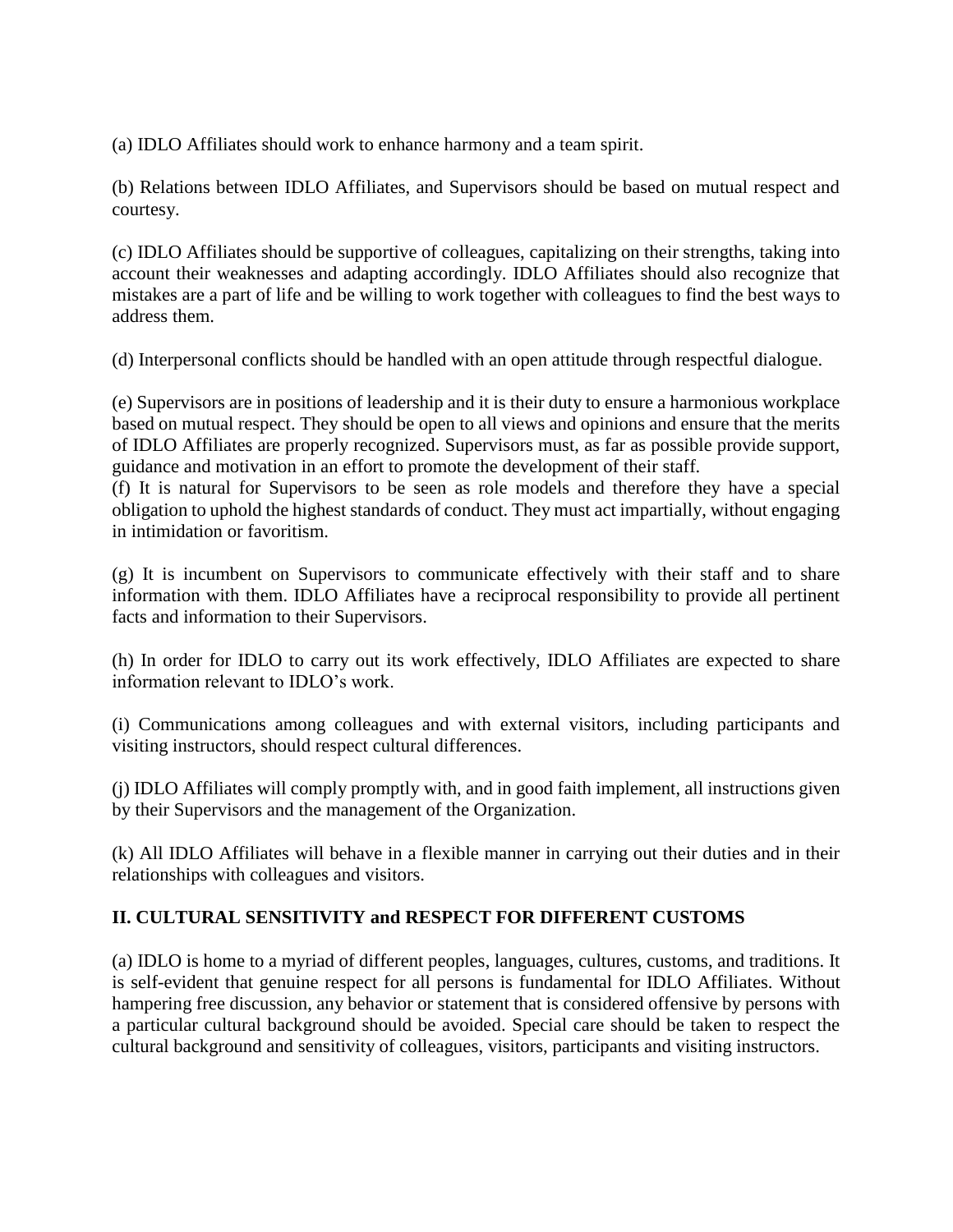(b) IDLO Affiliates will dress professionally and in a manner that will not offend the cultural sensitivity of any colleagues, visitors, participants or visiting instructors.

## **III. PERSONAL CONDUCT**

(a) Consistent with the principles and values set forth in this Code of Conduct, IDLO Affiliates must maintain dignified conduct befitting their status as international civil servants.

(b) As a general principle, the personal lives of IDLO Affiliates should be respected by the Organization. Notwithstanding the foregoing, given the high standards of integrity to which IDLO is committed, IDLO Affiliates shall observe high moral standards in their personal lives as well as in the workplace.

(c) The privileges and immunities that international civil servants enjoy are conferred solely to enable them to carry out their work for the Organization. Privileges and immunities do not exempt international civil servants from observing local laws, nor do they provide an excuse for ignoring private legal or financial obligations.

## **IV. EMPLOYMENT**

The staff of the Organization is its greatest resource. It is accordingly IDLO's policy that all employment practices, including recruiting, hiring, transfers, promotions, compensation, and benefits be conducted in a transparent manner and without regard to race, creed, color, religion, national origin, gender, sexuality, age, or disability. As an international organization, IDLO's policy of seeking to achieve a balanced representation of nationalities within its staff shall not be considered a discriminatory practice.

## **V. NON-DISCRIMINATION and HARASSMENT POLICY**

(a) Discrimination means any distinction, restriction, preference, or exclusion based on race, national or ethnic origin, color, religion, age, gender, sexuality, marital status, family status, or disability.

(b) Harassment means any unwelcome advance, request for favour, or other verbal or physical conduct of a sexual or non-sexual nature directed towards another IDLO Affiliate, participant or visitor, when it (i) is made a condition of employment, promotion, or participation in IDLO's activities, (ii) interferes in any way with the work or study environment, or (iii) creates an intimidating, hostile or offensive environment. It is distinguished from other acceptable social behaviour and forms of mutual contact by its unwelcome, unreciprocated, or coercive nature.

(c) Discrimination and harassment may occur regardless of whether the actor considers the behaviour to be offensive or not.

(d) IDLO is committed to ensuring that every IDLO Affiliate, or potential IDLO Affiliate, has the right to be treated fairly, free from discrimination and harassment. Any allegation of discrimination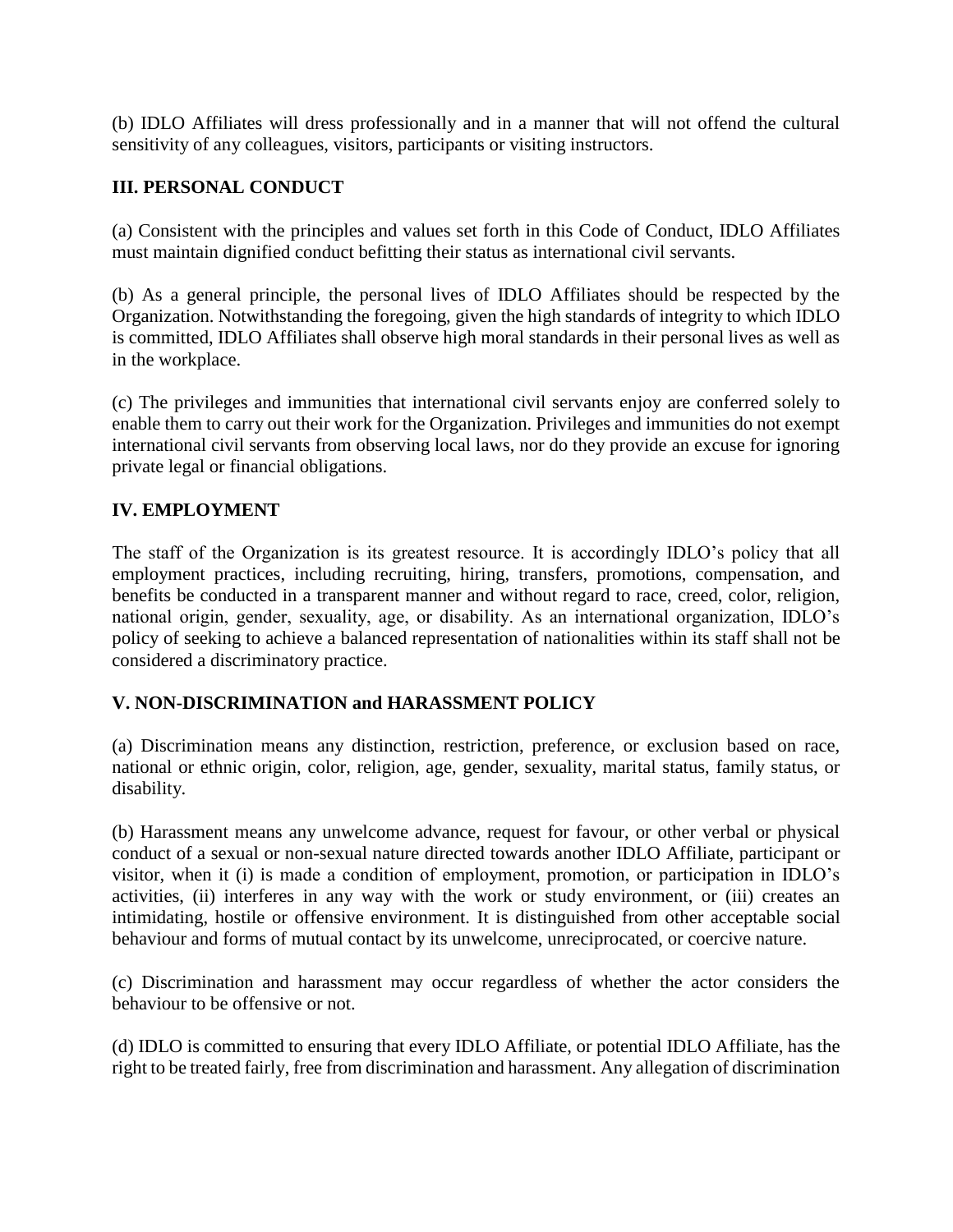and/or harassment will be fully, fairly and promptly investigated in accordance with the procedures set forth in the Personnel Handbook.

## **VI. CONFLICTS OF INTEREST**

(a) Any IDLO Affiliate, who has a present or prospective, direct or indirect private interest in any matter in which IDLO has or may have an interest shall immediately declare this fact to the Director General who shall advise the IDLO Affiliate as to whether a potential or actual conflict of interest exists. The IDLO Affiliate may also be required to disclose relevant personal data and assets necessary to determine the existence of a relevant conflict of interest. The Director General shall issue guidance to the IDLO Affiliate on such matter, which the IDLO Affiliate shall immediately adopt.

(b) There must be no conflict, or appearance of conflict, between the self-interest of any IDLO Affiliate and the Organization or its Member States.

(c) An IDLO Affiliate must never use his/her position with IDLO for personal or private gain, or for that of the IDLO Affiliate's family or any other person.

(d) IDLO Affiliates must promptly report to the Director General and the General Counsel if he/she becomes aware that a family member, another IDLO Affiliate or a family member of another IDLO Affiliate has assumed an executive officer, director, or similar position, or taken an ownership stake, with any customer, supplier, donor, or competitor of IDLO. Any staff member who has an interest described above may not act on behalf of the Organization in connection with any business or potential business with such entity.

(e) An IDLO Affiliate may not engage in any outside activity that could reasonably be expected to conflict with the interests of the Organization. Director General approval must be secured in writing prior to acceptance of any outside employment, representation, consultancy, board membership, fiduciary relationship, or any other activity for which the IDLO Affiliate receives remuneration (other than the reimbursement for reasonable and normal expenses by civic, charitable, and religious organizations).

## **VII. USE AND PROTECTION OF INFORMATION**

The disclosure of confidential information may seriously jeopardize the efficiency and credibility of the Organization. IDLO Affiliates are responsible for exercising discretion involving all matters of official business. They must not divulge confidential information without authorization from an IDLO Director. Nor should IDLO Affiliates use information, which has not been made public and is known to them by virtue of their official position, for private gain or advantage. These obligations do not cease upon separation from service.

## **VIII. ANTI-BRIBERY POLICY**

(a) IDLO Affiliates are prohibited from accepting any offers, gifts [In this context, see rule 2.6.2 of the S.R.R. regarding the acceptance of gifts], or bribes in any form, including kickbacks from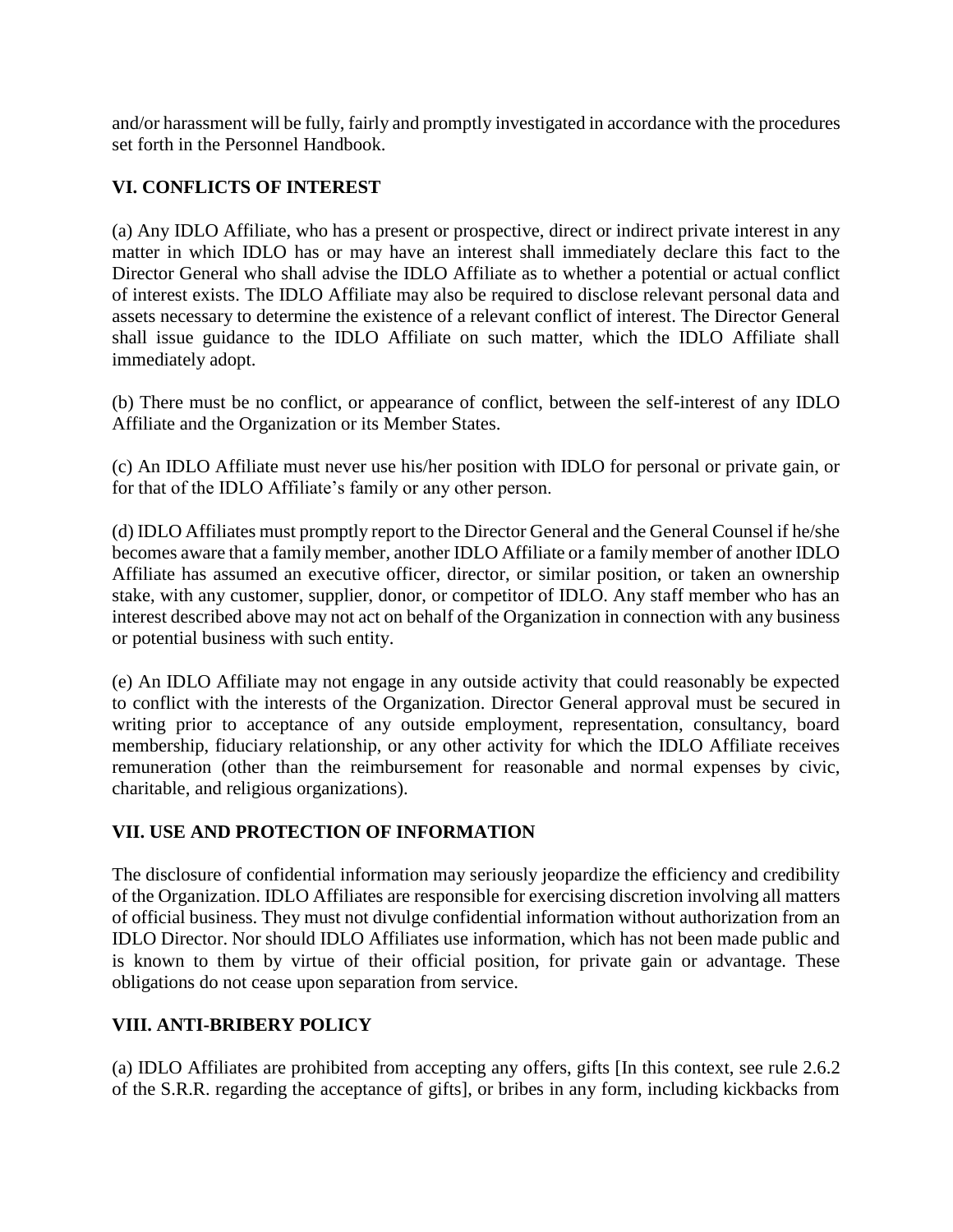contract payments or the use of other channels to provide unlawful benefits to any government officials, customers, agents, contractors, or suppliers.

(b) IDLO Affiliates are prohibited from arranging or accepting a bribe or kickback from government officials, customers, agents, contractors, or suppliers for the IDLO Affiliate's benefit or the benefit of their family, friends, associates or acquaintances.

(c) IDLO Affiliates should take reasonable measures within their power to ensure: (i) that any payment made to agents or consultants represents no more than an appropriate remuneration for legitimate services rendered by them; and (ii) that no part of any such payment is passed on by the agent or the consultant as a bribe or otherwise in contravention of this code or the Staff Rules and Regulations.

## **IX. LOBBYING, POLITICAL CONTRIBUTIONS AND OTHER POLITICAL ACTIVITIES**

(a) IDLO Affiliates carry out their duties in a politically neutral manner. Contributions, in the name of the Organization, to political parties or committees or to individual politicians in any jurisdiction are strictly prohibited.

(b) IDLO Affiliates may, in their personal capacity, exercise the right to vote and join political parties, but they may not participate in political activities that, in the judgment of the Director General, are incompatible with or detrimental to the independence and impartiality required by their status as IDLO Affiliates. Contributions to a political party or to particular candidate(s) shall not be considered as prohibited activities. If the intention of the contributor is to exert undue influence on a political party or candidate, in the absence of specific laws regarding such contributions, such conduct may be considered bribery for the purposes of this code.

## **X. MISAPPROPRIATION of GOODS**

(a) Misappropriation is defined as the unauthorized taking of IDLO assets for one's own benefit or the benefit of someone else.

(b) Misappropriation of goods, merchandise, services (including but not limited to telephone and other communication facilities), resources, money, papers, or property belonging to the Organization, or to other IDLO Affiliates, is strictly forbidden.

## **XI. PROCUREMENT POLICIES**

Procurement of needed supplies and services shall be conducted in a manner that fosters the highest ethical standards, transparency and a quality level of service, while maintaining the continued confidence of IDLO's clients and Member States. IDLO's procurement policy is designed to ensure that procurement is carried out on the basis of (i) fair and impartial selection of capable and responsible sources of supply, (ii) maximum use of competition, (iii) selection of suitable types of contracts, (iv) conformity with all applicable laws, regulations and contractual obligations, and (v)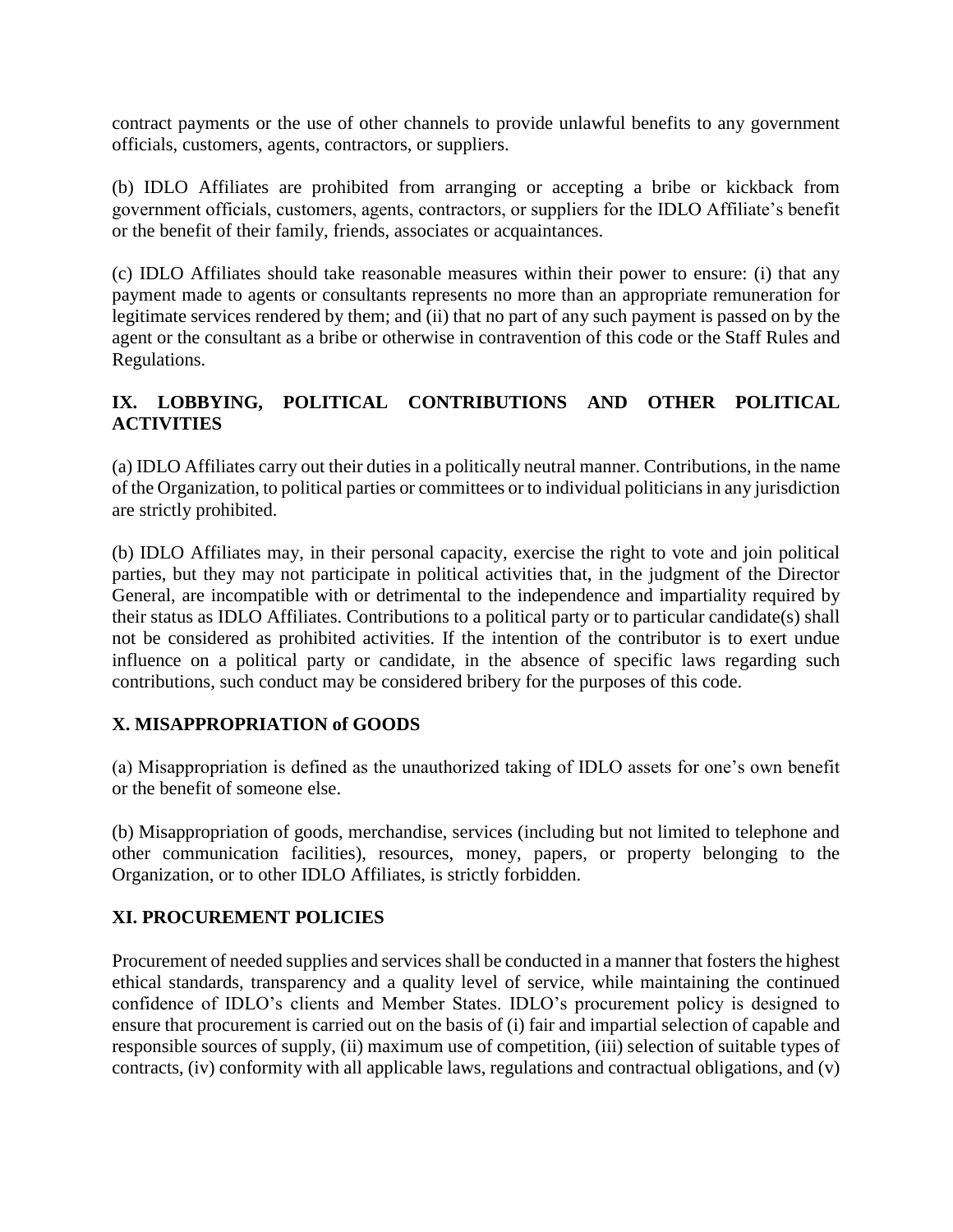an effective system for monitoring procurement procedures and management controls to prevent fraud or misconduct.

## **XII. QUALITY ASSURANCE**

In providing services, the Organization and IDLO Affiliates should observe the highest standards of quality. Each functional area should maintain a wide programme to ensure that work is carried out in a professional and high-quality manner. Every activity shall provide a means for the detection and prevention of lapses in quality.

## **XIII. SECURITY AND SAFETY**

It is the Organization's responsibility to ensure that the health, well-being and lives of IDLO Affiliates and dependents will not be subject to undue risk. The Organization should take adequate measures to protect the safety of all IDLO Affiliates and their dependents in connection with official duties. However, it is incumbent on IDLO Affiliates to comply with all the necessary instructions to protect their safety [A specific security policy is under development].

## **XIV. PRIVACY**

(a) IDLO Affiliates should always use discretion with respect to the privacy of colleagues. Personal correspondence, including email messages, voicemail, telephone and Internet use, should always be respected and under no circumstances should management or other colleagues access them, unless prior consent of the interested person is given.

(b) Appropriate consideration should be given to the fact that IDLO Affiliates have their own private lives outside of IDLO. Therefore personal privacy and time must be respected.

#### **XV. USE of E-MAIL and INTERNET**

(a) Electronic mail facilities of IDLO should be used with high levels of courtesy and discretion in both formal and informal communications, in accordance with the standards contained in this Code. IDLO Affiliates should respect as much as possible "Netiquette" rules when using e-mail (http://www.albion.com/netiquette/corerules.html).

(b) E-mail and e-mail attachments should not be used to transmit official correspondence, including documents of a legal, financial, personal or contractual nature, requiring holographic signature or which are subject to specific formalities [A specific e-mail policy will be developed at a later stage].

(c) Private communications over the Internet or via e-mail are permissible but should be limited in quantity and must adhere to the high standards of conduct applicable to IDLO Affiliates as set forth in this Code.

(d) Inappropriate or excessive use of the Internet for private purposes is forbidden.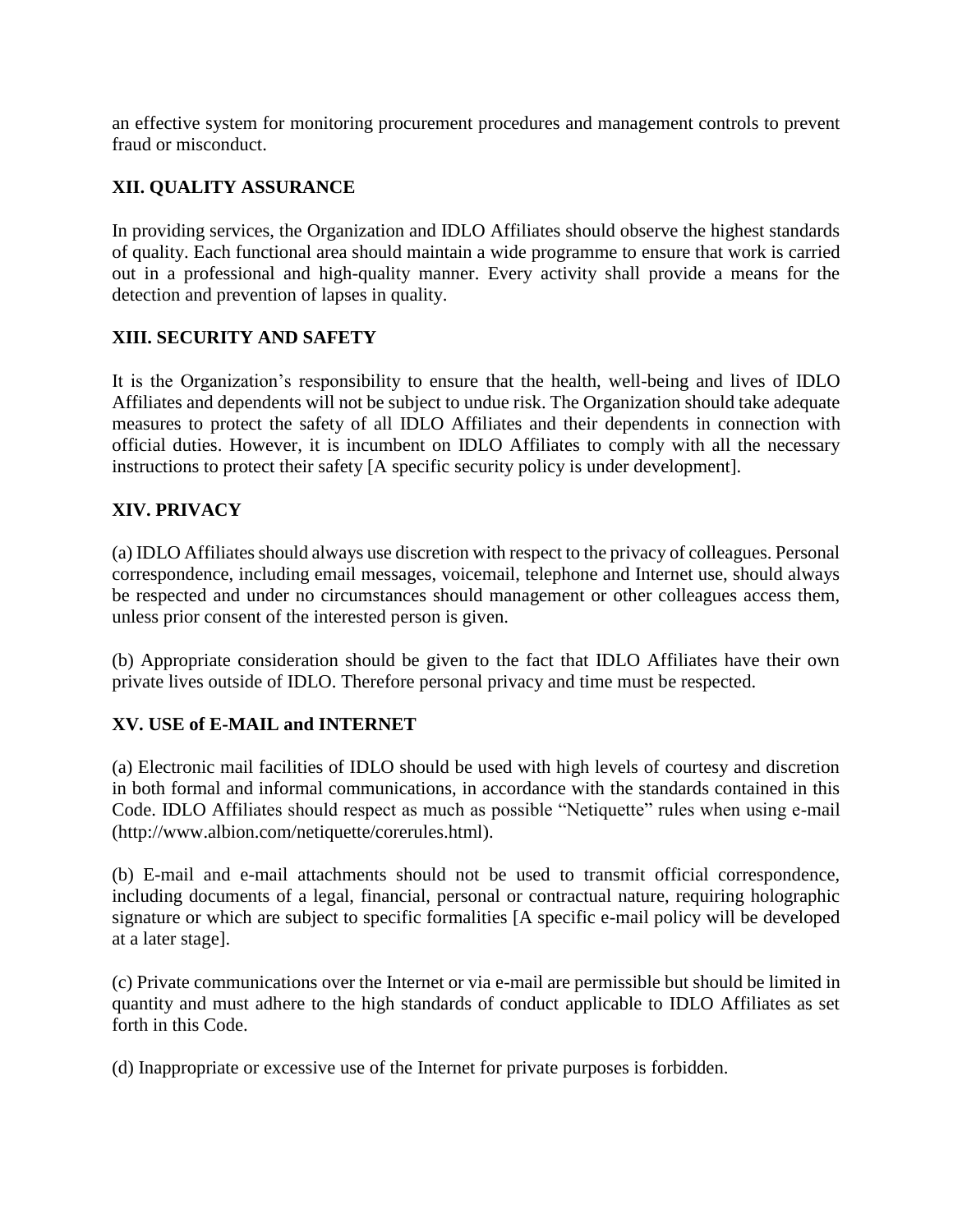## **XVI. CONCLUSION**

When applied to a staff member, this Code of Conduct will be enforced in accordance with the provisions of the Staff Rules and Regulations and Personnel Handbook.